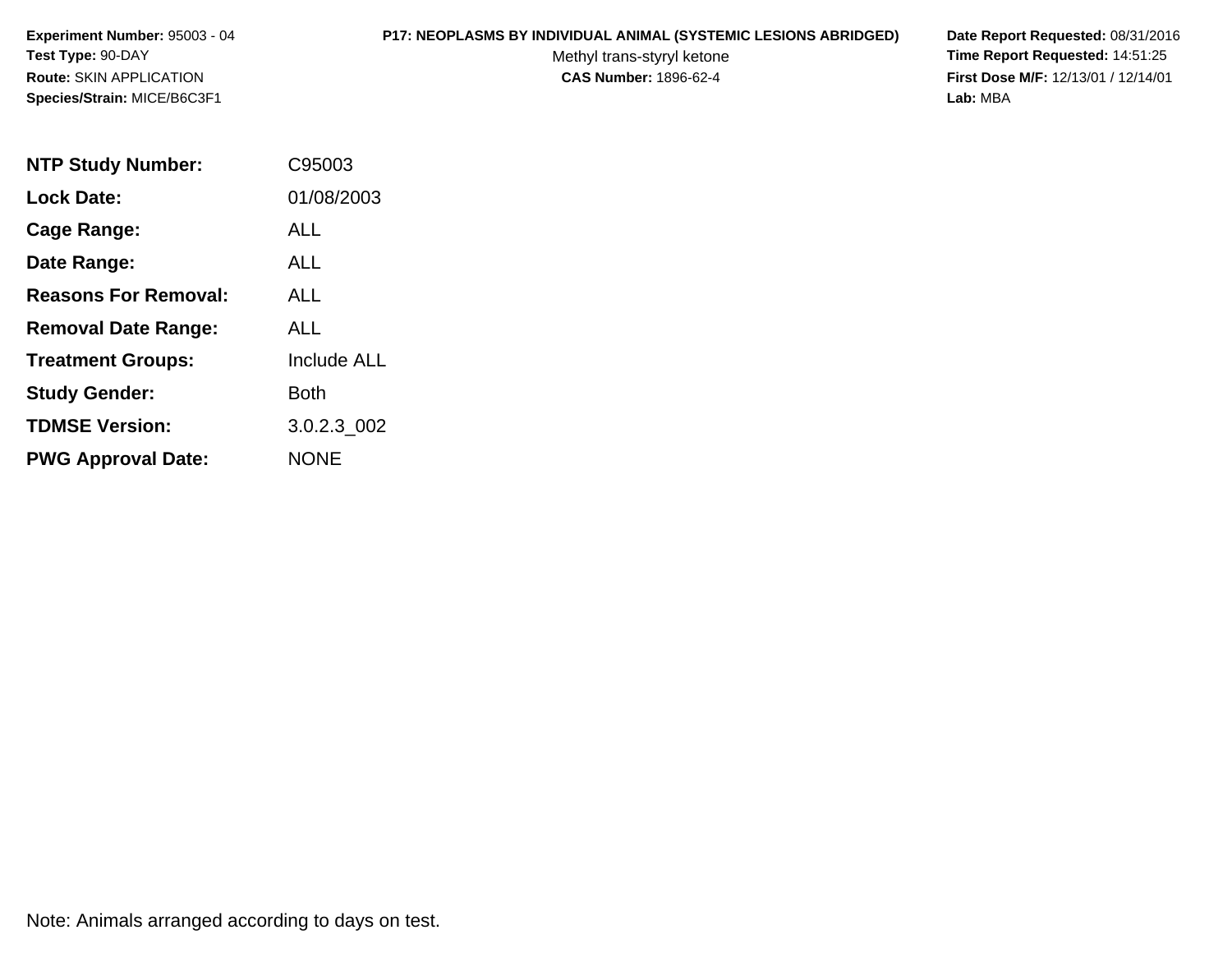#### **P17: NEOPLASMS BY INDIVIDUAL ANIMAL (SYSTEMIC LESIONS ABRIDGED) Date Report Requested:** 08/31/2016

Methyl trans-styryl ketone<br>CAS Number: 1896-62-4

 **Time Report Requested:** 14:51:25 **First Dose M/F:** 12/13/01 / 12/14/01<br>Lab: MBA **Lab:** MBA

| <b>B6C3F1 MICE MALE</b>                                                                                                                   | DAY ON TEST      | $\pmb{0}$<br>$\pmb{0}$<br>$\boldsymbol{9}$<br>$\overline{2}$ | $\pmb{0}$<br>$\ddot{\mathbf{0}}$<br>9<br>$\overline{2}$            | 0<br>$\mathbf 0$<br>9<br>$\overline{2}$                | $\pmb{0}$<br>$\mathbf 0$<br>$\boldsymbol{9}$<br>$\overline{2}$ | $\pmb{0}$<br>$\ddot{\mathbf{0}}$<br>$\frac{9}{2}$              | $\mathsf{O}$<br>$\overline{0}$<br>$9\,$<br>$\overline{2}$ | $\pmb{0}$<br>$\overline{0}$<br>$\boldsymbol{9}$<br>$\overline{2}$ | $\mathbf 0$<br>$\mathbf 0$<br>9<br>$\sqrt{2}$               | $\pmb{0}$<br>$\mathbf 0$<br>$\boldsymbol{9}$<br>$\overline{2}$ | $\pmb{0}$<br>$\mathbf 0$<br>9<br>$\overline{2}$                          |                                                                                               |  |
|-------------------------------------------------------------------------------------------------------------------------------------------|------------------|--------------------------------------------------------------|--------------------------------------------------------------------|--------------------------------------------------------|----------------------------------------------------------------|----------------------------------------------------------------|-----------------------------------------------------------|-------------------------------------------------------------------|-------------------------------------------------------------|----------------------------------------------------------------|--------------------------------------------------------------------------|-----------------------------------------------------------------------------------------------|--|
| <b>VEHICLE CONTROL</b>                                                                                                                    | <b>ANIMAL ID</b> | $\mathsf 0$<br>$\pmb{0}$<br>$\mathsf 0$<br>$\pmb{0}$<br>1    | $\mathbf 0$<br>$\mathbf 0$<br>$\ddot{\mathbf{0}}$<br>$\frac{0}{2}$ | $\mathbf 0$<br>0<br>$\mathbf 0$<br>0<br>$\mathfrak{S}$ | $\mathbf 0$<br>$\mathbf 0$<br>0<br>$\pmb{0}$<br>$\overline{4}$ | 0<br>$\mathsf 0$<br>0<br>$\begin{array}{c} 0 \\ 5 \end{array}$ | 0<br>$\overline{0}$<br>0<br>$\mathsf 0$<br>$\overline{6}$ | $\mathbf 0$<br>$\mathbf 0$<br>$\mathbf 0$<br>$\frac{0}{7}$        | $\mathbf 0$<br>$\mathbf 0$<br>$\mathbf 0$<br>$\pmb{0}$<br>8 | $\mathbf 0$<br>$\mathbf 0$<br>$\mathbf 0$<br>$\mathbf 0$<br>9  | $\mathbf 0$<br>$\mathbf 0$<br>$\mathbf 0$<br>$\mathbf{1}$<br>$\mathbf 0$ |                                                                                               |  |
| <b>ALIMENTARY SYSTEM</b>                                                                                                                  |                  |                                                              |                                                                    |                                                        |                                                                |                                                                |                                                           |                                                                   |                                                             |                                                                |                                                                          | * TOTALS                                                                                      |  |
| Esophagus                                                                                                                                 |                  |                                                              |                                                                    |                                                        |                                                                |                                                                |                                                           |                                                                   |                                                             |                                                                | $\ddot{}$                                                                | 10                                                                                            |  |
| Gallbladder                                                                                                                               |                  |                                                              |                                                                    |                                                        |                                                                |                                                                |                                                           |                                                                   |                                                             |                                                                | $\overline{1}$                                                           | 8                                                                                             |  |
| Intestine Large, Cecum                                                                                                                    |                  | $\ddot{}$                                                    |                                                                    |                                                        |                                                                |                                                                |                                                           |                                                                   |                                                             |                                                                | $\ddot{}$                                                                | 10                                                                                            |  |
|                                                                                                                                           |                  |                                                              |                                                                    |                                                        |                                                                |                                                                |                                                           |                                                                   |                                                             |                                                                |                                                                          |                                                                                               |  |
| Intestine Large, Colon                                                                                                                    |                  | $\pm$                                                        |                                                                    |                                                        |                                                                |                                                                |                                                           |                                                                   |                                                             |                                                                | $\overline{ }$                                                           | 10                                                                                            |  |
| Intestine Large, Rectum                                                                                                                   |                  | $\pm$                                                        |                                                                    |                                                        |                                                                |                                                                |                                                           |                                                                   |                                                             |                                                                | $\ddot{}$                                                                | 10                                                                                            |  |
| Intestine Small, Duodenum                                                                                                                 |                  | $\pm$                                                        |                                                                    |                                                        |                                                                |                                                                |                                                           |                                                                   |                                                             |                                                                | $\ddot{}$                                                                | 10                                                                                            |  |
| Intestine Small, Ileum                                                                                                                    |                  |                                                              |                                                                    |                                                        |                                                                |                                                                |                                                           |                                                                   |                                                             |                                                                | $\overline{ }$                                                           | 10                                                                                            |  |
| Intestine Small, Jejunum                                                                                                                  |                  |                                                              |                                                                    |                                                        |                                                                |                                                                |                                                           |                                                                   |                                                             |                                                                | $\ddot{}$                                                                | 10                                                                                            |  |
| Liver                                                                                                                                     |                  | $+$                                                          |                                                                    |                                                        |                                                                |                                                                |                                                           |                                                                   |                                                             |                                                                | $+$                                                                      | 10                                                                                            |  |
| Pancreas                                                                                                                                  |                  | $\pm$                                                        |                                                                    |                                                        |                                                                |                                                                |                                                           |                                                                   |                                                             |                                                                | $^{+}$                                                                   | 10                                                                                            |  |
| Salivary Glands                                                                                                                           |                  |                                                              |                                                                    |                                                        |                                                                |                                                                |                                                           |                                                                   |                                                             |                                                                | $\ddot{}$                                                                | 10                                                                                            |  |
| Stomach, Forestomach                                                                                                                      |                  |                                                              |                                                                    |                                                        |                                                                |                                                                |                                                           |                                                                   |                                                             |                                                                | $\ddot{}$                                                                | 9                                                                                             |  |
| Stomach, Glandular                                                                                                                        |                  |                                                              |                                                                    |                                                        |                                                                |                                                                |                                                           |                                                                   |                                                             |                                                                | $\ddot{}$                                                                | 10                                                                                            |  |
| Tongue                                                                                                                                    |                  | $+$                                                          | $\pm$                                                              | $\pm$                                                  | $\pm$                                                          | $\pm$                                                          | $\pm$                                                     | $\pm$                                                             | $+$                                                         | $+$                                                            | $+$                                                                      | 10                                                                                            |  |
| <b>CARDIOVASCULAR SYSTEM</b>                                                                                                              |                  |                                                              |                                                                    |                                                        |                                                                |                                                                |                                                           |                                                                   |                                                             |                                                                |                                                                          |                                                                                               |  |
| <b>Blood Vessel</b>                                                                                                                       |                  | $+$                                                          | $\overline{+}$                                                     | $\ddot{}$                                              | $\ddot{}$                                                      | $\ddot{}$                                                      | $\ddot{}$                                                 | $+$                                                               | $+$                                                         | $+$                                                            | $+$                                                                      | 10                                                                                            |  |
| *  Total animals with tissue examined microscopically; Total animals with tumor<br>+  Tissue examined microscopically<br>X Lesion present |                  |                                                              |                                                                    |                                                        |                                                                |                                                                |                                                           |                                                                   |                                                             |                                                                |                                                                          | M  Missing tissue<br>A  Autolysis precludes evaluation<br>BLANK  Not examined microscopically |  |

I .. Insufficient tissue

Page 2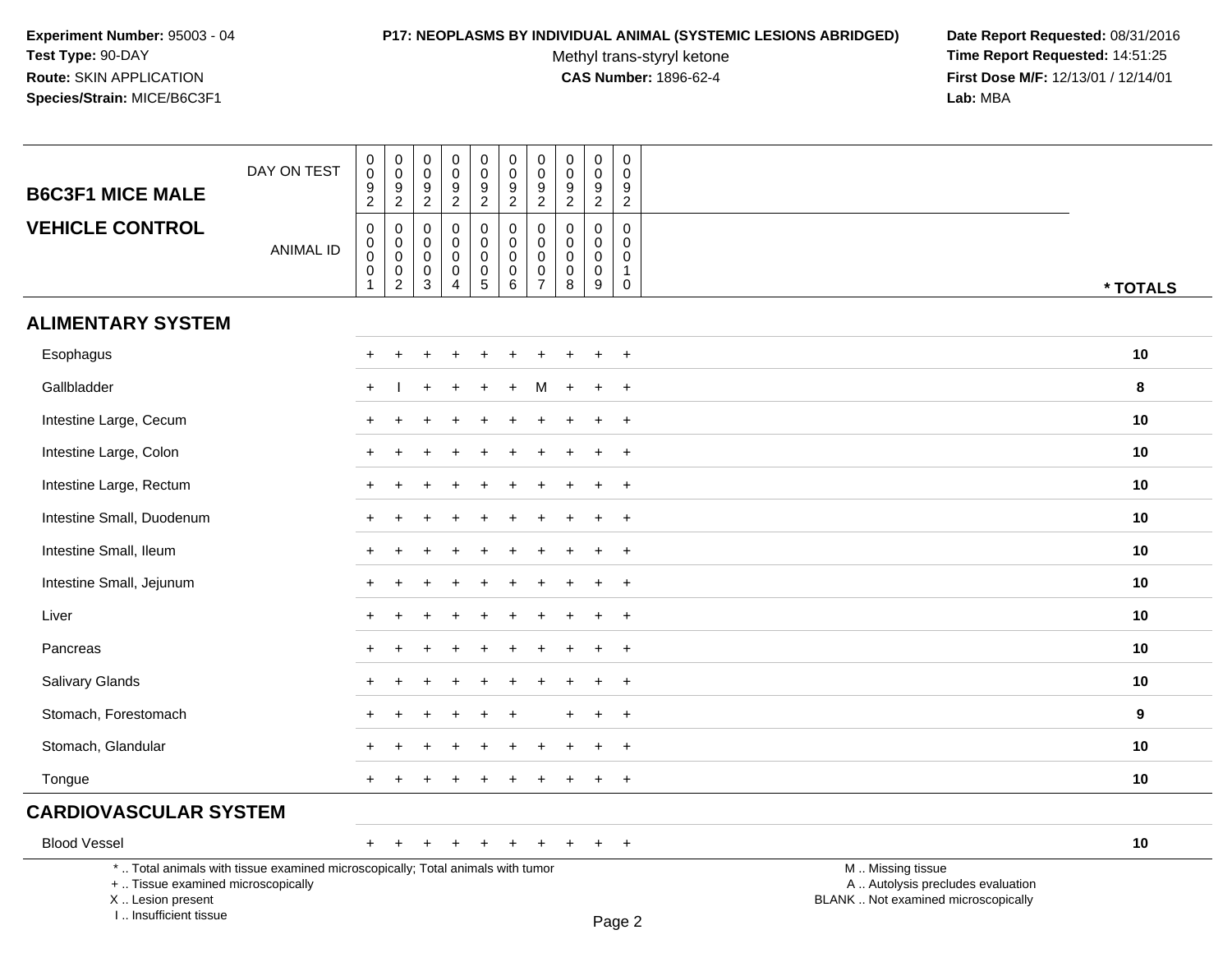#### **P17: NEOPLASMS BY INDIVIDUAL ANIMAL (SYSTEMIC LESIONS ABRIDGED) Date Report Requested:** 08/31/2016

Methyl trans-styryl ketone<br>CAS Number: 1896-62-4

 **Time Report Requested:** 14:51:25 **First Dose M/F:** 12/13/01 / 12/14/01<br>**Lab:** MBA **Lab:** MBA

| <b>B6C3F1 MICE MALE</b><br><b>VEHICLE CONTROL</b> | DAY ON TEST<br>ANIMAL ID | $\begin{smallmatrix} 0\\0 \end{smallmatrix}$<br>$\boldsymbol{9}$<br>$\overline{c}$<br>0<br>$\overline{0}$<br>0<br>$\pmb{0}$ | $_{\rm 0}^{\rm 0}$<br>9<br>$\overline{c}$<br>0<br>$\begin{smallmatrix}0\0\0\end{smallmatrix}$<br>0 | $_{\rm 0}^{\rm 0}$<br>9<br>2<br>0<br>$\pmb{0}$<br>$\mathbf 0$<br>$\boldsymbol{0}$ | $_0^0$<br>9<br>$\overline{c}$<br>0<br>$\mathsf 0$<br>$\bar{0}$<br>0 | $_{\rm 0}^{\rm 0}$<br>$\boldsymbol{9}$<br>$\overline{c}$<br>$\pmb{0}$<br>$\begin{matrix} 0 \\ 0 \end{matrix}$<br>$\pmb{0}$ | $_{\rm 0}^{\rm 0}$<br>$\boldsymbol{9}$<br>$\overline{c}$<br>0<br>$\pmb{0}$<br>$\overline{0}$<br>$\pmb{0}$ | $\pmb{0}$<br>$\pmb{0}$<br>9<br>$\overline{c}$<br>0<br>0<br>0 | $\pmb{0}$<br>$\mathbf 0$<br>9<br>2<br>0<br>0<br>$\mathbf 0$<br>0 | $\mathbf 0$<br>0<br>9<br>$\overline{c}$<br>0<br>0<br>0<br>0 | $\pmb{0}$<br>$\pmb{0}$<br>$\boldsymbol{9}$<br>$\overline{2}$<br>0<br>0<br>0 |          |
|---------------------------------------------------|--------------------------|-----------------------------------------------------------------------------------------------------------------------------|----------------------------------------------------------------------------------------------------|-----------------------------------------------------------------------------------|---------------------------------------------------------------------|----------------------------------------------------------------------------------------------------------------------------|-----------------------------------------------------------------------------------------------------------|--------------------------------------------------------------|------------------------------------------------------------------|-------------------------------------------------------------|-----------------------------------------------------------------------------|----------|
|                                                   |                          |                                                                                                                             | $\overline{c}$                                                                                     | 3                                                                                 | 4                                                                   | 5                                                                                                                          | $\,6\,$                                                                                                   | $\overline{ }$                                               | 8                                                                | 9                                                           | 0                                                                           | * TOTALS |
| Heart                                             |                          | $+$                                                                                                                         | $\pm$                                                                                              |                                                                                   | $\div$                                                              | $\pm$                                                                                                                      |                                                                                                           | $\ddot{}$                                                    |                                                                  | $+$                                                         | $+$                                                                         | 10       |
| <b>ENDOCRINE SYSTEM</b>                           |                          |                                                                                                                             |                                                                                                    |                                                                                   |                                                                     |                                                                                                                            |                                                                                                           |                                                              |                                                                  |                                                             |                                                                             |          |
| <b>Adrenal Cortex</b>                             |                          |                                                                                                                             |                                                                                                    | $\div$                                                                            | $\ddot{}$                                                           | $+$                                                                                                                        | $+$                                                                                                       | $+$                                                          | $+$                                                              | $+$                                                         | $+$                                                                         | 10       |
| Adrenal Medulla                                   |                          |                                                                                                                             |                                                                                                    |                                                                                   |                                                                     | $+$                                                                                                                        | $+$                                                                                                       | ÷                                                            | $\pm$                                                            | $+$                                                         | $+$                                                                         | 10       |
| Islets, Pancreatic                                |                          |                                                                                                                             |                                                                                                    |                                                                                   |                                                                     | ÷.                                                                                                                         |                                                                                                           |                                                              |                                                                  | $+$                                                         | $+$                                                                         | 10       |
| Parathyroid Gland                                 |                          | $+$                                                                                                                         |                                                                                                    | ÷                                                                                 | $\ddot{}$                                                           | $+$                                                                                                                        | М                                                                                                         | $+$                                                          | $+$                                                              | $+$                                                         | $+$                                                                         | 9        |
| <b>Pituitary Gland</b>                            |                          | $+$                                                                                                                         | $\div$                                                                                             | $+$                                                                               | $+$                                                                 | $+$                                                                                                                        | $+$                                                                                                       | M                                                            | $+$                                                              | $\frac{1}{2}$                                               |                                                                             | 8        |
| <b>Thyroid Gland</b>                              |                          | $\pm$                                                                                                                       |                                                                                                    |                                                                                   |                                                                     |                                                                                                                            |                                                                                                           |                                                              |                                                                  | $\ddot{}$                                                   | $+$                                                                         | 10       |

## **GENERAL BODY SYSTEM**

NONE

### **GENITAL SYSTEM**

| Epididymis             |  | + + + + + + + + + + |  |  |  |  | 10 |
|------------------------|--|---------------------|--|--|--|--|----|
| <b>Preputial Gland</b> |  | + + + + + + + + + + |  |  |  |  | 10 |
| Prostate               |  | + + + + + + + + + + |  |  |  |  | 10 |
| <b>Seminal Vesicle</b> |  | + + + + + + + + + + |  |  |  |  | 10 |
| <b>Testes</b>          |  | + + + + + + + + + + |  |  |  |  | 10 |

# **HEMATOPOIETIC SYSTEM**

\* .. Total animals with tissue examined microscopically; Total animals with tumor

+ .. Tissue examined microscopically

X .. Lesion present

I .. Insufficient tissue

 M .. Missing tissuey the contract of the contract of the contract of the contract of the contract of  $\mathsf A$  . Autolysis precludes evaluation Lesion present BLANK .. Not examined microscopically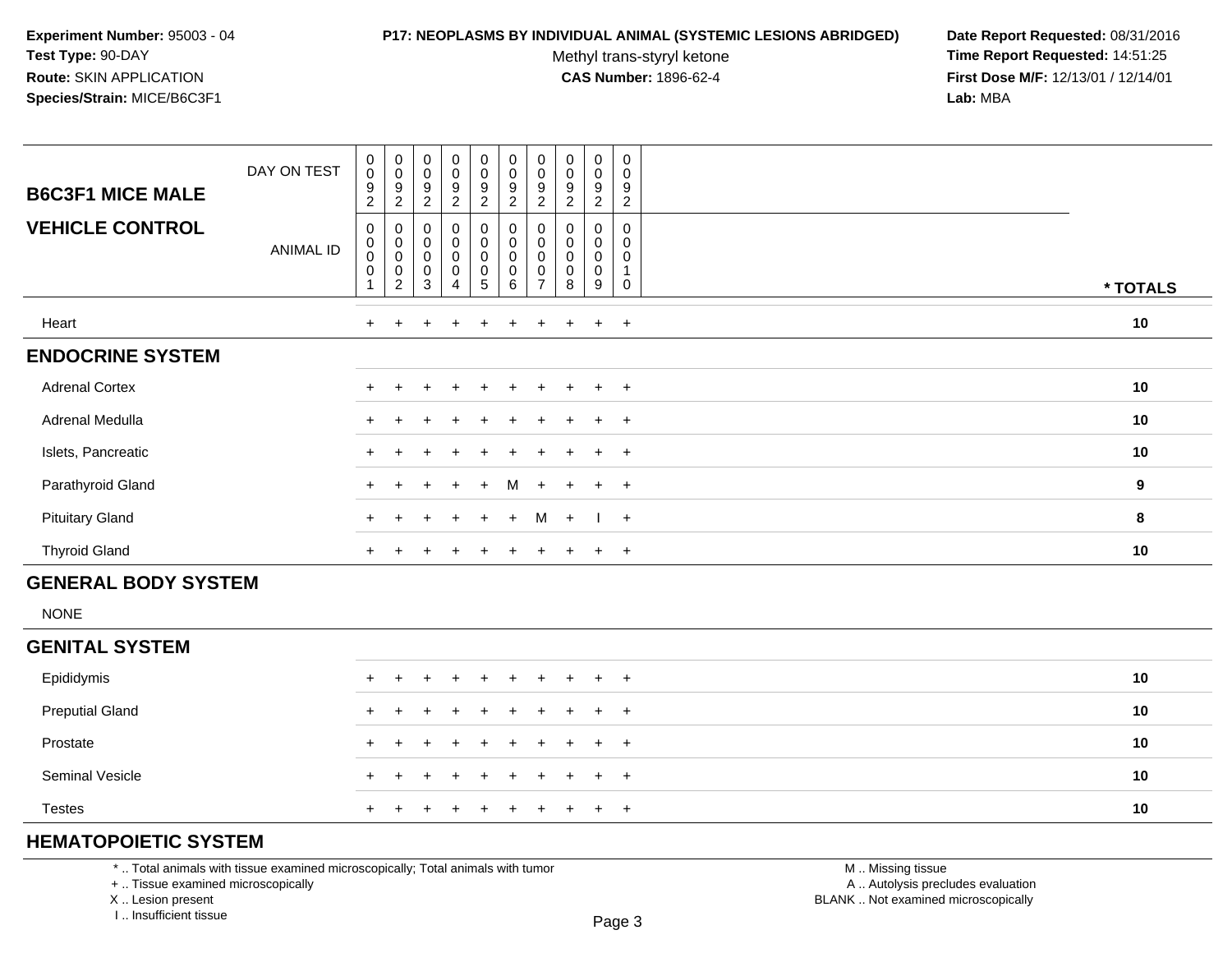#### **P17: NEOPLASMS BY INDIVIDUAL ANIMAL (SYSTEMIC LESIONS ABRIDGED) Date Report Requested:** 08/31/2016

Methyl trans-styryl ketone<br>CAS Number: 1896-62-4

 **Time Report Requested:** 14:51:25 **First Dose M/F:** 12/13/01 / 12/14/01<br>**Lab:** MBA **Lab:** MBA

| <b>B6C3F1 MICE MALE</b>     | DAY ON TEST      | $\pmb{0}$<br>$\pmb{0}$<br>9<br>$\sqrt{2}$                                  | $\mathbf 0$<br>$\mathbf 0$<br>$\boldsymbol{9}$                                         | $\pmb{0}$<br>$\pmb{0}$<br>9                                       | $\pmb{0}$<br>$\mathsf{O}\xspace$<br>9                            | $\pmb{0}$<br>$\pmb{0}$<br>$\frac{9}{2}$ | $\pmb{0}$<br>$\pmb{0}$<br>$\frac{9}{2}$                            | 0<br>0<br>9                                                 | $\mathbf 0$<br>$\mathbf 0$<br>9                                    | $\pmb{0}$<br>0<br>9<br>$\overline{2}$ | $\mathbf 0$<br>$\mathbf 0$<br>9<br>$\overline{2}$          |          |
|-----------------------------|------------------|----------------------------------------------------------------------------|----------------------------------------------------------------------------------------|-------------------------------------------------------------------|------------------------------------------------------------------|-----------------------------------------|--------------------------------------------------------------------|-------------------------------------------------------------|--------------------------------------------------------------------|---------------------------------------|------------------------------------------------------------|----------|
| <b>VEHICLE CONTROL</b>      | <b>ANIMAL ID</b> | $\mathbf 0$<br>$\mathbf 0$<br>$\mathsf 0$<br>$\mathbf 0$<br>$\overline{1}$ | $\overline{2}$<br>$\pmb{0}$<br>$\mathbf 0$<br>$\pmb{0}$<br>$\pmb{0}$<br>$\overline{c}$ | $\overline{2}$<br>0<br>0<br>$\pmb{0}$<br>$\pmb{0}$<br>$\mathsf 3$ | $\overline{a}$<br>0<br>$\mathbf 0$<br>0<br>$\boldsymbol{0}$<br>4 | 0<br>0<br>$\pmb{0}$<br>$\frac{0}{5}$    | $\boldsymbol{0}$<br>$\pmb{0}$<br>$\pmb{0}$<br>$\pmb{0}$<br>$\,6\,$ | $\overline{2}$<br>0<br>$\Omega$<br>0<br>0<br>$\overline{7}$ | $\overline{2}$<br>0<br>$\Omega$<br>$\mathbf 0$<br>$\mathbf 0$<br>8 | 0<br>0<br>0<br>$\pmb{0}$<br>9         | $\mathbf 0$<br>$\Omega$<br>$\Omega$<br>$\overline{1}$<br>0 | * TOTALS |
| <b>Bone Marrow</b>          |                  | ٠                                                                          |                                                                                        |                                                                   |                                                                  |                                         |                                                                    |                                                             |                                                                    | $\ddot{}$                             | $\ddot{}$                                                  | 10       |
| Lymph Node, Mandibular      |                  | ÷                                                                          | $\ddot{}$                                                                              |                                                                   | $\ddot{}$                                                        | м                                       | $\ddot{}$                                                          | $\pm$                                                       | ٠                                                                  | $\ddot{}$                             | $+$                                                        | 9        |
| Lymph Node, Mesenteric      |                  | $\ddot{}$                                                                  |                                                                                        |                                                                   |                                                                  | $\ddot{}$                               |                                                                    |                                                             |                                                                    | $\ddot{}$                             | $+$                                                        | 10       |
| Spleen                      |                  |                                                                            |                                                                                        |                                                                   |                                                                  |                                         |                                                                    |                                                             |                                                                    | $\div$                                | $\overline{+}$                                             | 10       |
| Thymus                      |                  | $\pm$                                                                      |                                                                                        |                                                                   | $\pm$                                                            | $\pm$                                   | $\div$                                                             | $\pm$                                                       |                                                                    | $\overline{+}$                        | $+$                                                        | 10       |
| <b>INTEGUMENTARY SYSTEM</b> |                  |                                                                            |                                                                                        |                                                                   |                                                                  |                                         |                                                                    |                                                             |                                                                    |                                       |                                                            |          |
| <b>Mammary Gland</b>        |                  | м                                                                          | M                                                                                      | M                                                                 | M                                                                | M                                       |                                                                    | M M                                                         | M M M                                                              |                                       |                                                            | 0        |
| Skin                        |                  | $\ddot{}$                                                                  |                                                                                        |                                                                   |                                                                  |                                         |                                                                    |                                                             |                                                                    | $\div$                                | $\overline{+}$                                             | 10       |
| MUSCULOSKELETAL SYSTEM      |                  |                                                                            |                                                                                        |                                                                   |                                                                  |                                         |                                                                    |                                                             |                                                                    |                                       |                                                            |          |
| Bone                        |                  | $+$                                                                        | $\ddot{}$                                                                              |                                                                   | $\ddot{}$                                                        | $\ddot{}$                               | $\pm$                                                              | $+$                                                         | $\pm$                                                              | $\ddot{}$                             | $+$                                                        | 10       |
| <b>NERVOUS SYSTEM</b>       |                  |                                                                            |                                                                                        |                                                                   |                                                                  |                                         |                                                                    |                                                             |                                                                    |                                       |                                                            |          |
| <b>Brain</b>                |                  | $+$                                                                        | $\ddot{}$                                                                              | +                                                                 | $\ddot{}$                                                        | $\ddot{}$                               | $+$                                                                | $+$                                                         | $\ddot{}$                                                          | $\ddot{}$                             | $+$                                                        | 10       |
| <b>RESPIRATORY SYSTEM</b>   |                  |                                                                            |                                                                                        |                                                                   |                                                                  |                                         |                                                                    |                                                             |                                                                    |                                       |                                                            |          |
| Lung                        |                  | $\div$                                                                     | $\div$                                                                                 |                                                                   | $\div$                                                           | $\ddot{}$                               | $\div$                                                             | ÷                                                           |                                                                    | $\ddot{}$                             | $+$                                                        | 10       |
| Nose                        |                  |                                                                            |                                                                                        |                                                                   |                                                                  |                                         |                                                                    |                                                             |                                                                    | $\ddot{}$                             | $+$                                                        | 10       |
| Trachea                     |                  | $\pm$                                                                      |                                                                                        |                                                                   | $\ddot{}$                                                        | M                                       | $\ddot{}$                                                          | $\ddot{}$                                                   | $\ddot{}$                                                          | $\ddot{}$                             | - 1                                                        | 8        |
| COFOIAL OFNOFO OVOTEM       |                  |                                                                            |                                                                                        |                                                                   |                                                                  |                                         |                                                                    |                                                             |                                                                    |                                       |                                                            |          |

## **SPECIAL SENSES SYSTEM**

\* .. Total animals with tissue examined microscopically; Total animals with tumor

+ .. Tissue examined microscopically

X .. Lesion present

I .. Insufficient tissue

 M .. Missing tissuey the contract of the contract of the contract of the contract of the contract of  $\mathsf A$  . Autolysis precludes evaluation Lesion present BLANK .. Not examined microscopically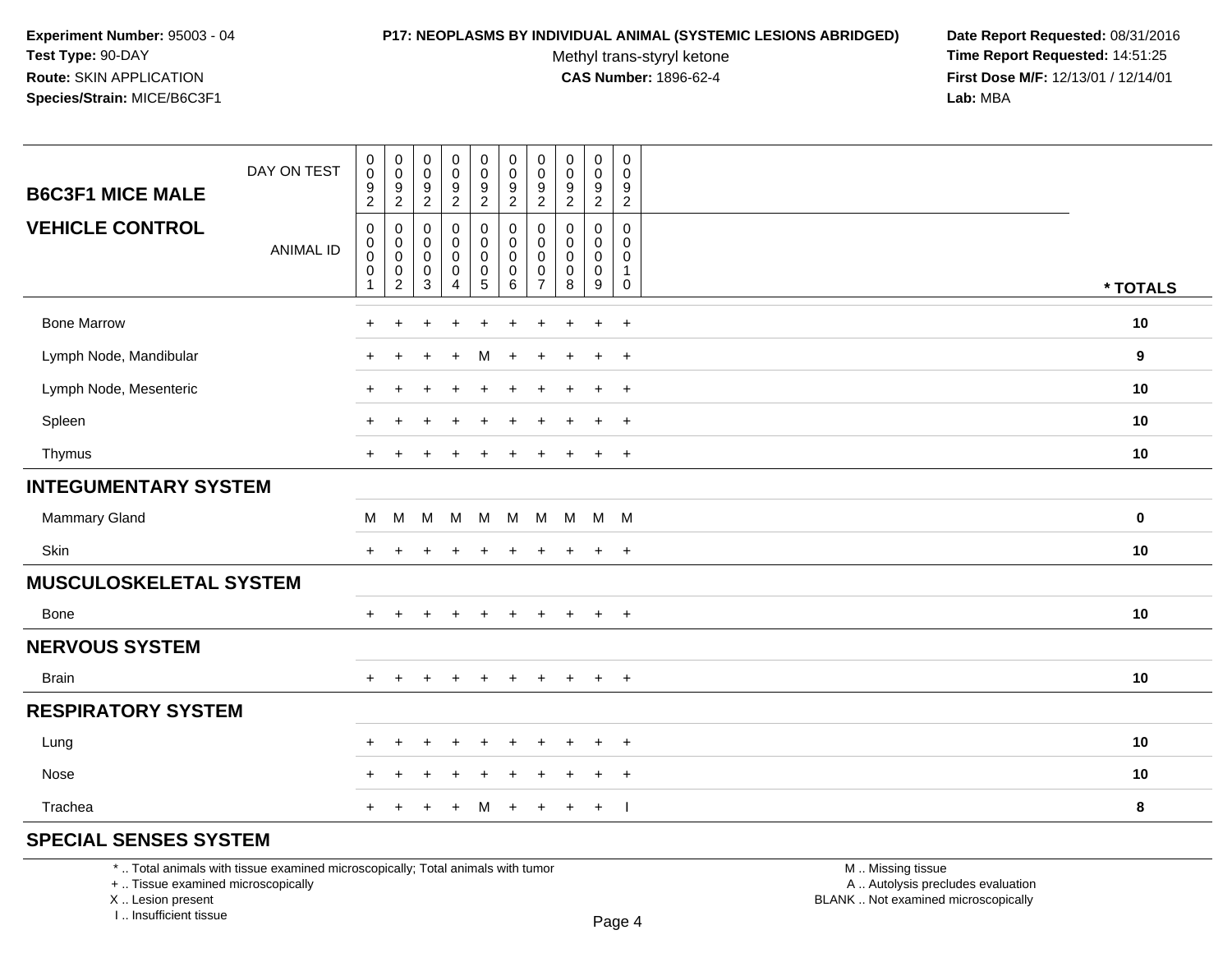#### **P17: NEOPLASMS BY INDIVIDUAL ANIMAL (SYSTEMIC LESIONS ABRIDGED) Date Report Requested:** 08/31/2016

Methyl trans-styryl ketone<br>CAS Number: 1896-62-4

| <b>B6C3F1 MICE MALE</b> | DAY ON TEST | 0<br>$\mathbf 0$<br>$\boldsymbol{9}$<br>$\overline{c}$                 | $_{\rm 0}^{\rm 0}$<br>9<br>$\overline{2}$                  | $\begin{smallmatrix}0\\0\end{smallmatrix}$<br>9<br>$\overline{c}$ | $_{\rm 0}^{\rm 0}$<br>$\boldsymbol{9}$<br>$\overline{c}$  | 0<br>0<br>9<br>$\overline{c}$ | $_{\rm 0}^{\rm 0}$<br>$\boldsymbol{9}$<br>$\boldsymbol{2}$ | $\begin{smallmatrix} 0\\0 \end{smallmatrix}$<br>9<br>$\overline{c}$ | $\begin{smallmatrix}0\\0\end{smallmatrix}$<br>9 | $\begin{smallmatrix}0\0\0\end{smallmatrix}$<br>9<br>$\overline{2}$ | 0<br>0<br>9<br>$\overline{c}$ |          |
|-------------------------|-------------|------------------------------------------------------------------------|------------------------------------------------------------|-------------------------------------------------------------------|-----------------------------------------------------------|-------------------------------|------------------------------------------------------------|---------------------------------------------------------------------|-------------------------------------------------|--------------------------------------------------------------------|-------------------------------|----------|
| <b>VEHICLE CONTROL</b>  | ANIMAL ID   | $\pmb{0}$<br>$\pmb{0}$<br>$\mathbf 0$<br>$\mathbf 0$<br>$\overline{1}$ | 0<br>$\pmb{0}$<br>$\,0\,$<br>$\mathbf 0$<br>$\overline{2}$ | 0<br>$\pmb{0}$<br>$\pmb{0}$<br>$\pmb{0}$<br>3                     | $\mathbf 0$<br>$\pmb{0}$<br>$\pmb{0}$<br>$\mathbf 0$<br>4 | 0<br>0<br>0<br>0<br>5         | 0<br>$\begin{matrix} 0 \\ 0 \\ 0 \end{matrix}$<br>$\,6\,$  | 0<br>$\pmb{0}$<br>$\mathsf 0$<br>$\mathbf 0$<br>$\overline{ }$      | $\mathbf 0$<br>$\mathbf 0$<br>$\mathbf 0$<br>8  | 0<br>0<br>$\pmb{0}$<br>0<br>9                                      | 0<br>0<br>0<br>0              | * TOTALS |
| Eye                     |             |                                                                        |                                                            |                                                                   |                                                           | $\pm$                         |                                                            |                                                                     |                                                 | $+$                                                                | $+$                           | 10       |
| Harderian Gland         |             |                                                                        |                                                            |                                                                   |                                                           |                               |                                                            | $\pm$                                                               |                                                 | $+$                                                                | $+$                           | 10       |
| <b>URINARY SYSTEM</b>   |             |                                                                        |                                                            |                                                                   |                                                           |                               |                                                            |                                                                     |                                                 |                                                                    |                               |          |
| Kidney                  |             |                                                                        |                                                            |                                                                   |                                                           | $\div$                        |                                                            |                                                                     |                                                 | $+$                                                                | $+$                           | 10       |
| <b>Urinary Bladder</b>  |             | $+$                                                                    |                                                            |                                                                   | $\pm$                                                     | $+$                           | $+$                                                        | $\ddot{}$                                                           | $+$                                             | $+$ $+$                                                            |                               | 10       |
| <b>SYSTEMIC LESIONS</b> |             |                                                                        |                                                            |                                                                   |                                                           |                               |                                                            |                                                                     |                                                 |                                                                    |                               |          |
| Multiple Organ          |             |                                                                        |                                                            |                                                                   |                                                           | ÷                             | $\pm$                                                      |                                                                     |                                                 | $+$                                                                | $+$                           | 10       |

<sup>+ ..</sup> Tissue examined microscopically

X .. Lesion present

I .. Insufficient tissue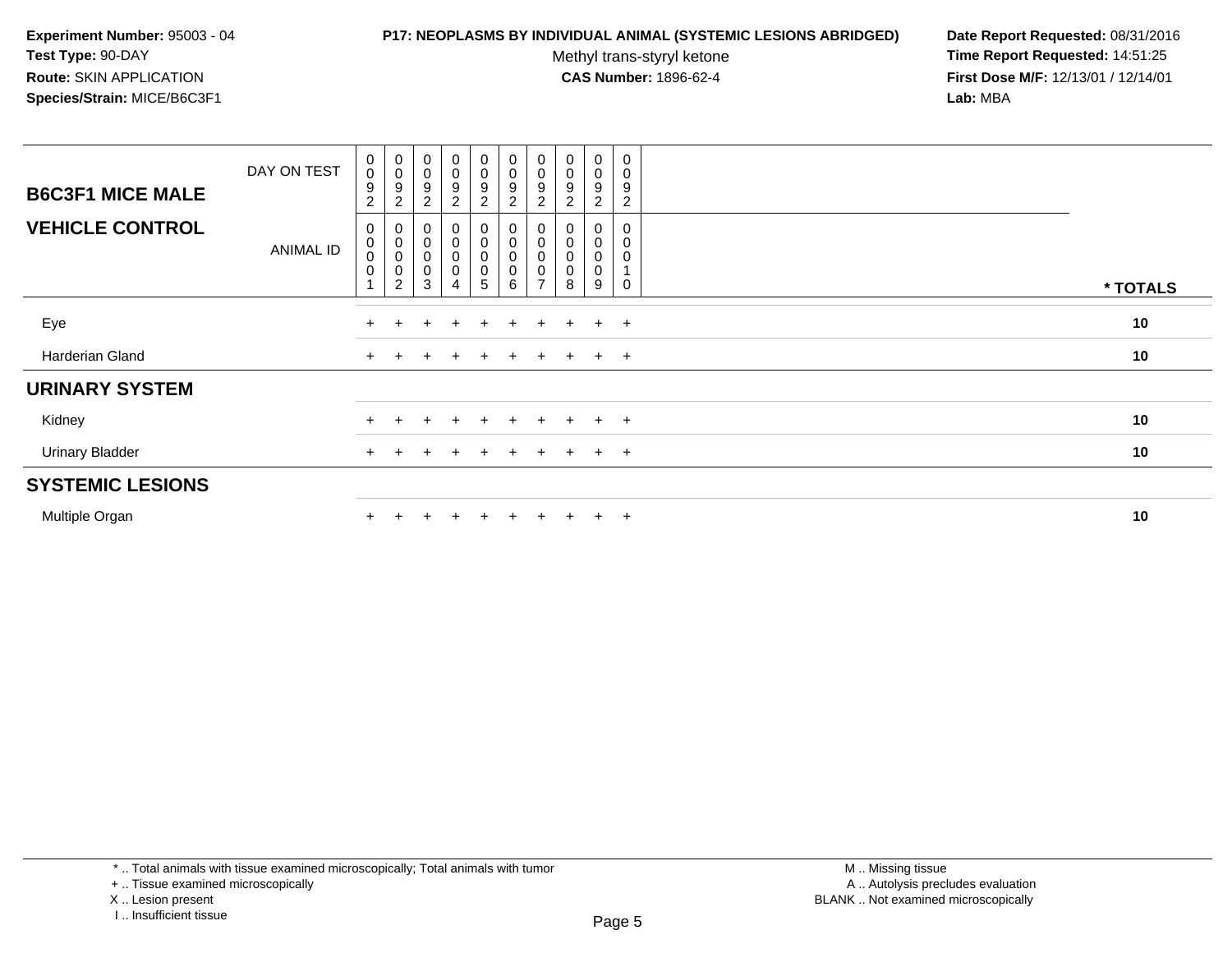### **P17: NEOPLASMS BY INDIVIDUAL ANIMAL (SYSTEMIC LESIONS ABRIDGED) Date Report Requested:** 08/31/2016

Methyl trans-styryl ketone<br>CAS Number: 1896-62-4

|                                                                                  | DAY ON TEST                                                                     | 0<br>$\pmb{0}$                                  | $\pmb{0}$<br>$\mathbf 0$                              | 0<br>$\mathbf 0$       | $\mathbf 0$<br>$\mathsf 0$                    | $\mathbf 0$<br>$\pmb{0}$           | $\pmb{0}$<br>$\mathbf 0$               | 0<br>$\Omega$                   | 0<br>$\mathbf 0$                         | $\mathbf 0$<br>$\mathbf 0$ | 0<br>$\Omega$                                |                                                                                               |          |
|----------------------------------------------------------------------------------|---------------------------------------------------------------------------------|-------------------------------------------------|-------------------------------------------------------|------------------------|-----------------------------------------------|------------------------------------|----------------------------------------|---------------------------------|------------------------------------------|----------------------------|----------------------------------------------|-----------------------------------------------------------------------------------------------|----------|
| <b>B6C3F1 MICE MALE</b>                                                          |                                                                                 | $\frac{9}{2}$                                   | $\frac{9}{2}$                                         | 9<br>$\overline{c}$    | $\frac{9}{2}$                                 | $\boldsymbol{9}$<br>$\overline{2}$ | $\frac{9}{2}$                          | 9<br>$\overline{c}$             | $\frac{9}{2}$                            | 9<br>$\overline{2}$        | 9<br>$\overline{2}$                          |                                                                                               |          |
| <b>87.5 MG/KG</b>                                                                | <b>ANIMAL ID</b>                                                                | 0<br>0                                          | $\mathbf 0$<br>$\pmb{0}$                              | $\mathbf 0$<br>0       | $\mathbf 0$<br>$\mathbf 0$                    | 0<br>0                             | $\mathbf 0$<br>$\mathbf 0$             | $\Omega$<br>0                   | $\Omega$<br>$\mathbf 0$                  | $\Omega$<br>$\Omega$       | $\mathbf 0$<br>$\mathbf 0$                   |                                                                                               |          |
|                                                                                  |                                                                                 | $\mathbf 0$<br>$\overline{1}$<br>$\overline{1}$ | $\mathsf{O}\xspace$<br>$\mathbf{1}$<br>$\overline{2}$ | 0<br>$\mathbf{1}$<br>3 | $\mathbf 0$<br>$\mathbf{1}$<br>$\overline{4}$ | 0<br>$\mathbf{1}$<br>$\sqrt{5}$    | $\mathbf 0$<br>$\mathbf{1}$<br>$\,6\,$ | $\Omega$<br>1<br>$\overline{7}$ | $\mathsf{O}\xspace$<br>$\mathbf{1}$<br>8 | 0<br>$\mathbf{1}$<br>9     | $\mathbf 0$<br>$\overline{2}$<br>$\mathbf 0$ |                                                                                               | * TOTALS |
| <b>ALIMENTARY SYSTEM</b>                                                         |                                                                                 |                                                 |                                                       |                        |                                               |                                    |                                        |                                 |                                          |                            |                                              |                                                                                               |          |
| Stomach, Glandular                                                               |                                                                                 | $+$                                             | $+$                                                   | $+$                    | $+$                                           | $+$                                | $+$                                    | $+$                             | $+$                                      | $+$                        | $+$                                          |                                                                                               | 10       |
| <b>CARDIOVASCULAR SYSTEM</b>                                                     |                                                                                 |                                                 |                                                       |                        |                                               |                                    |                                        |                                 |                                          |                            |                                              |                                                                                               |          |
| <b>NONE</b>                                                                      |                                                                                 |                                                 |                                                       |                        |                                               |                                    |                                        |                                 |                                          |                            |                                              |                                                                                               |          |
| <b>ENDOCRINE SYSTEM</b>                                                          |                                                                                 |                                                 |                                                       |                        |                                               |                                    |                                        |                                 |                                          |                            |                                              |                                                                                               |          |
| <b>NONE</b>                                                                      |                                                                                 |                                                 |                                                       |                        |                                               |                                    |                                        |                                 |                                          |                            |                                              |                                                                                               |          |
| <b>GENERAL BODY SYSTEM</b>                                                       |                                                                                 |                                                 |                                                       |                        |                                               |                                    |                                        |                                 |                                          |                            |                                              |                                                                                               |          |
| <b>NONE</b>                                                                      |                                                                                 |                                                 |                                                       |                        |                                               |                                    |                                        |                                 |                                          |                            |                                              |                                                                                               |          |
| <b>GENITAL SYSTEM</b>                                                            |                                                                                 |                                                 |                                                       |                        |                                               |                                    |                                        |                                 |                                          |                            |                                              |                                                                                               |          |
| <b>NONE</b>                                                                      |                                                                                 |                                                 |                                                       |                        |                                               |                                    |                                        |                                 |                                          |                            |                                              |                                                                                               |          |
| <b>HEMATOPOIETIC SYSTEM</b>                                                      |                                                                                 |                                                 |                                                       |                        |                                               |                                    |                                        |                                 |                                          |                            |                                              |                                                                                               |          |
| <b>NONE</b>                                                                      |                                                                                 |                                                 |                                                       |                        |                                               |                                    |                                        |                                 |                                          |                            |                                              |                                                                                               |          |
| <b>INTEGUMENTARY SYSTEM</b>                                                      |                                                                                 |                                                 |                                                       |                        |                                               |                                    |                                        |                                 |                                          |                            |                                              |                                                                                               |          |
| Skin                                                                             |                                                                                 | $+$                                             | $\div$                                                | ÷                      | $\div$                                        | $+$                                | $\pm$                                  | $\pm$                           | $\pm$                                    | $+$                        | $+$                                          |                                                                                               | 10       |
| <b>MUSCULOSKELETAL SYSTEM</b>                                                    |                                                                                 |                                                 |                                                       |                        |                                               |                                    |                                        |                                 |                                          |                            |                                              |                                                                                               |          |
| <b>NONE</b>                                                                      |                                                                                 |                                                 |                                                       |                        |                                               |                                    |                                        |                                 |                                          |                            |                                              |                                                                                               |          |
| <b>NERVOUS SYSTEM</b>                                                            |                                                                                 |                                                 |                                                       |                        |                                               |                                    |                                        |                                 |                                          |                            |                                              |                                                                                               |          |
| +  Tissue examined microscopically<br>X  Lesion present<br>I Insufficient tissue | *  Total animals with tissue examined microscopically; Total animals with tumor |                                                 |                                                       |                        |                                               |                                    |                                        |                                 |                                          |                            | Page 6                                       | M  Missing tissue<br>A  Autolysis precludes evaluation<br>BLANK  Not examined microscopically |          |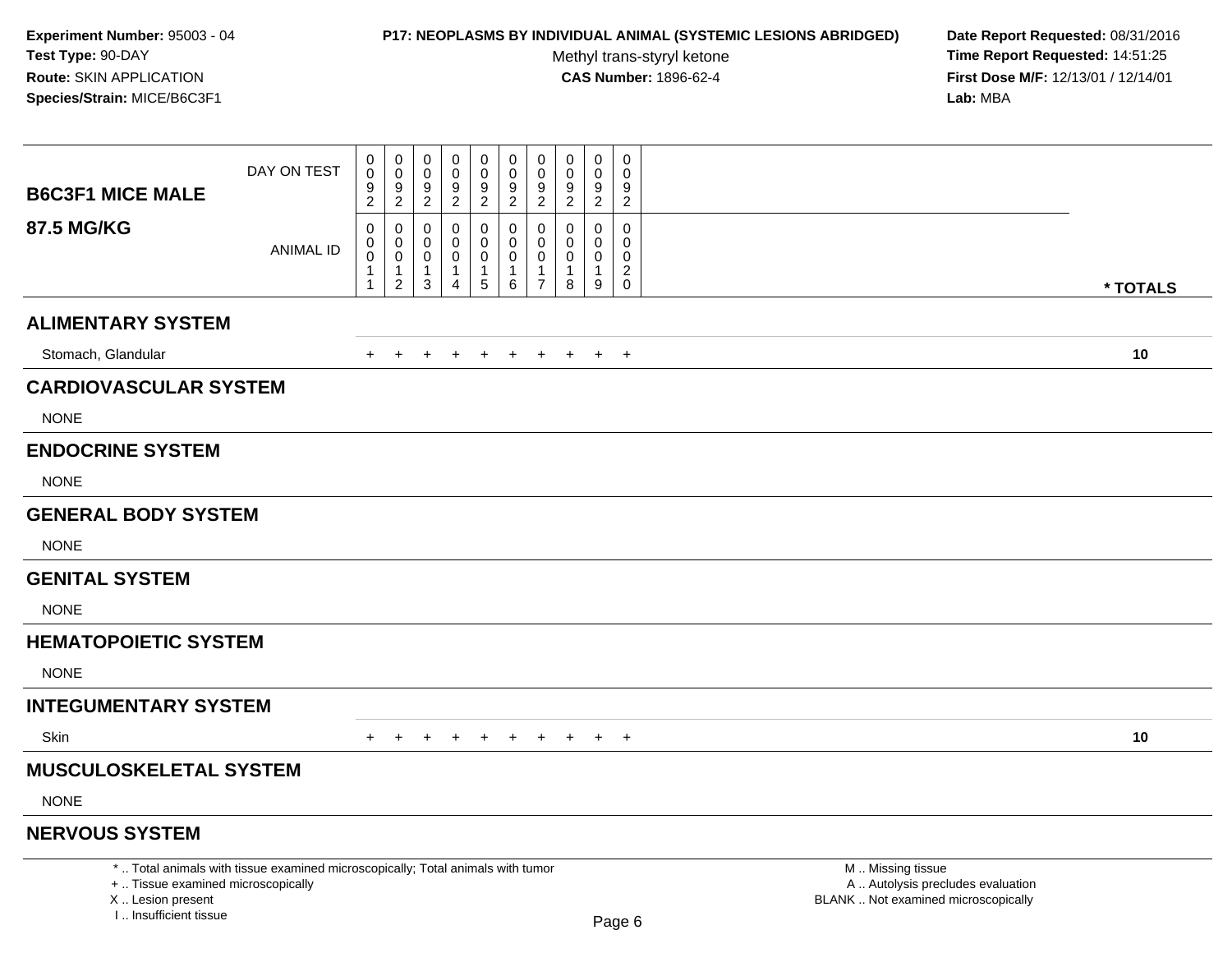### **P17: NEOPLASMS BY INDIVIDUAL ANIMAL (SYSTEMIC LESIONS ABRIDGED) Date Report Requested:** 08/31/2016

Methyl trans-styryl ketone<br>CAS Number: 1896-62-4

 **Time Report Requested:** 14:51:25 **First Dose M/F:** 12/13/01 / 12/14/01<br>**Lab:** MBA **Lab:** MBA

| <b>B6C3F1 MICE MALE</b>      | DAY ON TEST | $_0^0$<br>9<br>$\boldsymbol{2}$ | $\begin{matrix} 0 \\ 0 \\ 9 \end{matrix}$<br>$\overline{c}$                   | $\pmb{0}$<br>$\pmb{0}$<br>9<br>$\overline{c}$        | $\pmb{0}$<br>$\boldsymbol{0}$<br>9<br>$\overline{c}$ | 0<br>0<br>$\boldsymbol{9}$<br>$\overline{c}$ | 0<br>$\pmb{0}$<br>$\boldsymbol{9}$<br>$\overline{c}$                         | 0<br>$\pmb{0}$<br>$\boldsymbol{9}$<br>$\overline{c}$                        | $\pmb{0}$<br>$\pmb{0}$<br>$\boldsymbol{9}$<br>$\boldsymbol{2}$                   | $\pmb{0}$<br>$\pmb{0}$<br>$\boldsymbol{9}$<br>$\overline{c}$                    | 0<br>0<br>9<br>$\overline{c}$                  |          |
|------------------------------|-------------|---------------------------------|-------------------------------------------------------------------------------|------------------------------------------------------|------------------------------------------------------|----------------------------------------------|------------------------------------------------------------------------------|-----------------------------------------------------------------------------|----------------------------------------------------------------------------------|---------------------------------------------------------------------------------|------------------------------------------------|----------|
| 87.5 MG/KG                   | ANIMAL ID   | 0<br>0<br>0                     | $\begin{smallmatrix}0\\0\\0\end{smallmatrix}$<br>$\overline{1}$<br>$\sqrt{2}$ | $_{\rm 0}^{\rm 0}$<br>$\pmb{0}$<br>$\mathbf{1}$<br>3 | 0<br>$\pmb{0}$<br>$\boldsymbol{0}$<br>4              | $_0^0$<br>0<br>5                             | $\begin{smallmatrix}0\\0\end{smallmatrix}$<br>$\pmb{0}$<br>$\mathbf{1}$<br>6 | $\begin{smallmatrix}0\\0\end{smallmatrix}$<br>$\mathbf 0$<br>$\overline{ }$ | $\begin{smallmatrix} 0\\0 \end{smallmatrix}$<br>$\pmb{0}$<br>$\overline{1}$<br>8 | $\begin{smallmatrix}0\0\0\end{smallmatrix}$<br>$\mathbf 0$<br>$\mathbf{1}$<br>9 | 0<br>0<br>0<br>$\boldsymbol{2}$<br>$\mathbf 0$ | * TOTALS |
| <b>NONE</b>                  |             |                                 |                                                                               |                                                      |                                                      |                                              |                                                                              |                                                                             |                                                                                  |                                                                                 |                                                |          |
| <b>RESPIRATORY SYSTEM</b>    |             |                                 |                                                                               |                                                      |                                                      |                                              |                                                                              |                                                                             |                                                                                  |                                                                                 |                                                |          |
| Nose                         |             | $+$                             | $+$                                                                           | $+$                                                  | $+$                                                  |                                              |                                                                              |                                                                             | + + + + + +                                                                      |                                                                                 |                                                | 10       |
| <b>SPECIAL SENSES SYSTEM</b> |             |                                 |                                                                               |                                                      |                                                      |                                              |                                                                              |                                                                             |                                                                                  |                                                                                 |                                                |          |
| <b>NONE</b>                  |             |                                 |                                                                               |                                                      |                                                      |                                              |                                                                              |                                                                             |                                                                                  |                                                                                 |                                                |          |
| <b>URINARY SYSTEM</b>        |             |                                 |                                                                               |                                                      |                                                      |                                              |                                                                              |                                                                             |                                                                                  |                                                                                 |                                                |          |
| Kidney                       |             | $+$                             |                                                                               |                                                      | $+$                                                  | $\pm$                                        | $+$                                                                          | $+$                                                                         |                                                                                  | $+$ $+$ $+$                                                                     |                                                | 10       |
| <b>SYSTEMIC LESIONS</b>      |             |                                 |                                                                               |                                                      |                                                      |                                              |                                                                              |                                                                             |                                                                                  |                                                                                 |                                                |          |
| Multiple Organ               |             |                                 |                                                                               |                                                      |                                                      |                                              | $+$                                                                          | $+$                                                                         |                                                                                  | $+$                                                                             | $+$                                            | 10       |

+ .. Tissue examined microscopically

X .. Lesion present

I .. Insufficient tissue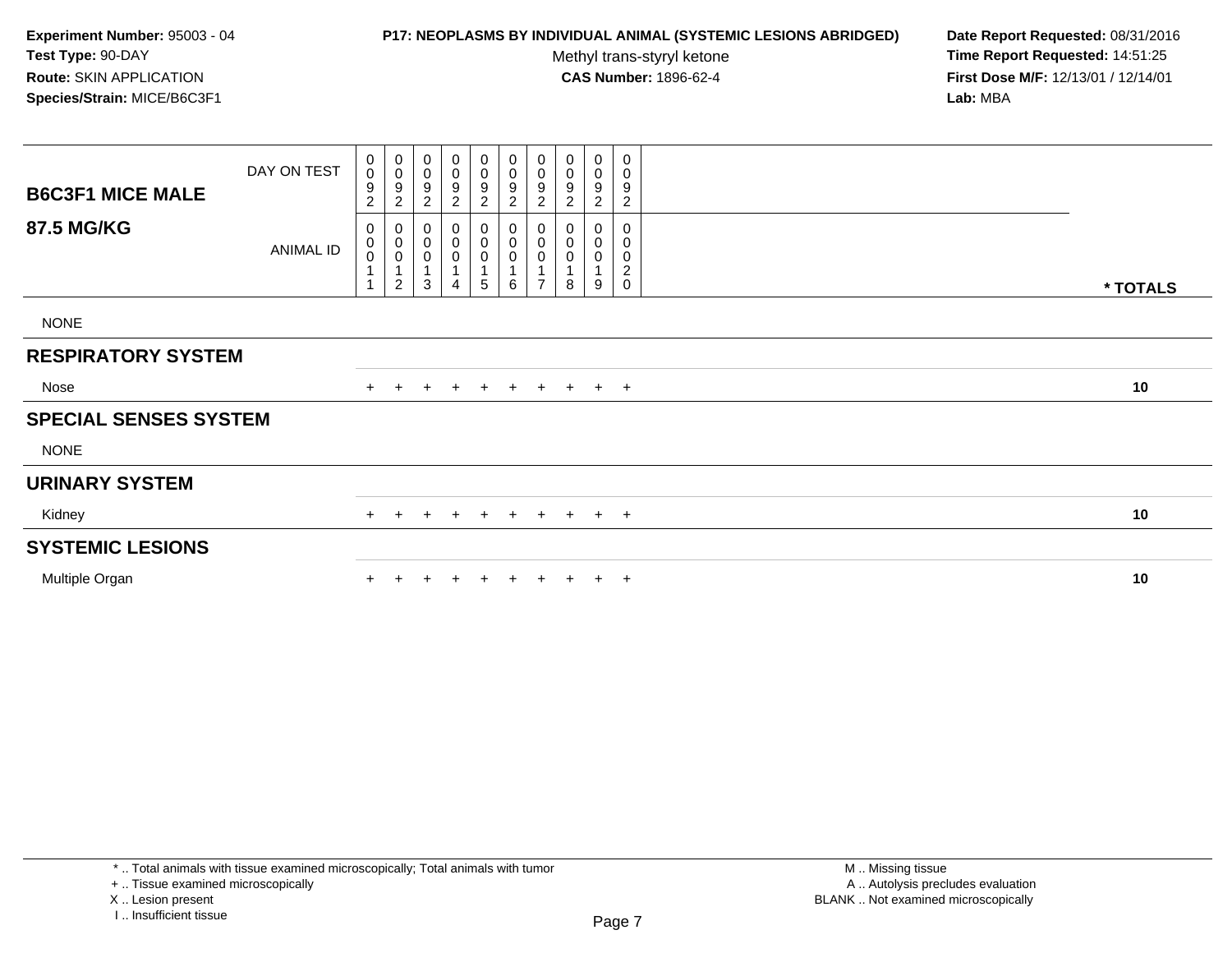### **P17: NEOPLASMS BY INDIVIDUAL ANIMAL (SYSTEMIC LESIONS ABRIDGED) Date Report Requested:** 08/31/2016

Methyl trans-styryl ketone<br>CAS Number: 1896-62-4

| <b>B6C3F1 MICE MALE</b>                                                            | DAY ON TEST                                                                     | 0<br>$\mathsf{O}\xspace$<br>9 | $\pmb{0}$<br>$\pmb{0}$<br>$\boldsymbol{9}$ | 0<br>$\mathbf 0$<br>9 | $\mathbf 0$<br>$\mathsf{O}\xspace$      | $\pmb{0}$<br>$\pmb{0}$<br>9   | $\pmb{0}$<br>$\mathbf 0$<br>$\boldsymbol{9}$ | 0<br>$\mathbf 0$<br>9            | $\pmb{0}$<br>$\pmb{0}$<br>9  | $\mathbf 0$<br>$\mathbf 0$<br>9  | $\pmb{0}$<br>$\mathbf 0$<br>9 |                                                                                               |          |
|------------------------------------------------------------------------------------|---------------------------------------------------------------------------------|-------------------------------|--------------------------------------------|-----------------------|-----------------------------------------|-------------------------------|----------------------------------------------|----------------------------------|------------------------------|----------------------------------|-------------------------------|-----------------------------------------------------------------------------------------------|----------|
|                                                                                    |                                                                                 | $\overline{c}$                | $\overline{2}$                             | $\overline{c}$        | $\frac{9}{2}$                           | $\overline{a}$                | $\overline{2}$                               | $\overline{2}$                   | $\overline{2}$               | $\overline{2}$                   | $\overline{c}$                |                                                                                               |          |
| <b>175 MG/KG</b>                                                                   | <b>ANIMAL ID</b>                                                                | 0<br>0<br>$\boldsymbol{0}$    | $\mathbf 0$<br>$\mathbf 0$<br>$\mathbf 0$  | $\mathbf 0$<br>0<br>0 | $\mathbf 0$<br>$\mathbf 0$<br>$\pmb{0}$ | 0<br>$\mathbf 0$<br>$\pmb{0}$ | $\pmb{0}$<br>$\mathbf 0$<br>$\mathbf 0$      | $\Omega$<br>$\Omega$<br>$\Omega$ | $\Omega$<br>0<br>$\mathbf 0$ | $\Omega$<br>$\Omega$<br>$\Omega$ | $\mathsf{O}\xspace$<br>0<br>0 |                                                                                               |          |
|                                                                                    |                                                                                 | $\frac{2}{1}$                 | $\frac{2}{2}$                              | $\frac{2}{3}$         | $\frac{2}{4}$                           | $rac{2}{5}$                   | $\begin{array}{c} 2 \\ 6 \end{array}$        | $\frac{2}{7}$                    | $^{\,2}_{\,8}$               | $\frac{2}{9}$                    | $_{\rm 0}^3$                  |                                                                                               | * TOTALS |
| <b>ALIMENTARY SYSTEM</b>                                                           |                                                                                 |                               |                                            |                       |                                         |                               |                                              |                                  |                              |                                  |                               |                                                                                               |          |
| Stomach, Glandular                                                                 |                                                                                 | $+$                           | $+$                                        | $+$                   | $+$                                     | $+$                           | $+$                                          | $+$                              | $+$                          | $+$                              | $+$                           |                                                                                               | 10       |
| <b>CARDIOVASCULAR SYSTEM</b>                                                       |                                                                                 |                               |                                            |                       |                                         |                               |                                              |                                  |                              |                                  |                               |                                                                                               |          |
| <b>NONE</b>                                                                        |                                                                                 |                               |                                            |                       |                                         |                               |                                              |                                  |                              |                                  |                               |                                                                                               |          |
| <b>ENDOCRINE SYSTEM</b>                                                            |                                                                                 |                               |                                            |                       |                                         |                               |                                              |                                  |                              |                                  |                               |                                                                                               |          |
| <b>NONE</b>                                                                        |                                                                                 |                               |                                            |                       |                                         |                               |                                              |                                  |                              |                                  |                               |                                                                                               |          |
| <b>GENERAL BODY SYSTEM</b>                                                         |                                                                                 |                               |                                            |                       |                                         |                               |                                              |                                  |                              |                                  |                               |                                                                                               |          |
| <b>NONE</b>                                                                        |                                                                                 |                               |                                            |                       |                                         |                               |                                              |                                  |                              |                                  |                               |                                                                                               |          |
| <b>GENITAL SYSTEM</b>                                                              |                                                                                 |                               |                                            |                       |                                         |                               |                                              |                                  |                              |                                  |                               |                                                                                               |          |
| <b>NONE</b>                                                                        |                                                                                 |                               |                                            |                       |                                         |                               |                                              |                                  |                              |                                  |                               |                                                                                               |          |
| <b>HEMATOPOIETIC SYSTEM</b>                                                        |                                                                                 |                               |                                            |                       |                                         |                               |                                              |                                  |                              |                                  |                               |                                                                                               |          |
| <b>NONE</b>                                                                        |                                                                                 |                               |                                            |                       |                                         |                               |                                              |                                  |                              |                                  |                               |                                                                                               |          |
| <b>INTEGUMENTARY SYSTEM</b>                                                        |                                                                                 |                               |                                            |                       |                                         |                               |                                              |                                  |                              |                                  |                               |                                                                                               |          |
| <b>Skin</b>                                                                        |                                                                                 | $+$                           | $+$                                        | $+$                   | $+$                                     | $+$                           | $+$                                          |                                  |                              | + + + +                          |                               |                                                                                               | 10       |
| <b>MUSCULOSKELETAL SYSTEM</b>                                                      |                                                                                 |                               |                                            |                       |                                         |                               |                                              |                                  |                              |                                  |                               |                                                                                               |          |
| <b>NONE</b>                                                                        |                                                                                 |                               |                                            |                       |                                         |                               |                                              |                                  |                              |                                  |                               |                                                                                               |          |
| <b>NERVOUS SYSTEM</b>                                                              |                                                                                 |                               |                                            |                       |                                         |                               |                                              |                                  |                              |                                  |                               |                                                                                               |          |
| +  Tissue examined microscopically<br>X  Lesion present<br>I., Insufficient tissue | *  Total animals with tissue examined microscopically; Total animals with tumor |                               |                                            |                       |                                         |                               |                                              |                                  |                              |                                  | Page 8                        | M  Missing tissue<br>A  Autolysis precludes evaluation<br>BLANK  Not examined microscopically |          |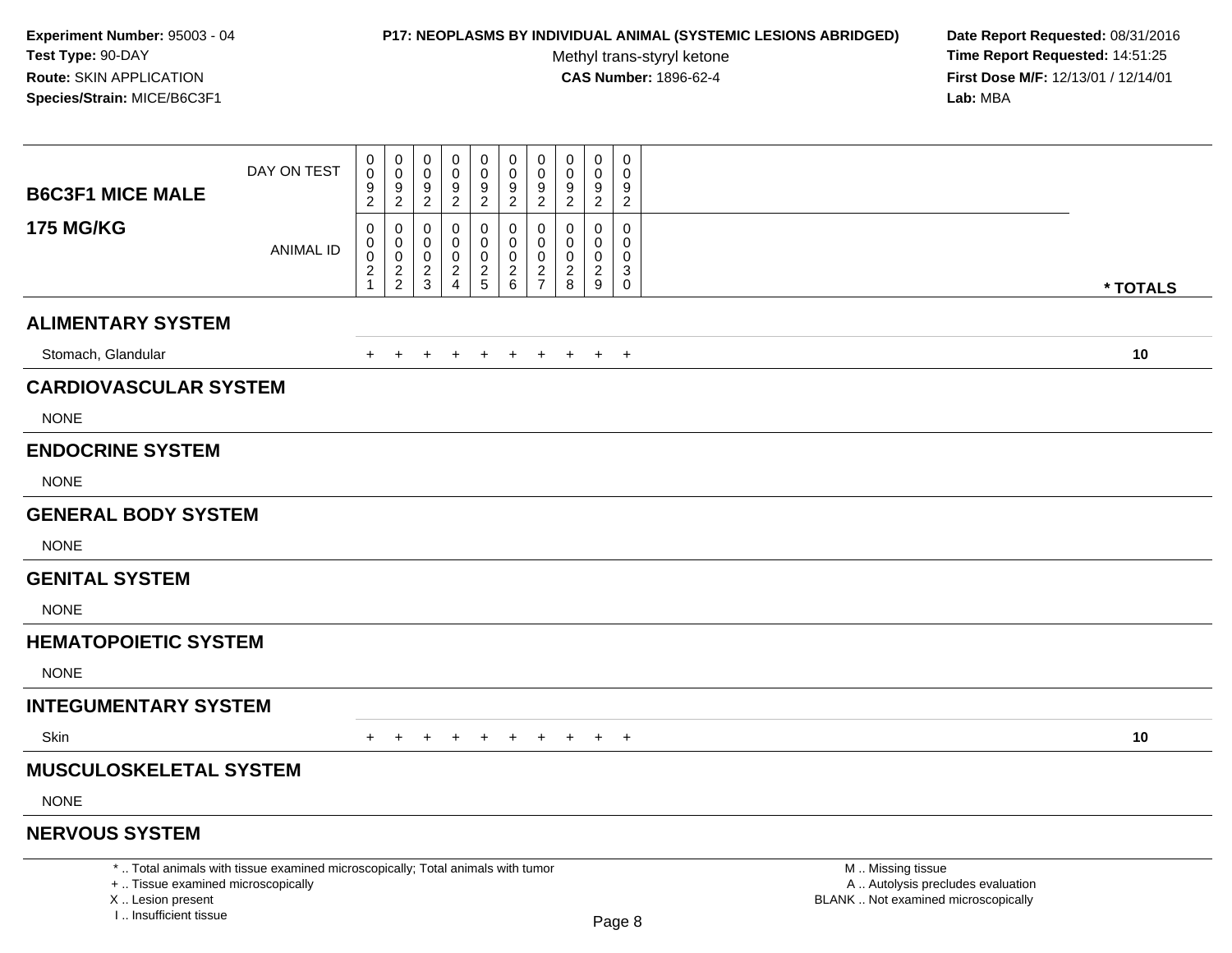### **P17: NEOPLASMS BY INDIVIDUAL ANIMAL (SYSTEMIC LESIONS ABRIDGED) Date Report Requested:** 08/31/2016

Methyl trans-styryl ketone<br>CAS Number: 1896-62-4

 **Time Report Requested:** 14:51:25 **First Dose M/F:** 12/13/01 / 12/14/01<br>**Lab:** MBA **Lab:** MBA

| <b>B6C3F1 MICE MALE</b>      | DAY ON TEST      | $\begin{smallmatrix} 0\\0 \end{smallmatrix}$<br>$\boldsymbol{9}$<br>$\overline{c}$ | 0<br>$\pmb{0}$<br>$\boldsymbol{9}$<br>$\overline{c}$ | $\pmb{0}$<br>$\boldsymbol{0}$<br>9<br>$\overline{c}$ | 0<br>$\pmb{0}$<br>$\boldsymbol{9}$<br>$\overline{\mathbf{c}}$       | $_0^0$<br>$\boldsymbol{9}$<br>$\overline{c}$ | $\mathbf 0$<br>0<br>9<br>$\overline{c}$ | $\pmb{0}$<br>$\mathbf 0$<br>$\boldsymbol{9}$<br>$\overline{c}$ | 0<br>0<br>9<br>$\overline{c}$  | 0<br>0<br>9<br>2                                    | 0<br>0<br>9<br>$\overline{\mathbf{c}}$ |          |
|------------------------------|------------------|------------------------------------------------------------------------------------|------------------------------------------------------|------------------------------------------------------|---------------------------------------------------------------------|----------------------------------------------|-----------------------------------------|----------------------------------------------------------------|--------------------------------|-----------------------------------------------------|----------------------------------------|----------|
| <b>175 MG/KG</b>             | <b>ANIMAL ID</b> | 0<br>$\pmb{0}$<br>$\frac{0}{2}$                                                    | 0<br>$\begin{matrix} 0 \\ 0 \\ 2 \\ 2 \end{matrix}$  | 0<br>$\,0\,$<br>$\pmb{0}$<br>$\sqrt{2}$<br>3         | 0<br>$\pmb{0}$<br>$\begin{smallmatrix} 0\\2 \end{smallmatrix}$<br>4 | 0<br>0<br>0<br>2<br>5                        | $_{0}^{0}$<br>$\frac{0}{2}$ 6           | 000002                                                         | $\pmb{0}$<br>0<br>$_{\rm 8}^2$ | 0<br>$\boldsymbol{0}$<br>0<br>$\boldsymbol{2}$<br>9 | 0<br>0<br>0<br>3<br>$\mathbf 0$        | * TOTALS |
| <b>NONE</b>                  |                  |                                                                                    |                                                      |                                                      |                                                                     |                                              |                                         |                                                                |                                |                                                     |                                        |          |
| <b>RESPIRATORY SYSTEM</b>    |                  |                                                                                    |                                                      |                                                      |                                                                     |                                              |                                         |                                                                |                                |                                                     |                                        |          |
| Nose                         |                  |                                                                                    | $+$                                                  | $+$                                                  |                                                                     |                                              | + + + + + + +                           |                                                                |                                |                                                     |                                        | 10       |
| <b>SPECIAL SENSES SYSTEM</b> |                  |                                                                                    |                                                      |                                                      |                                                                     |                                              |                                         |                                                                |                                |                                                     |                                        |          |
| <b>NONE</b>                  |                  |                                                                                    |                                                      |                                                      |                                                                     |                                              |                                         |                                                                |                                |                                                     |                                        |          |
| <b>URINARY SYSTEM</b>        |                  |                                                                                    |                                                      |                                                      |                                                                     |                                              |                                         |                                                                |                                |                                                     |                                        |          |
| Kidney                       |                  | $+$                                                                                | $+$                                                  | $\pm$                                                | $+$                                                                 | $+$                                          | $+$                                     |                                                                | + + + +                        |                                                     |                                        | 10       |
| <b>SYSTEMIC LESIONS</b>      |                  |                                                                                    |                                                      |                                                      |                                                                     |                                              |                                         |                                                                |                                |                                                     |                                        |          |
| Multiple Organ               |                  |                                                                                    |                                                      |                                                      |                                                                     | $\pm$                                        | $+$                                     | $+$                                                            | $+$                            |                                                     | $+$ $+$                                | 10       |

\* .. Total animals with tissue examined microscopically; Total animals with tumor

+ .. Tissue examined microscopically

X .. Lesion present

I .. Insufficient tissue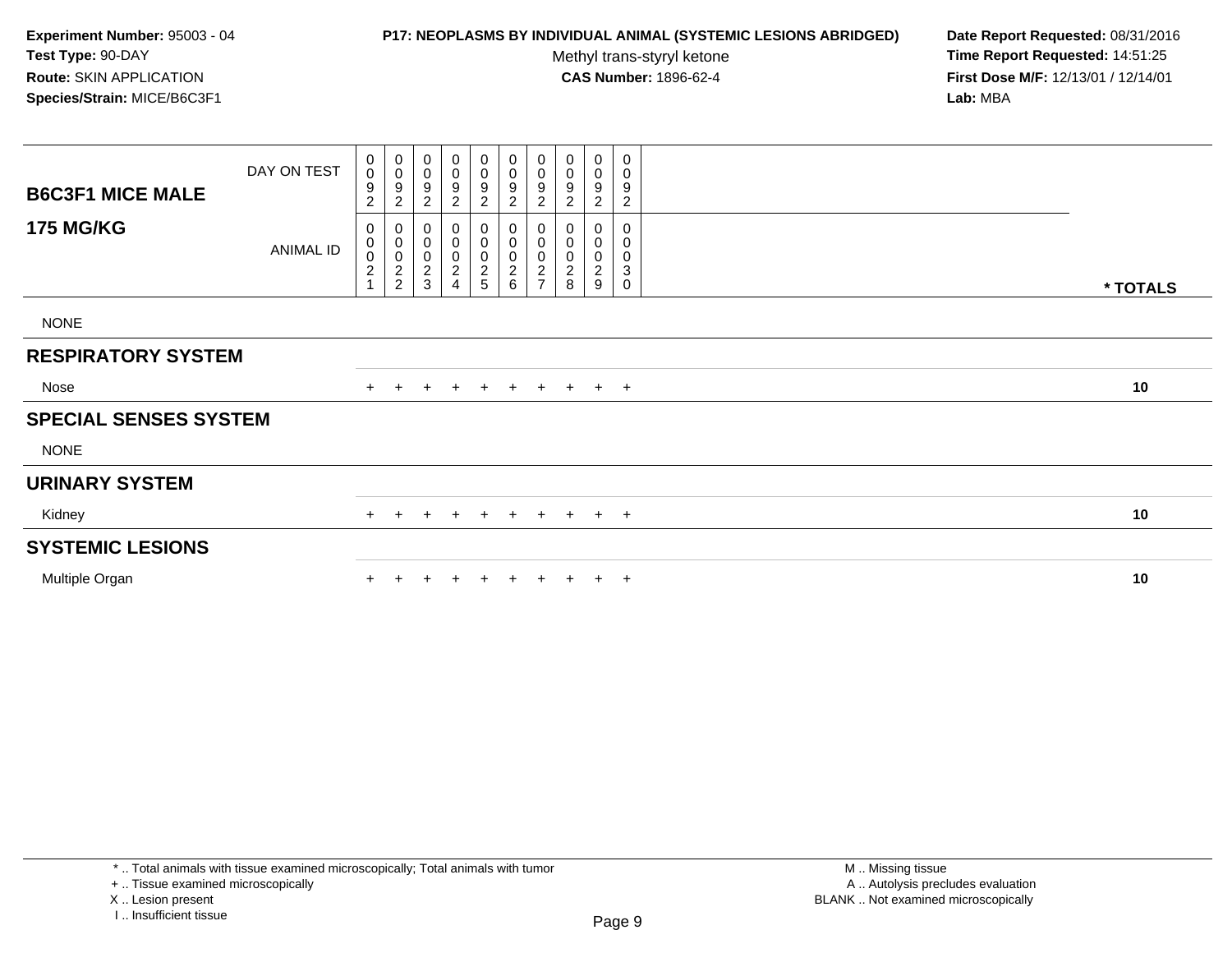I .. Insufficient tissue

#### **P17: NEOPLASMS BY INDIVIDUAL ANIMAL (SYSTEMIC LESIONS ABRIDGED) Date Report Requested:** 08/31/2016

Methyl trans-styryl ketone<br>CAS Number: 1896-62-4

 **Time Report Requested:** 14:51:25 **First Dose M/F:** 12/13/01 / 12/14/01<br>Lab: MBA **Lab:** MBA

| <b>B6C3F1 MICE MALE</b>                                                                                                                    | DAY ON TEST      | 0<br>$\mathbf 0$<br>$\frac{9}{2}$               | $\begin{array}{c} 0 \\ 0 \\ 9 \\ 2 \end{array}$             | $\pmb{0}$<br>$\mathbf 0$<br>9                                                       | $\mathbf 0$<br>$\mathbf 0$<br>9                                                                            | $\pmb{0}$<br>$\mathsf 0$<br>$\frac{9}{2}$      | $\pmb{0}$<br>$\mathbf 0$<br>9                                                       | $\pmb{0}$<br>$\pmb{0}$<br>9<br>$\overline{2}$                                        | $\pmb{0}$<br>$\mathbf 0$<br>$\frac{9}{2}$                | $\pmb{0}$<br>$\mathbf 0$<br>9                                                | $\pmb{0}$<br>$\mathbf 0$<br>$9\,$                                                       |                                                                                               |          |
|--------------------------------------------------------------------------------------------------------------------------------------------|------------------|-------------------------------------------------|-------------------------------------------------------------|-------------------------------------------------------------------------------------|------------------------------------------------------------------------------------------------------------|------------------------------------------------|-------------------------------------------------------------------------------------|--------------------------------------------------------------------------------------|----------------------------------------------------------|------------------------------------------------------------------------------|-----------------------------------------------------------------------------------------|-----------------------------------------------------------------------------------------------|----------|
| <b>350 MG/KG</b>                                                                                                                           | <b>ANIMAL ID</b> | 0<br>$\mathbf 0$<br>$\pmb{0}$<br>$\overline{3}$ | $\pmb{0}$<br>$\begin{matrix} 0 \\ 0 \\ 3 \\ 2 \end{matrix}$ | $\overline{2}$<br>$\mathbf 0$<br>$\mathbf 0$<br>0<br>$\ensuremath{\mathsf{3}}$<br>3 | $\overline{2}$<br>$\mathbf 0$<br>$\mathbf 0$<br>$\mathbf 0$<br>$\ensuremath{\mathsf{3}}$<br>$\overline{4}$ | 0<br>$\mathbf 0$<br>$\pmb{0}$<br>$\frac{3}{5}$ | $\overline{2}$<br>0<br>$\mathbf 0$<br>$\mathbf 0$<br>$\ensuremath{\mathsf{3}}$<br>6 | $\mathbf 0$<br>$\pmb{0}$<br>$\pmb{0}$<br>$\ensuremath{\mathsf{3}}$<br>$\overline{7}$ | $\mathbf 0$<br>$\mathbf 0$<br>$\pmb{0}$<br>$\frac{3}{8}$ | $\overline{2}$<br>$\mathbf 0$<br>$\mathbf 0$<br>$\pmb{0}$<br>$\sqrt{3}$<br>9 | $\overline{2}$<br>0<br>$\mathbf 0$<br>$\boldsymbol{0}$<br>$\overline{4}$<br>$\mathbf 0$ |                                                                                               | * TOTALS |
| <b>ALIMENTARY SYSTEM</b>                                                                                                                   |                  |                                                 |                                                             |                                                                                     |                                                                                                            |                                                |                                                                                     |                                                                                      |                                                          |                                                                              |                                                                                         |                                                                                               |          |
| Esophagus                                                                                                                                  |                  |                                                 |                                                             |                                                                                     |                                                                                                            |                                                |                                                                                     |                                                                                      |                                                          |                                                                              | $\overline{+}$                                                                          |                                                                                               | 10       |
| Gallbladder                                                                                                                                |                  |                                                 |                                                             |                                                                                     |                                                                                                            |                                                |                                                                                     |                                                                                      |                                                          |                                                                              | $+$                                                                                     |                                                                                               | 10       |
| Intestine Large, Cecum                                                                                                                     |                  |                                                 |                                                             |                                                                                     |                                                                                                            |                                                |                                                                                     |                                                                                      |                                                          | ÷                                                                            | $+$                                                                                     |                                                                                               | 10       |
| Intestine Large, Colon                                                                                                                     |                  |                                                 |                                                             |                                                                                     |                                                                                                            |                                                |                                                                                     |                                                                                      |                                                          |                                                                              | $\overline{+}$                                                                          |                                                                                               | 10       |
| Intestine Large, Rectum                                                                                                                    |                  |                                                 |                                                             |                                                                                     |                                                                                                            |                                                |                                                                                     |                                                                                      |                                                          |                                                                              | $\overline{+}$                                                                          |                                                                                               | 10       |
| Intestine Small, Duodenum                                                                                                                  |                  |                                                 |                                                             |                                                                                     |                                                                                                            |                                                |                                                                                     |                                                                                      |                                                          |                                                                              | $+$                                                                                     |                                                                                               | 10       |
| Intestine Small, Ileum                                                                                                                     |                  |                                                 |                                                             |                                                                                     |                                                                                                            |                                                |                                                                                     |                                                                                      |                                                          |                                                                              | $+$                                                                                     |                                                                                               | 10       |
| Intestine Small, Jejunum                                                                                                                   |                  |                                                 |                                                             |                                                                                     |                                                                                                            |                                                |                                                                                     |                                                                                      |                                                          |                                                                              | $\ddot{}$                                                                               |                                                                                               | 10       |
| Liver                                                                                                                                      |                  |                                                 |                                                             |                                                                                     |                                                                                                            |                                                |                                                                                     |                                                                                      |                                                          |                                                                              | $\ddot{}$                                                                               |                                                                                               | 10       |
| Pancreas                                                                                                                                   |                  |                                                 |                                                             |                                                                                     |                                                                                                            |                                                |                                                                                     |                                                                                      |                                                          |                                                                              | $\overline{+}$                                                                          |                                                                                               | 10       |
| Salivary Glands                                                                                                                            |                  | ÷                                               |                                                             |                                                                                     |                                                                                                            |                                                |                                                                                     |                                                                                      |                                                          |                                                                              | $+$                                                                                     |                                                                                               | 10       |
| Stomach, Forestomach                                                                                                                       |                  |                                                 |                                                             |                                                                                     |                                                                                                            |                                                |                                                                                     |                                                                                      |                                                          |                                                                              | $\overline{+}$                                                                          |                                                                                               | 10       |
| Stomach, Glandular                                                                                                                         |                  |                                                 |                                                             |                                                                                     |                                                                                                            |                                                |                                                                                     |                                                                                      |                                                          |                                                                              | $\ddot{}$                                                                               |                                                                                               | 10       |
| Tongue                                                                                                                                     |                  | $\pm$                                           |                                                             |                                                                                     |                                                                                                            |                                                |                                                                                     |                                                                                      |                                                          | $\pm$                                                                        | $+$                                                                                     |                                                                                               | 10       |
| <b>CARDIOVASCULAR SYSTEM</b>                                                                                                               |                  |                                                 |                                                             |                                                                                     |                                                                                                            |                                                |                                                                                     |                                                                                      |                                                          |                                                                              |                                                                                         |                                                                                               |          |
| <b>Blood Vessel</b>                                                                                                                        |                  | $+$                                             | $\ddot{}$                                                   | $\ddot{}$                                                                           | $\ddot{}$                                                                                                  | $\overline{+}$                                 | $\ddot{}$                                                                           | $\ddot{}$                                                                            | $\ddot{}$                                                | $+$                                                                          | $+$                                                                                     |                                                                                               | 10       |
| *  Total animals with tissue examined microscopically; Total animals with tumor<br>+  Tissue examined microscopically<br>X  Lesion present |                  |                                                 |                                                             |                                                                                     |                                                                                                            |                                                |                                                                                     |                                                                                      |                                                          |                                                                              |                                                                                         | M  Missing tissue<br>A  Autolysis precludes evaluation<br>BLANK  Not examined microscopically |          |

Page 10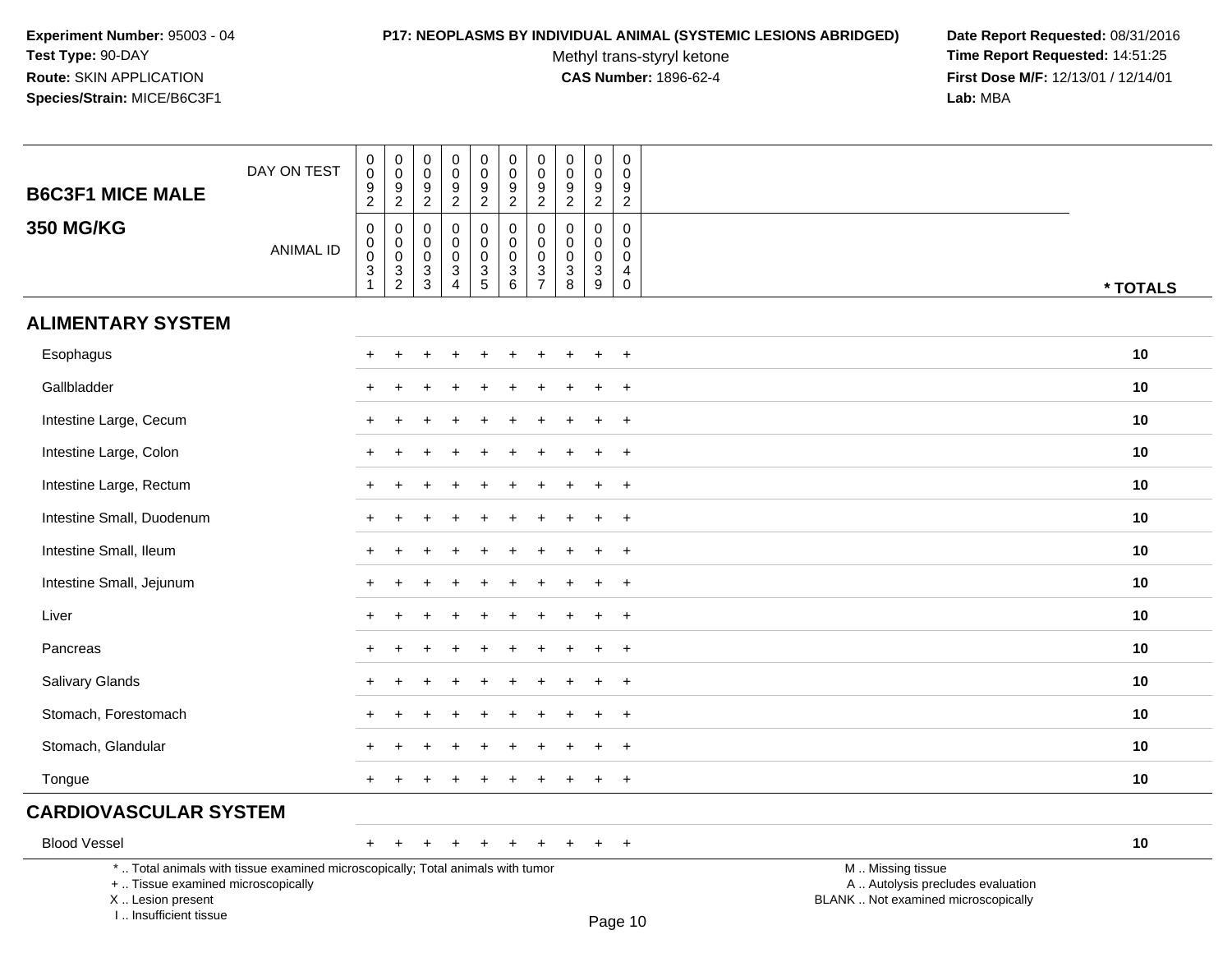#### **P17: NEOPLASMS BY INDIVIDUAL ANIMAL (SYSTEMIC LESIONS ABRIDGED) Date Report Requested:** 08/31/2016

Methyl trans-styryl ketone<br>CAS Number: 1896-62-4

 **Time Report Requested:** 14:51:25 **First Dose M/F:** 12/13/01 / 12/14/01<br>**Lab:** MBA **Lab:** MBA

| <b>B6C3F1 MICE MALE</b> | DAY ON TEST      | $\pmb{0}$<br>$\pmb{0}$<br>9<br>$\sqrt{2}$                          | $_{\rm 0}^{\rm 0}$<br>$\boldsymbol{9}$<br>$\sqrt{2}$                       | $_{\rm 0}^{\rm 0}$<br>9<br>$\sqrt{2}$               | $\pmb{0}$<br>0<br>9<br>$\overline{c}$        | $\pmb{0}$<br>$\pmb{0}$<br>$\boldsymbol{9}$<br>$\overline{c}$ | $_{\rm 0}^{\rm 0}$<br>$\boldsymbol{9}$<br>$\overline{c}$          | $\begin{smallmatrix} 0\\0 \end{smallmatrix}$<br>9<br>$\overline{c}$ | $\pmb{0}$<br>$\pmb{0}$<br>$\boldsymbol{9}$<br>$\overline{c}$ | $\pmb{0}$<br>0<br>9<br>$\overline{c}$ | $\pmb{0}$<br>$\mathbf 0$<br>9<br>$\overline{c}$ |          |
|-------------------------|------------------|--------------------------------------------------------------------|----------------------------------------------------------------------------|-----------------------------------------------------|----------------------------------------------|--------------------------------------------------------------|-------------------------------------------------------------------|---------------------------------------------------------------------|--------------------------------------------------------------|---------------------------------------|-------------------------------------------------|----------|
| <b>350 MG/KG</b>        | <b>ANIMAL ID</b> | $\pmb{0}$<br>$\pmb{0}$<br>$\mathbf 0$<br>$\ensuremath{\mathsf{3}}$ | $\pmb{0}$<br>$_{\rm 0}^{\rm 0}$<br>$\ensuremath{\mathsf{3}}$<br>$\sqrt{2}$ | 0<br>$\begin{matrix} 0 \\ 0 \end{matrix}$<br>$_3^3$ | 0<br>0<br>$\mathsf 0$<br>3<br>$\overline{4}$ | 0<br>$\mathsf{O}\xspace$<br>0<br>$\frac{3}{5}$               | 0<br>$\pmb{0}$<br>$\pmb{0}$<br>$\ensuremath{\mathsf{3}}$<br>$\,6$ | 0<br>0<br>$\pmb{0}$<br>$\ensuremath{\mathsf{3}}$<br>$\overline{ }$  | $\pmb{0}$<br>$\mathbf 0$<br>$\ensuremath{\mathsf{3}}$<br>8   | 0<br>0<br>$\pmb{0}$<br>3<br>9         | 0<br>0<br>0<br>4<br>$\mathbf 0$                 | * TOTALS |
| Heart                   |                  | $+$                                                                | $+$                                                                        | $+$                                                 | $^{+}$                                       | $+$                                                          | $\ddot{}$                                                         | $\pm$                                                               | $+$                                                          | $+$                                   | $+$                                             | 10       |
| <b>ENDOCRINE SYSTEM</b> |                  |                                                                    |                                                                            |                                                     |                                              |                                                              |                                                                   |                                                                     |                                                              |                                       |                                                 |          |
| <b>Adrenal Cortex</b>   |                  | $\pm$                                                              |                                                                            |                                                     | $\div$                                       | $\ddot{}$                                                    | $\ddot{}$                                                         |                                                                     | $\ddot{}$                                                    | $\ddot{}$                             | $+$                                             | 10       |
| Adrenal Medulla         |                  | $+$                                                                |                                                                            | $\pm$                                               | $\pm$                                        | $+$                                                          | $+$                                                               | $+$                                                                 | $+$                                                          | $\overline{+}$                        | $+$                                             | 10       |
| Islets, Pancreatic      |                  | $\pm$                                                              |                                                                            |                                                     | $\div$                                       | $+$                                                          | $\pm$                                                             | $+$                                                                 | $\pm$                                                        | $\ddot{}$                             | $+$                                             | 10       |
| Parathyroid Gland       |                  | $+$                                                                | $+$                                                                        | $+$                                                 | M                                            | $+$                                                          | $+$                                                               | $+$                                                                 | $+$                                                          | $+$                                   | M                                               | 8        |
| <b>Pituitary Gland</b>  |                  | $+$                                                                |                                                                            |                                                     | $\div$                                       | $+$                                                          | $\pm$                                                             |                                                                     | $\pm$                                                        | $\ddot{}$                             | $+$                                             | 10       |
| <b>Thyroid Gland</b>    |                  | $+$                                                                |                                                                            |                                                     | $\div$                                       |                                                              | $\pm$                                                             |                                                                     |                                                              | $\div$                                | $+$                                             | 10       |

# **GENERAL BODY SYSTEM**

NONE

### **GENITAL SYSTEM**

| Epididymis             |  | + + + + + + + + + + |  |  |  |  | 10 |
|------------------------|--|---------------------|--|--|--|--|----|
| <b>Preputial Gland</b> |  | + + + + + + + + + + |  |  |  |  | 10 |
| Prostate               |  | + + + + + + + + + + |  |  |  |  | 10 |
| <b>Seminal Vesicle</b> |  | + + + + + + + + + + |  |  |  |  | 10 |
| <b>Testes</b>          |  | + + + + + + + + + + |  |  |  |  | 10 |

# **HEMATOPOIETIC SYSTEM**

\* .. Total animals with tissue examined microscopically; Total animals with tumor

+ .. Tissue examined microscopically

X .. Lesion present

I .. Insufficient tissue

 M .. Missing tissuey the contract of the contract of the contract of the contract of the contract of  $\mathsf A$  . Autolysis precludes evaluation Lesion present BLANK .. Not examined microscopically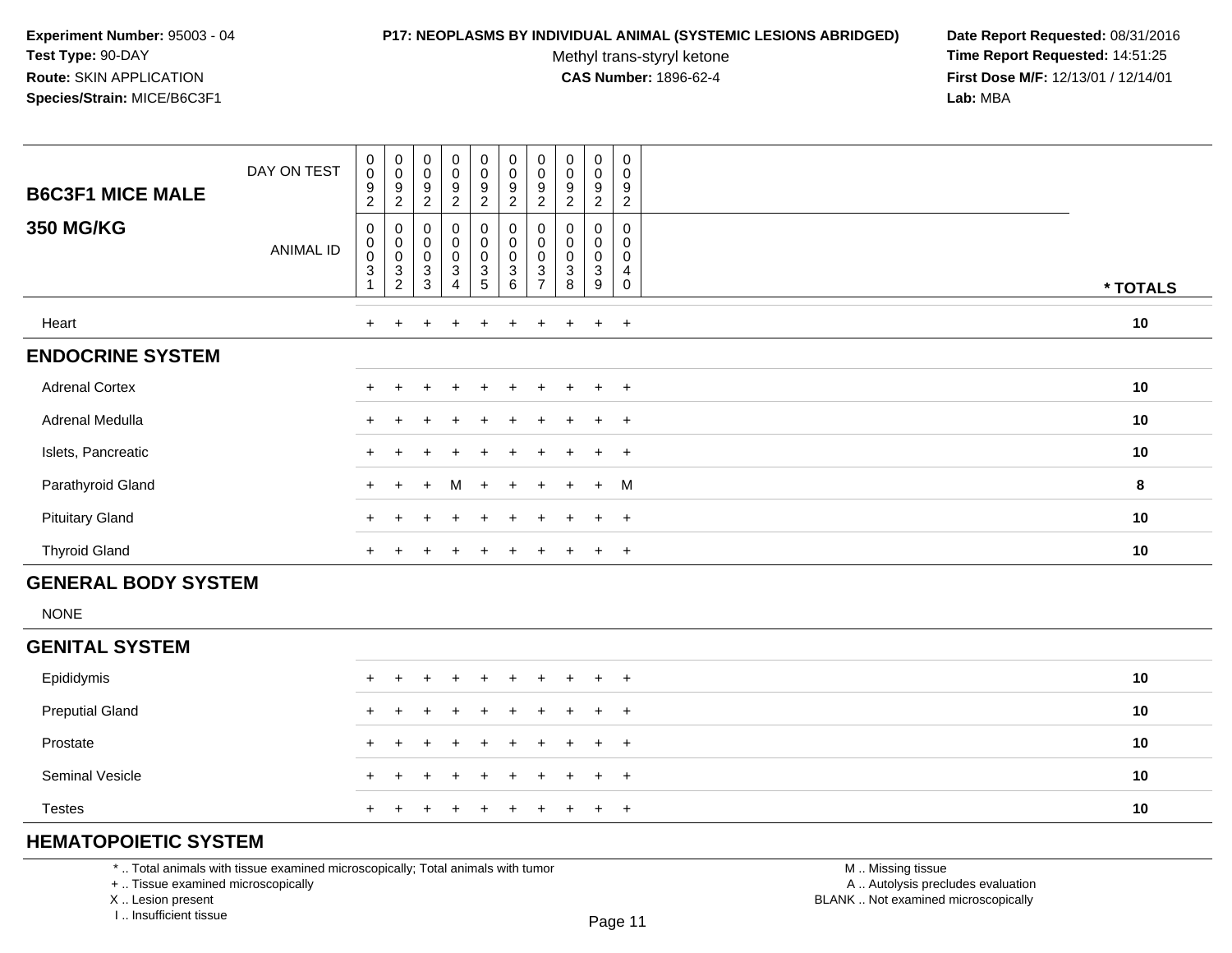#### **P17: NEOPLASMS BY INDIVIDUAL ANIMAL (SYSTEMIC LESIONS ABRIDGED) Date Report Requested:** 08/31/2016

Methyl trans-styryl ketone<br>CAS Number: 1896-62-4

 **Time Report Requested:** 14:51:25 **First Dose M/F:** 12/13/01 / 12/14/01<br>**Lab:** MBA **Lab:** MBA

| $\pmb{0}$<br>$\mathsf 0$<br>9<br>$\overline{2}$                      | $\,0\,$<br>$\pmb{0}$<br>9<br>$\overline{2}$ | $\pmb{0}$<br>$\boldsymbol{0}$<br>$\frac{9}{2}$      | $_{\rm 0}^{\rm 0}$<br>$\frac{9}{2}$                      | $\pmb{0}$<br>$\mathbf 0$<br>$\frac{9}{2}$                                     | $\pmb{0}$<br>$\pmb{0}$<br>$\frac{9}{2}$          | $\pmb{0}$<br>$\mathbf 0$<br>$\frac{9}{2}$                                  | $\pmb{0}$<br>$\mathsf{O}\xspace$<br>9<br>$\overline{2}$ | $\pmb{0}$<br>$\mathbf 0$<br>$\frac{9}{2}$                                      |          |
|----------------------------------------------------------------------|---------------------------------------------|-----------------------------------------------------|----------------------------------------------------------|-------------------------------------------------------------------------------|--------------------------------------------------|----------------------------------------------------------------------------|---------------------------------------------------------|--------------------------------------------------------------------------------|----------|
| 0<br>0<br>$\mathbf 0$<br>$\ensuremath{\mathsf{3}}$<br>$\overline{2}$ | 0<br>0<br>$\pmb{0}$<br>$\sqrt{3}$<br>3      | 0<br>0<br>$\pmb{0}$<br>$\sqrt{3}$<br>$\overline{4}$ | $\pmb{0}$<br>$\mathbf 0$<br>$\mathsf 0$<br>$\frac{3}{5}$ | $\pmb{0}$<br>$\mathbf 0$<br>$\pmb{0}$<br>$\ensuremath{\mathsf{3}}$<br>$\,6\,$ | 0<br>$\mathbf 0$<br>$\mathbf 0$<br>$\frac{3}{7}$ | $\mathbf 0$<br>$\mathbf{0}$<br>$\pmb{0}$<br>$\ensuremath{\mathsf{3}}$<br>8 | 0<br>$\Omega$<br>$\mathbf 0$<br>$\sqrt{3}$<br>9         | 0<br>$\Omega$<br>$\mathbf 0$<br>$\overline{\mathbf{4}}$<br>$\mathsf{O}\xspace$ | * TOTALS |
| +                                                                    |                                             |                                                     |                                                          |                                                                               |                                                  |                                                                            | $\ddot{}$                                               | $+$                                                                            | 10       |
|                                                                      |                                             |                                                     |                                                          |                                                                               |                                                  |                                                                            | $\ddot{}$                                               | $\overline{+}$                                                                 | 10       |
| $\ddot{}$                                                            |                                             | $\div$                                              | $\pm$                                                    | $\div$                                                                        |                                                  | $\div$                                                                     | $\ddot{}$                                               | $+$                                                                            | 10       |
|                                                                      |                                             |                                                     |                                                          |                                                                               |                                                  |                                                                            | $\ddot{}$                                               | $\overline{+}$                                                                 | 10       |
| $\ddot{}$                                                            |                                             |                                                     | $\div$                                                   | $\ddot{}$                                                                     |                                                  | $\ddot{}$                                                                  | $\ddot{}$                                               | $+$                                                                            | 10       |
|                                                                      |                                             |                                                     |                                                          |                                                                               |                                                  |                                                                            |                                                         |                                                                                |          |
| M                                                                    | M                                           |                                                     |                                                          | M                                                                             |                                                  |                                                                            |                                                         |                                                                                | 0        |
|                                                                      |                                             |                                                     |                                                          | ÷                                                                             |                                                  |                                                                            | $\ddot{}$                                               | $\overline{+}$                                                                 | 10       |
|                                                                      |                                             |                                                     |                                                          |                                                                               |                                                  |                                                                            |                                                         |                                                                                |          |
| ÷.                                                                   |                                             | $\ddot{}$                                           | $\ddot{}$                                                | $\ddot{}$                                                                     | $\ddot{}$                                        | $\ddot{}$                                                                  | $\ddot{}$                                               | $+$                                                                            | 10       |
|                                                                      |                                             |                                                     |                                                          |                                                                               |                                                  |                                                                            |                                                         |                                                                                |          |
| $\overline{+}$                                                       | ÷                                           | $\ddot{}$                                           | $\ddot{}$                                                | $\ddot{}$                                                                     | $+$                                              | $+$                                                                        | $\ddot{}$                                               | $+$                                                                            | 10       |
|                                                                      |                                             |                                                     |                                                          |                                                                               |                                                  |                                                                            |                                                         |                                                                                |          |
| $\ddot{}$                                                            | ٠                                           | $\pm$                                               | $\ddot{}$                                                | $\div$                                                                        | +                                                | $\pm$                                                                      | $\ddot{}$                                               | $^{+}$                                                                         | 10       |
| +                                                                    |                                             | ÷                                                   |                                                          | ÷                                                                             |                                                  |                                                                            | $\ddot{}$                                               | $\overline{+}$                                                                 | 10       |
|                                                                      |                                             |                                                     |                                                          | $\div$                                                                        |                                                  |                                                                            | $\ddot{}$                                               | $+$                                                                            | 10       |
|                                                                      |                                             |                                                     | M                                                        | M                                                                             |                                                  | M                                                                          |                                                         |                                                                                | M M M    |

## **SPECIAL SENSES SYSTEM**

\* .. Total animals with tissue examined microscopically; Total animals with tumor

+ .. Tissue examined microscopically

X .. Lesion present

I .. Insufficient tissue

 M .. Missing tissuey the contract of the contract of the contract of the contract of the contract of  $\mathsf A$  . Autolysis precludes evaluation Lesion present BLANK .. Not examined microscopically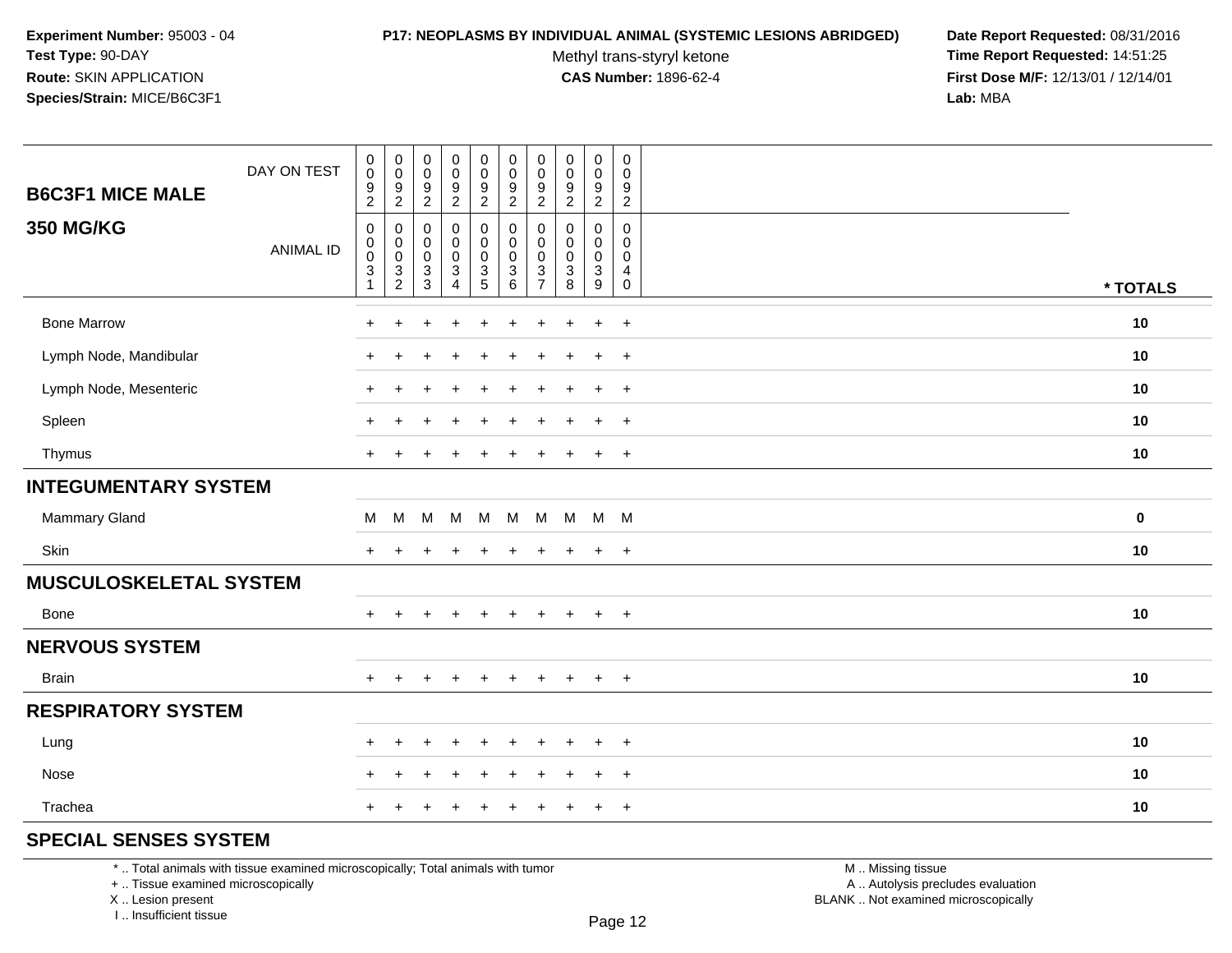#### **P17: NEOPLASMS BY INDIVIDUAL ANIMAL (SYSTEMIC LESIONS ABRIDGED) Date Report Requested:** 08/31/2016

Methyl trans-styryl ketone<br>CAS Number: 1896-62-4

| <b>B6C3F1 MICE MALE</b><br><b>350 MG/KG</b> | DAY ON TEST      | $_{\rm 0}^{\rm 0}$<br>$\boldsymbol{9}$<br>$\overline{2}$<br>0 | $\begin{smallmatrix}0\0\0\end{smallmatrix}$<br>9<br>$\overline{c}$                       | $_{0}^{0}$<br>9<br>$\overline{2}$<br>0                                       | $_0^0$<br>9<br>$\overline{c}$<br>0   | $_{\rm 0}^{\rm 0}$<br>$\boldsymbol{9}$<br>$\boldsymbol{2}$ | $\begin{smallmatrix} 0\\0 \end{smallmatrix}$<br>$\boldsymbol{9}$<br>$\overline{2}$<br>$\pmb{0}$ | $_{\rm 0}^{\rm 0}$<br>9<br>2                                  | $\begin{smallmatrix}0\\0\end{smallmatrix}$<br>9 | 0<br>0<br>9<br>2 | $\pmb{0}$<br>$\pmb{0}$<br>9<br>$\overline{c}$<br>0 |          |
|---------------------------------------------|------------------|---------------------------------------------------------------|------------------------------------------------------------------------------------------|------------------------------------------------------------------------------|--------------------------------------|------------------------------------------------------------|-------------------------------------------------------------------------------------------------|---------------------------------------------------------------|-------------------------------------------------|------------------|----------------------------------------------------|----------|
|                                             | <b>ANIMAL ID</b> | $\pmb{0}$<br>$\mathbf 0$<br>$\sqrt{3}$                        | $\begin{matrix} 0 \\ 0 \\ 0 \end{matrix}$<br>$\ensuremath{\mathsf{3}}$<br>$\overline{c}$ | $\begin{smallmatrix}0\\0\end{smallmatrix}$<br>$\ensuremath{\mathsf{3}}$<br>3 | $\mathsf 0$<br>$\mathsf 0$<br>3<br>4 | $\begin{matrix} 0 \\ 0 \\ 0 \\ 3 \end{matrix}$<br>5        | $\overline{0}$<br>$\sqrt{3}$<br>$6\phantom{1}6$                                                 | 0<br>$\pmb{0}$<br>$\ensuremath{\mathsf{3}}$<br>$\overline{ }$ | 0<br>$\overline{0}$<br>3<br>8                   | 0<br>0<br>3<br>9 | 0<br>$\,0\,$<br>4<br>0                             | * TOTALS |
| Eye                                         |                  | $\pm$                                                         |                                                                                          | $\pm$                                                                        | $\ddot{}$                            | $+$                                                        | $+$                                                                                             | $\pm$                                                         | $+$                                             | $+$              | $+$                                                | 10       |
| Harderian Gland                             |                  | $+$                                                           | $\pm$                                                                                    | ÷                                                                            | $\mathbf +$                          | $+$                                                        | $+$                                                                                             | $+$                                                           | $+$                                             | $+$ $+$          |                                                    | 10       |
| <b>URINARY SYSTEM</b>                       |                  |                                                               |                                                                                          |                                                                              |                                      |                                                            |                                                                                                 |                                                               |                                                 |                  |                                                    |          |
| Kidney                                      |                  |                                                               |                                                                                          |                                                                              |                                      | $+$                                                        | $+$                                                                                             | $+$                                                           | $+$                                             | $+$              | $+$                                                | 10       |
| <b>Urinary Bladder</b>                      |                  | $+$                                                           |                                                                                          | ÷                                                                            | $\pm$                                | $+$                                                        | $+$                                                                                             | $+$                                                           | $+$                                             | $+$              | $+$                                                | 10       |
| <b>SYSTEMIC LESIONS</b>                     |                  |                                                               |                                                                                          |                                                                              |                                      |                                                            |                                                                                                 |                                                               |                                                 |                  |                                                    |          |
| Multiple Organ                              |                  |                                                               |                                                                                          |                                                                              |                                      | $\pm$                                                      | $+$                                                                                             | $+$                                                           | $+$                                             | $+$              | $+$                                                | 10       |

<sup>+ ..</sup> Tissue examined microscopically

X .. Lesion present

I .. Insufficient tissue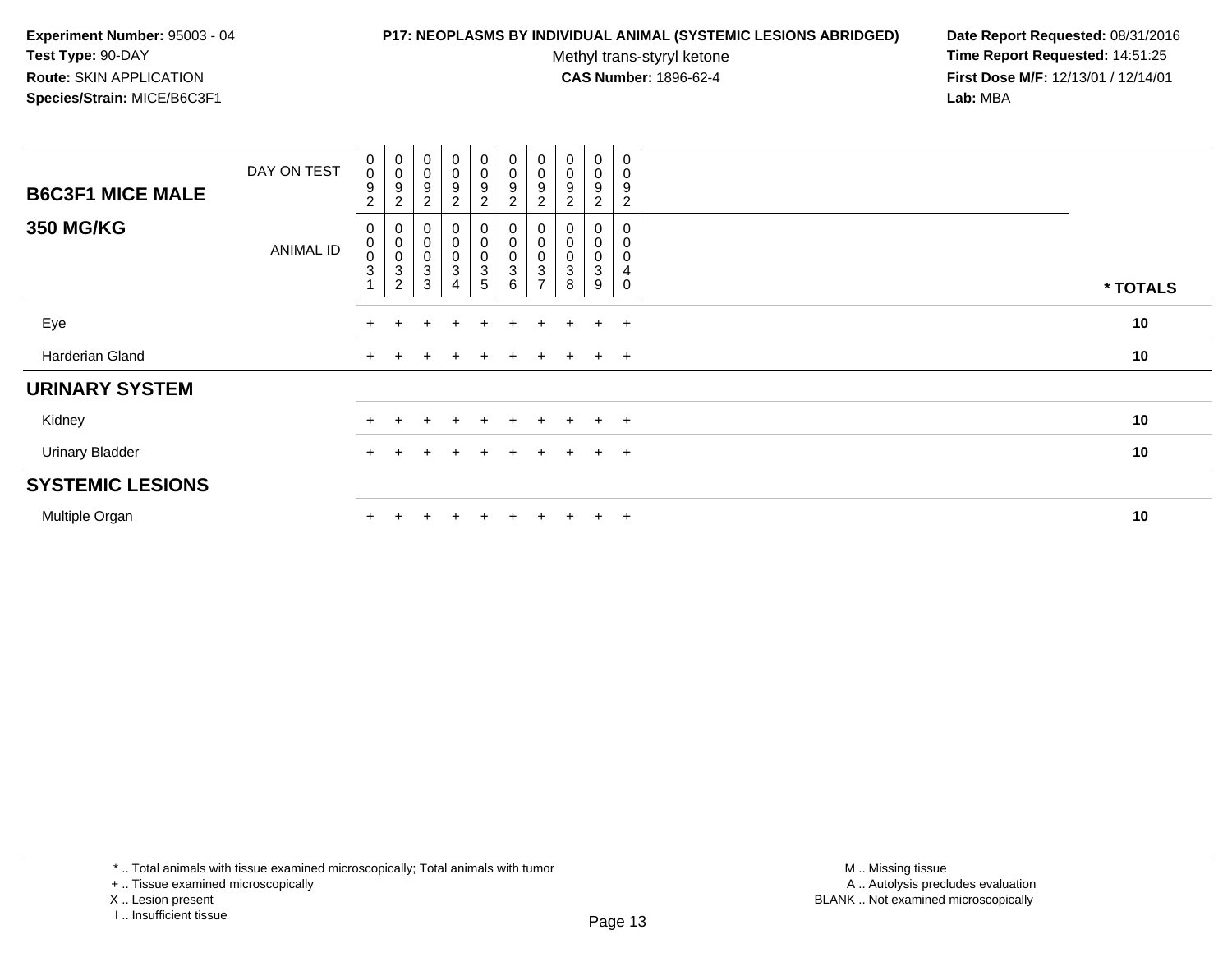#### **P17: NEOPLASMS BY INDIVIDUAL ANIMAL (SYSTEMIC LESIONS ABRIDGED) Date Report Requested:** 08/31/2016

Methyl trans-styryl ketone<br>CAS Number: 1896-62-4

 **Time Report Requested:** 14:51:25 **First Dose M/F:** 12/13/01 / 12/14/01<br>Lab: MBA **Lab:** MBA

| <b>B6C3F1 MICE MALE</b>            | DAY ON TEST                                                                     | $_{\rm 0}^{\rm 0}$<br>$\frac{2}{1}$ | $\begin{array}{c} 0 \\ 0 \\ 2 \\ 1 \end{array}$                                   | $\pmb{0}$<br>$\mathsf 0$<br>$\sqrt{2}$<br>$\mathbf{1}$ | 0<br>$\pmb{0}$<br>$\sqrt{2}$<br>$\mathbf{1}$                  | $_{\rm 0}^{\rm 0}$<br>$\frac{2}{1}$                    | $_{\rm 0}^{\rm 0}$<br>$\sqrt{2}$<br>$\mathbf{1}$    | $\begin{smallmatrix}0\\0\end{smallmatrix}$<br>$\sqrt{2}$<br>$\mathbf{1}$ | $\begin{smallmatrix} 0\\0 \end{smallmatrix}$<br>$\begin{array}{c} 2 \\ 1 \end{array}$ | $\pmb{0}$<br>$\pmb{0}$<br>$\sqrt{2}$<br>$\mathbf{1}$             | $\pmb{0}$<br>$\boldsymbol{0}$<br>$\sqrt{2}$<br>$\mathbf{1}$            |                                                        |          |
|------------------------------------|---------------------------------------------------------------------------------|-------------------------------------|-----------------------------------------------------------------------------------|--------------------------------------------------------|---------------------------------------------------------------|--------------------------------------------------------|-----------------------------------------------------|--------------------------------------------------------------------------|---------------------------------------------------------------------------------------|------------------------------------------------------------------|------------------------------------------------------------------------|--------------------------------------------------------|----------|
| <b>700 MG/KG</b>                   | <b>ANIMAL ID</b>                                                                | 0<br>$\mathbf 0$<br>$\pmb{0}$<br>4  | $\begin{smallmatrix}0\\0\\0\end{smallmatrix}$<br>$\overline{4}$<br>$\overline{2}$ | $\mathbf 0$<br>$\mathbf 0$<br>0<br>4<br>3              | $\Omega$<br>$\mathbf 0$<br>$\mathbf 0$<br>4<br>$\overline{4}$ | 0<br>$\mathbf 0$<br>$\mathbf 0$<br>$\overline{4}$<br>5 | $\mathbf 0$<br>$\mathbf 0$<br>$\mathbf 0$<br>4<br>6 | $\mathbf 0$<br>$\pmb{0}$<br>$\pmb{0}$<br>4<br>$\overline{7}$             | $\mathbf 0$<br>$\mathbf 0$<br>$\mathbf 0$<br>$\overline{\mathbf{4}}$<br>8             | $\mathbf 0$<br>$\mathbf 0$<br>$\mathbf 0$<br>$\overline{4}$<br>9 | $\mathbf 0$<br>$\mathbf 0$<br>$\mathbf 0$<br>$\sqrt{5}$<br>$\mathsf 0$ |                                                        | * TOTALS |
| <b>ALIMENTARY SYSTEM</b>           |                                                                                 |                                     |                                                                                   |                                                        |                                                               |                                                        |                                                     |                                                                          |                                                                                       |                                                                  |                                                                        |                                                        |          |
| Esophagus                          |                                                                                 | $\pm$                               |                                                                                   |                                                        |                                                               |                                                        |                                                     |                                                                          |                                                                                       |                                                                  | $+$                                                                    |                                                        | 10       |
| Gallbladder                        |                                                                                 |                                     |                                                                                   |                                                        |                                                               |                                                        |                                                     |                                                                          |                                                                                       |                                                                  | $\overline{+}$                                                         |                                                        | 10       |
| Intestine Large, Cecum             |                                                                                 |                                     |                                                                                   |                                                        |                                                               |                                                        |                                                     |                                                                          |                                                                                       |                                                                  | $\ddot{}$                                                              |                                                        | 10       |
| Intestine Large, Colon             |                                                                                 | $\pm$                               |                                                                                   |                                                        |                                                               |                                                        |                                                     |                                                                          |                                                                                       |                                                                  | $+$                                                                    |                                                        | 10       |
| Intestine Large, Rectum            |                                                                                 | $\pm$                               |                                                                                   |                                                        |                                                               |                                                        |                                                     |                                                                          |                                                                                       | ÷                                                                | $^{+}$                                                                 |                                                        | 10       |
| Intestine Small, Duodenum          |                                                                                 |                                     |                                                                                   |                                                        |                                                               |                                                        |                                                     |                                                                          |                                                                                       |                                                                  | $+$                                                                    |                                                        | 10       |
| Intestine Small, Ileum             |                                                                                 |                                     |                                                                                   |                                                        |                                                               |                                                        |                                                     |                                                                          |                                                                                       |                                                                  | $\overline{+}$                                                         |                                                        | 10       |
| Intestine Small, Jejunum           |                                                                                 | ÷                                   |                                                                                   |                                                        |                                                               |                                                        |                                                     |                                                                          |                                                                                       |                                                                  | $\overline{+}$                                                         |                                                        | 10       |
| Liver                              |                                                                                 |                                     |                                                                                   |                                                        |                                                               |                                                        |                                                     |                                                                          |                                                                                       |                                                                  | $+$                                                                    |                                                        | 10       |
| Pancreas                           |                                                                                 |                                     |                                                                                   |                                                        |                                                               |                                                        |                                                     |                                                                          |                                                                                       |                                                                  | $\ddot{}$                                                              |                                                        | 10       |
| Salivary Glands                    |                                                                                 |                                     |                                                                                   |                                                        |                                                               |                                                        |                                                     |                                                                          |                                                                                       |                                                                  | $\overline{+}$                                                         |                                                        | 10       |
| Stomach, Forestomach               |                                                                                 |                                     |                                                                                   |                                                        |                                                               |                                                        |                                                     |                                                                          |                                                                                       |                                                                  | $+$                                                                    |                                                        | 10       |
| Stomach, Glandular                 |                                                                                 |                                     |                                                                                   |                                                        |                                                               |                                                        |                                                     |                                                                          |                                                                                       |                                                                  | $\overline{+}$                                                         |                                                        | 10       |
| Tongue                             |                                                                                 | $\pm$                               |                                                                                   |                                                        |                                                               |                                                        |                                                     |                                                                          |                                                                                       | $\ddot{}$                                                        | $+$                                                                    |                                                        | 10       |
| <b>CARDIOVASCULAR SYSTEM</b>       |                                                                                 |                                     |                                                                                   |                                                        |                                                               |                                                        |                                                     |                                                                          |                                                                                       |                                                                  |                                                                        |                                                        |          |
| <b>Blood Vessel</b>                |                                                                                 | $+$                                 |                                                                                   |                                                        |                                                               |                                                        |                                                     | $\pm$                                                                    | $\pm$                                                                                 | $+$                                                              | $+$                                                                    |                                                        | 10       |
| +  Tissue examined microscopically | *  Total animals with tissue examined microscopically; Total animals with tumor |                                     |                                                                                   |                                                        |                                                               |                                                        |                                                     |                                                                          |                                                                                       |                                                                  |                                                                        | M  Missing tissue<br>A  Autolysis precludes evaluation |          |

 Lesion present BLANK .. Not examined microscopicallyX .. Lesion present

I .. Insufficient tissue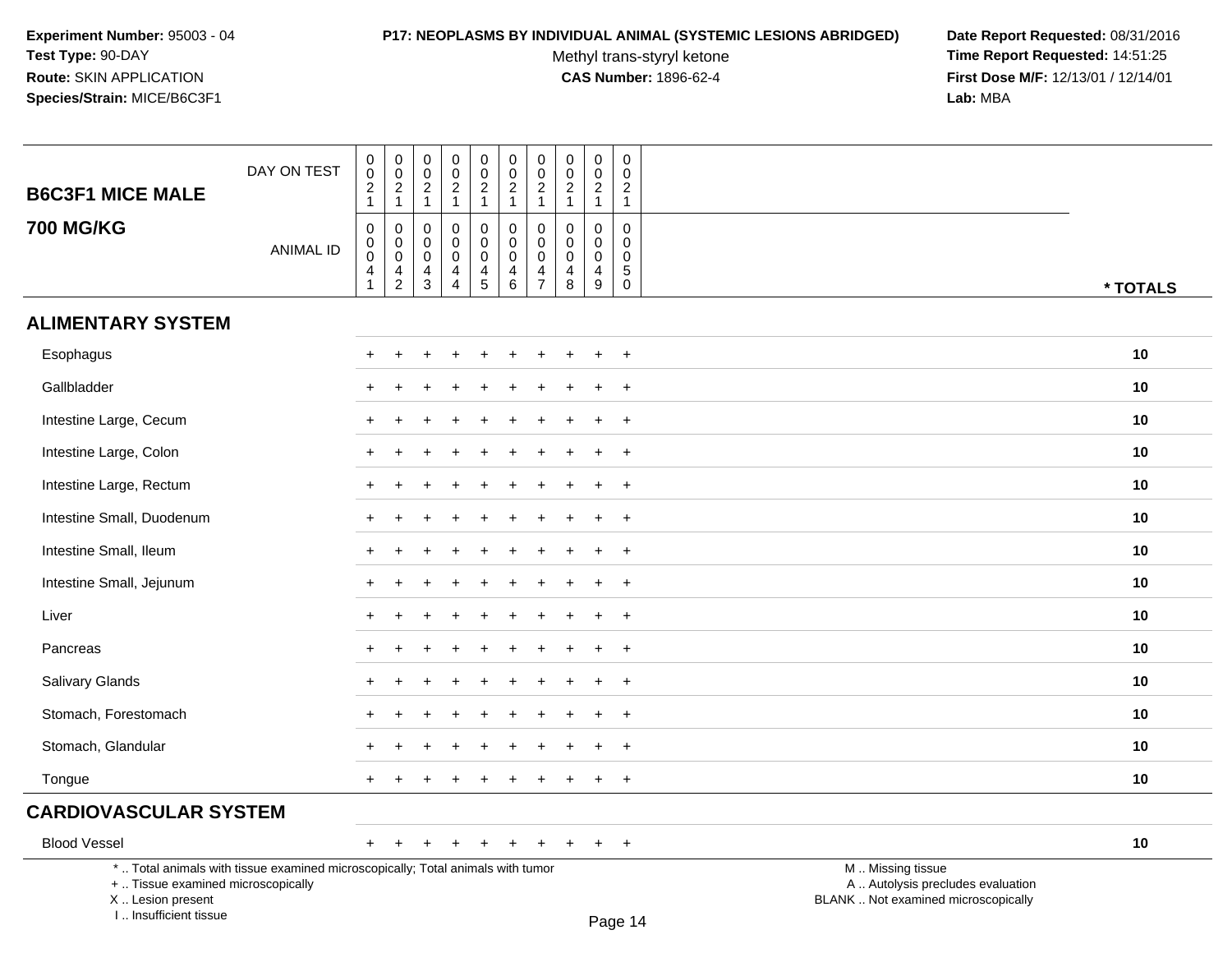#### **P17: NEOPLASMS BY INDIVIDUAL ANIMAL (SYSTEMIC LESIONS ABRIDGED) Date Report Requested:** 08/31/2016

Methyl trans-styryl ketone<br>CAS Number: 1896-62-4

 **Time Report Requested:** 14:51:25 **First Dose M/F:** 12/13/01 / 12/14/01<br>**Lab:** MBA **Lab:** MBA

| <b>B6C3F1 MICE MALE</b> | DAY ON TEST      | $\pmb{0}$<br>$\pmb{0}$<br>$\overline{2}$ | $\begin{smallmatrix} 0\\0\\2 \end{smallmatrix}$                                               | $\begin{smallmatrix} 0\\0\\2 \end{smallmatrix}$<br>$\overline{1}$          | $\pmb{0}$<br>$\pmb{0}$<br>$\overline{2}$ | $\pmb{0}$<br>$\pmb{0}$<br>$\overline{2}$ | $\begin{smallmatrix} 0\\0\\2 \end{smallmatrix}$                 | $\begin{smallmatrix} 0\\0 \end{smallmatrix}$<br>$\overline{2}$ | $\pmb{0}$<br>$\pmb{0}$<br>$\overline{2}$ | $\pmb{0}$<br>0<br>$\overline{c}$ | $\pmb{0}$<br>$\mathbf 0$<br>$\overline{c}$ |                  |
|-------------------------|------------------|------------------------------------------|-----------------------------------------------------------------------------------------------|----------------------------------------------------------------------------|------------------------------------------|------------------------------------------|-----------------------------------------------------------------|----------------------------------------------------------------|------------------------------------------|----------------------------------|--------------------------------------------|------------------|
| <b>700 MG/KG</b>        | <b>ANIMAL ID</b> | 0<br>$\pmb{0}$<br>$\mathbf 0$<br>4       | $\pmb{0}$<br>$\begin{smallmatrix} 0\\0 \end{smallmatrix}$<br>$\overline{4}$<br>$\overline{2}$ | $\pmb{0}$<br>$_{\rm 0}^{\rm 0}$<br>$\overline{\mathbf{4}}$<br>$\mathbf{3}$ | 0<br>0<br>0<br>4<br>$\overline{4}$       | 0<br>$\pmb{0}$<br>$\mathbf 0$<br>4<br>5  | 0<br>$\begin{smallmatrix}0\\0\end{smallmatrix}$<br>4<br>$\,6\,$ | 0<br>$_{\rm 0}^{\rm 0}$<br>4<br>$\overline{7}$                 | 0<br>$\pmb{0}$<br>$\mathbf 0$<br>4<br>8  | 0<br>0<br>$\mathbf 0$<br>4<br>9  | 0<br>0<br>$\mathbf 0$<br>5<br>$\mathbf 0$  | * TOTALS         |
| Heart                   |                  | $+$                                      | $\ddot{}$                                                                                     | $+$                                                                        | $\overline{+}$                           | $+$                                      | $\ddot{}$                                                       | $\pm$                                                          | $+$                                      | $+$                              | $+$                                        | 10               |
| <b>ENDOCRINE SYSTEM</b> |                  |                                          |                                                                                               |                                                                            |                                          |                                          |                                                                 |                                                                |                                          |                                  |                                            |                  |
| <b>Adrenal Cortex</b>   |                  | $+$                                      | $\pm$                                                                                         | $\div$                                                                     | $\ddot{}$                                | $+$                                      | $\ddot{}$                                                       | $+$                                                            | $+$                                      | $+$                              | $+$                                        | 10               |
| Adrenal Medulla         |                  | $\pm$                                    |                                                                                               |                                                                            | $\pm$                                    | $+$                                      | $+$                                                             | $+$                                                            | $+$                                      | $+$                              | $+$                                        | 10               |
| Islets, Pancreatic      |                  | $\pm$                                    |                                                                                               |                                                                            | $\div$                                   | $+$                                      | $\pm$                                                           | $+$                                                            | $\pm$                                    | $+$                              | $+$                                        | 10               |
| Parathyroid Gland       |                  | $+$                                      | $\ddot{}$                                                                                     | $+$                                                                        | $\ddot{}$                                | $+$                                      | M                                                               | $+$                                                            | $+$                                      | $+$                              | $+$                                        | $\boldsymbol{9}$ |
| <b>Pituitary Gland</b>  |                  |                                          | $+$                                                                                           |                                                                            |                                          | $+$                                      | $\ddot{}$                                                       | $+$                                                            | $+$                                      | $\ddot{}$                        | $+$                                        | $\overline{7}$   |
| <b>Thyroid Gland</b>    |                  | $+$                                      | $\pm$                                                                                         | $\pm$                                                                      | $\pm$                                    | $\pm$                                    | $+$                                                             | $\pm$                                                          | $+$                                      | $\overline{+}$                   | $+$                                        | 10               |

# **GENERAL BODY SYSTEM**

NONE

### **GENITAL SYSTEM**

| Epididymis             |  | + + + + + + + + + + |  |  |  |  | 10 |
|------------------------|--|---------------------|--|--|--|--|----|
| <b>Preputial Gland</b> |  | + + + + + + + + + + |  |  |  |  | 10 |
| Prostate               |  | + + + + + + + + + + |  |  |  |  | 10 |
| <b>Seminal Vesicle</b> |  | + + + + + + + + + + |  |  |  |  | 10 |
| <b>Testes</b>          |  | + + + + + + + + + + |  |  |  |  | 10 |

# **HEMATOPOIETIC SYSTEM**

\* .. Total animals with tissue examined microscopically; Total animals with tumor

+ .. Tissue examined microscopically

X .. Lesion present

I .. Insufficient tissue

 M .. Missing tissuey the contract of the contract of the contract of the contract of the contract of  $\mathsf A$  . Autolysis precludes evaluation Lesion present BLANK .. Not examined microscopically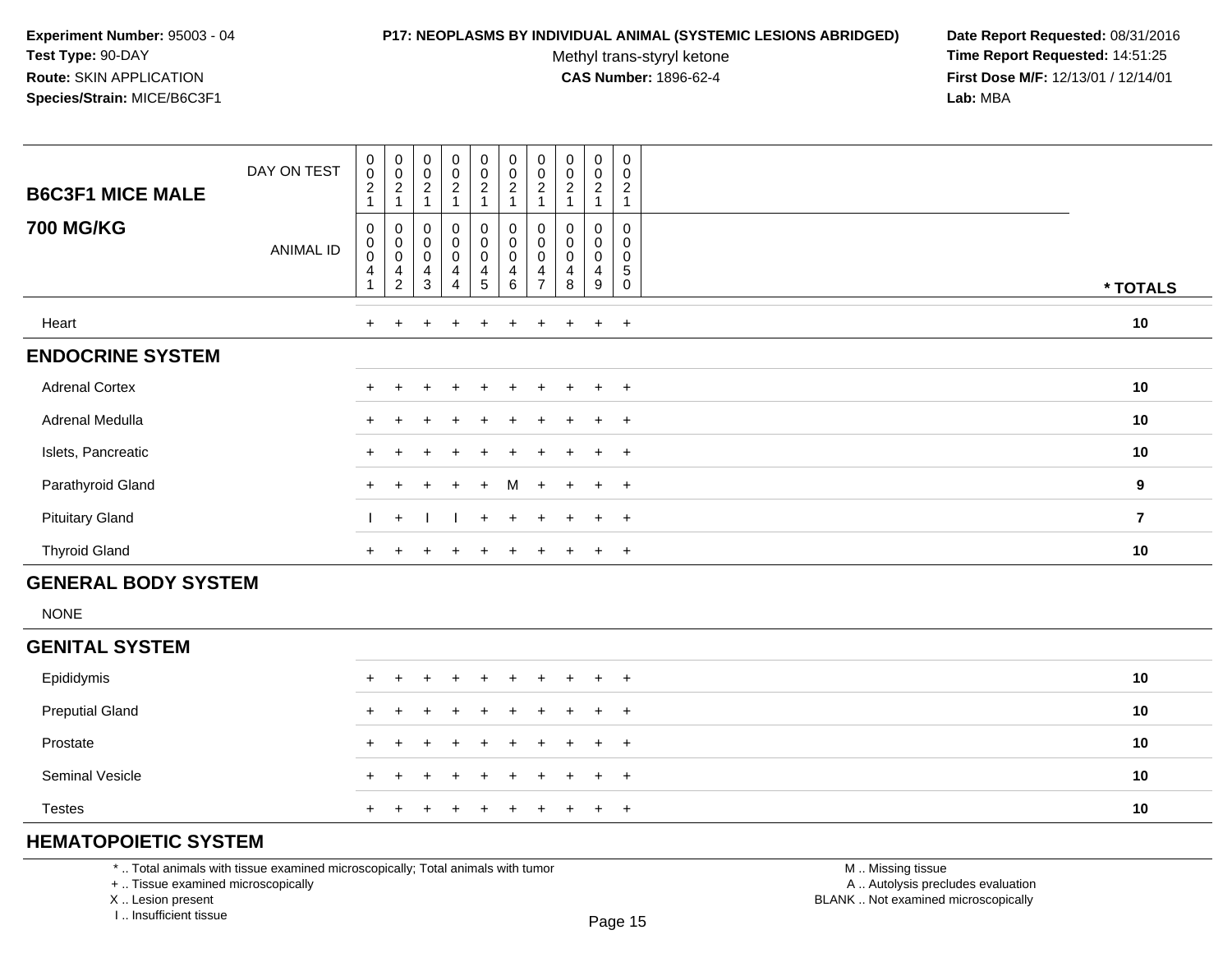#### **P17: NEOPLASMS BY INDIVIDUAL ANIMAL (SYSTEMIC LESIONS ABRIDGED) Date Report Requested:** 08/31/2016

Methyl trans-styryl ketone<br>CAS Number: 1896-62-4

 **Time Report Requested:** 14:51:25 **First Dose M/F:** 12/13/01 / 12/14/01<br>**Lab:** MBA **Lab:** MBA

| <b>B6C3F1 MICE MALE</b>       | DAY ON TEST      | $\pmb{0}$<br>$\pmb{0}$<br>$\boldsymbol{2}$<br>$\overline{1}$                       | $\pmb{0}$<br>$\mathbf 0$<br>$\begin{array}{c} 2 \\ 1 \end{array}$             | $\pmb{0}$<br>$\mathbf 0$<br>$\begin{array}{c} 2 \\ 1 \end{array}$         | 0<br>$\overline{0}$<br>$\frac{2}{1}$                                       | $\begin{smallmatrix} 0\\0\\2 \end{smallmatrix}$<br>$\mathbf{1}$ | $\pmb{0}$<br>$\ddot{\mathbf{0}}$<br>$\frac{2}{1}$                  | $\pmb{0}$<br>$\mathbf 0$<br>$\overline{2}$<br>$\overline{1}$  | $\mathbf 0$<br>$\mathbf 0$<br>$\overline{2}$<br>$\overline{1}$ | $\pmb{0}$<br>$\pmb{0}$<br>$\overline{2}$<br>$\mathbf{1}$ | $\pmb{0}$<br>$\pmb{0}$<br>$\overline{2}$<br>$\mathbf{1}$      |          |
|-------------------------------|------------------|------------------------------------------------------------------------------------|-------------------------------------------------------------------------------|---------------------------------------------------------------------------|----------------------------------------------------------------------------|-----------------------------------------------------------------|--------------------------------------------------------------------|---------------------------------------------------------------|----------------------------------------------------------------|----------------------------------------------------------|---------------------------------------------------------------|----------|
| <b>700 MG/KG</b>              | <b>ANIMAL ID</b> | $\mathbf 0$<br>$\mathbf 0$<br>$\boldsymbol{0}$<br>$\overline{a}$<br>$\overline{1}$ | $\mathbf 0$<br>$\mathbf 0$<br>$\mathbf 0$<br>$\overline{4}$<br>$\overline{c}$ | $\mathbf 0$<br>0<br>$\mathsf{O}\xspace$<br>$\overline{4}$<br>$\mathbf{3}$ | 0<br>0<br>$\mathsf{O}\xspace$<br>$\overline{\mathbf{4}}$<br>$\overline{4}$ | $\pmb{0}$<br>$\pmb{0}$<br>$\mathbf 0$<br>$\frac{4}{5}$          | $\pmb{0}$<br>$\mathbf 0$<br>$\pmb{0}$<br>$\overline{4}$<br>$\,6\,$ | $\mathbf 0$<br>$\Omega$<br>$\mathbf 0$<br>4<br>$\overline{7}$ | $\mathbf 0$<br>$\Omega$<br>$\mathbf 0$<br>4<br>8               | 0<br>0<br>$\mathbf 0$<br>$\overline{4}$<br>9             | 0<br>$\mathbf{0}$<br>$\mathbf 0$<br>$\sqrt{5}$<br>$\mathbf 0$ | * TOTALS |
| <b>Bone Marrow</b>            |                  | ÷                                                                                  | +                                                                             |                                                                           |                                                                            |                                                                 |                                                                    |                                                               |                                                                | $\ddot{}$                                                | $+$                                                           | 10       |
| Lymph Node, Mandibular        |                  |                                                                                    |                                                                               |                                                                           |                                                                            |                                                                 |                                                                    |                                                               |                                                                | $\overline{ }$                                           | $+$                                                           | 10       |
| Lymph Node, Mesenteric        |                  | $+$                                                                                | $\ddot{}$                                                                     |                                                                           | $\pm$                                                                      | $\ddot{}$                                                       |                                                                    |                                                               |                                                                | $\ddot{}$                                                | $+$                                                           | 10       |
| Spleen                        |                  |                                                                                    |                                                                               |                                                                           |                                                                            |                                                                 |                                                                    |                                                               |                                                                | $\div$                                                   | $\div$                                                        | 10       |
| Thymus                        |                  | $+$                                                                                |                                                                               |                                                                           |                                                                            | $\ddot{}$                                                       |                                                                    |                                                               |                                                                | $\ddot{}$                                                | $+$                                                           | 10       |
| <b>INTEGUMENTARY SYSTEM</b>   |                  |                                                                                    |                                                                               |                                                                           |                                                                            |                                                                 |                                                                    |                                                               |                                                                |                                                          |                                                               |          |
| <b>Mammary Gland</b>          |                  | м                                                                                  | M                                                                             | M                                                                         | M                                                                          | M                                                               | M                                                                  | M                                                             | M M M                                                          |                                                          |                                                               | 0        |
| Skin                          |                  | $\ddot{}$                                                                          |                                                                               |                                                                           |                                                                            |                                                                 |                                                                    |                                                               |                                                                | $\ddot{}$                                                | $+$                                                           | 10       |
| <b>MUSCULOSKELETAL SYSTEM</b> |                  |                                                                                    |                                                                               |                                                                           |                                                                            |                                                                 |                                                                    |                                                               |                                                                |                                                          |                                                               |          |
| Bone                          |                  | $\div$                                                                             |                                                                               |                                                                           | $\div$                                                                     | $\pm$                                                           | $\pm$                                                              | $\pm$                                                         | $\pm$                                                          | $\ddot{}$                                                | $+$                                                           | 10       |
| <b>NERVOUS SYSTEM</b>         |                  |                                                                                    |                                                                               |                                                                           |                                                                            |                                                                 |                                                                    |                                                               |                                                                |                                                          |                                                               |          |
| <b>Brain</b>                  |                  | $+$                                                                                | $\ddot{}$                                                                     | ÷                                                                         | $\ddot{}$                                                                  | $\ddot{}$                                                       | $\ddot{}$                                                          | $\ddot{}$                                                     | $\pm$                                                          | $\overline{+}$                                           | $+$                                                           | 10       |
| <b>RESPIRATORY SYSTEM</b>     |                  |                                                                                    |                                                                               |                                                                           |                                                                            |                                                                 |                                                                    |                                                               |                                                                |                                                          |                                                               |          |
| Lung                          |                  | ÷.                                                                                 | $\ddot{}$                                                                     |                                                                           | $\ddot{}$                                                                  | $\ddot{}$                                                       | $\pm$                                                              | $\pm$                                                         | $\pm$                                                          | $\ddot{}$                                                | $\overline{+}$                                                | 10       |
| Nose                          |                  | ÷                                                                                  | +                                                                             |                                                                           |                                                                            |                                                                 |                                                                    |                                                               |                                                                | $\ddot{}$                                                | $+$                                                           | 10       |
| Trachea                       |                  | $\ddot{}$                                                                          |                                                                               |                                                                           |                                                                            |                                                                 |                                                                    |                                                               |                                                                | $\ddot{}$                                                | $+$                                                           | 10       |
| $\overline{O}$                |                  |                                                                                    |                                                                               |                                                                           |                                                                            |                                                                 |                                                                    |                                                               |                                                                |                                                          |                                                               |          |

## **SPECIAL SENSES SYSTEM**

\* .. Total animals with tissue examined microscopically; Total animals with tumor

+ .. Tissue examined microscopically

X .. Lesion present

I .. Insufficient tissue

 M .. Missing tissuey the contract of the contract of the contract of the contract of the contract of  $\mathsf A$  . Autolysis precludes evaluation Lesion present BLANK .. Not examined microscopically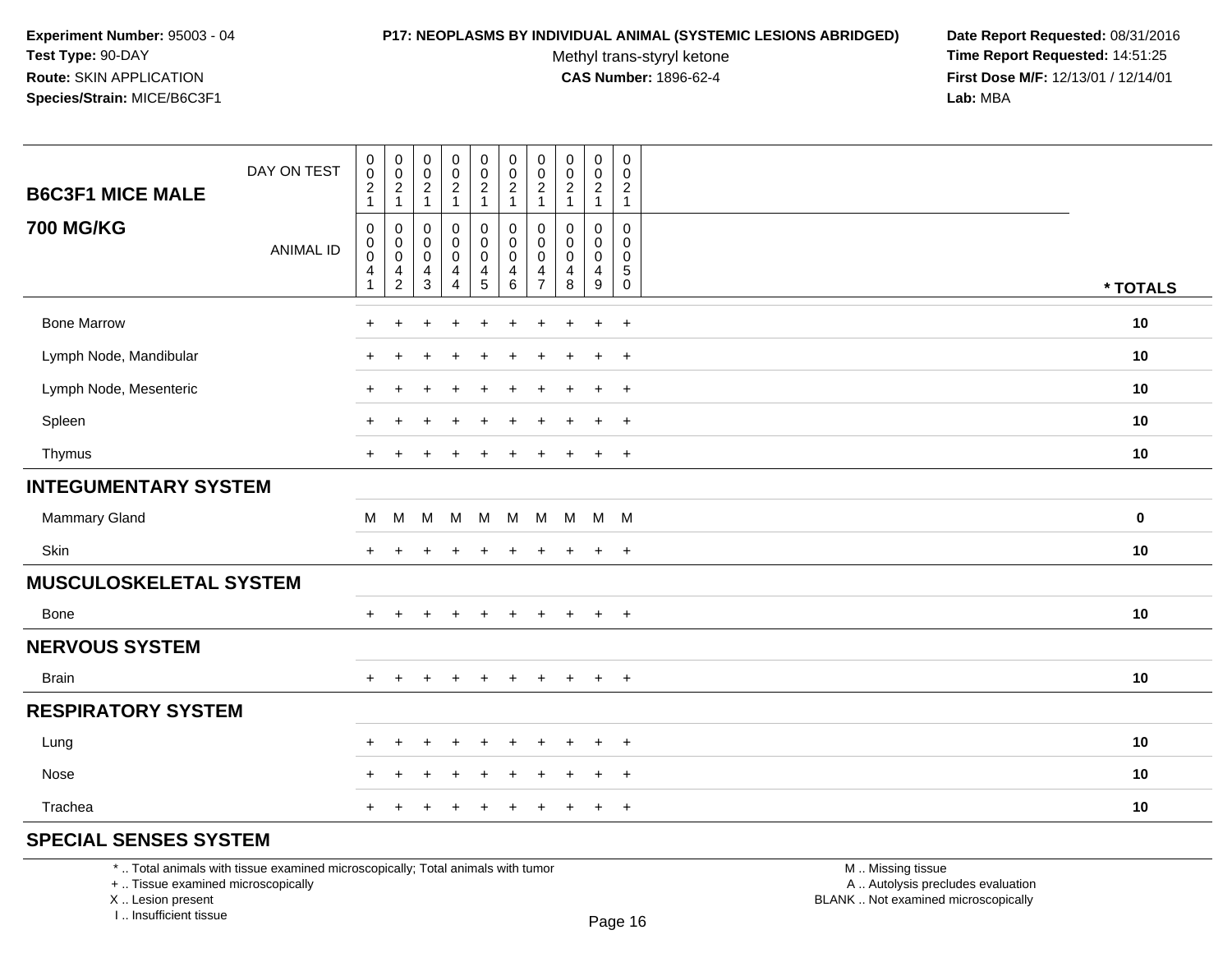#### **P17: NEOPLASMS BY INDIVIDUAL ANIMAL (SYSTEMIC LESIONS ABRIDGED) Date Report Requested:** 08/31/2016

Methyl trans-styryl ketone<br>CAS Number: 1896-62-4

| <b>B6C3F1 MICE MALE</b><br><b>700 MG/KG</b> | DAY ON TEST | $\begin{smallmatrix}0\0\0\end{smallmatrix}$<br>$\overline{c}$<br>0 | $\begin{matrix} 0 \\ 0 \\ 2 \\ 1 \end{matrix}$ | $\begin{smallmatrix} 0\\0\\2 \end{smallmatrix}$<br>$\overline{A}$ | $\mathbf 0$<br>$\mathbf 0$<br>$\overline{a}$<br>0      | $\pmb{0}$<br>$\pmb{0}$<br>$\overline{c}$<br>0 | $\begin{smallmatrix} 0\\0 \end{smallmatrix}$<br>$\overline{c}$        | $\begin{smallmatrix} 0\\0 \end{smallmatrix}$<br>$\boldsymbol{2}$     | $\begin{smallmatrix} 0\\0 \end{smallmatrix}$<br>$\overline{c}$<br>0 | $\mathbf 0$<br>0<br>$\boldsymbol{2}$<br>0 | $\pmb{0}$<br>$\pmb{0}$<br>$\overline{\mathbf{c}}$ |          |
|---------------------------------------------|-------------|--------------------------------------------------------------------|------------------------------------------------|-------------------------------------------------------------------|--------------------------------------------------------|-----------------------------------------------|-----------------------------------------------------------------------|----------------------------------------------------------------------|---------------------------------------------------------------------|-------------------------------------------|---------------------------------------------------|----------|
|                                             | ANIMAL ID   | 0<br>$\,0\,$<br>4                                                  | $0000$<br>42                                   | $\begin{smallmatrix}0\\0\\0\end{smallmatrix}$<br>4<br>3           | $\pmb{0}$<br>$\pmb{0}$<br>$\overline{\mathbf{4}}$<br>4 | 0<br>$\mathsf 0$<br>4<br>5                    | $\begin{smallmatrix} 0\\0 \end{smallmatrix}$<br>$\mathbf 0$<br>4<br>6 | $\begin{smallmatrix}0\0\0\0\end{smallmatrix}$<br>4<br>$\overline{ }$ | $\begin{smallmatrix}0\\0\end{smallmatrix}$<br>4<br>8                | $\mathbf 0$<br>$\mathbf 0$<br>4<br>9      | 0<br>0<br>5<br>$\Omega$                           | * TOTALS |
| Eye                                         |             | $\pm$                                                              |                                                | $\pm$                                                             | $\pm$                                                  | $+$                                           | $+$                                                                   | $+$                                                                  | $+$                                                                 | $\ddot{}$                                 | $+$                                               | 10       |
| Harderian Gland                             |             | $+$                                                                |                                                |                                                                   | $\pm$                                                  | $+$                                           | $+$                                                                   | $\pm$                                                                | $+$                                                                 | $+$                                       | $+$                                               | 10       |
| <b>URINARY SYSTEM</b>                       |             |                                                                    |                                                |                                                                   |                                                        |                                               |                                                                       |                                                                      |                                                                     |                                           |                                                   |          |
| Kidney                                      |             | $+$                                                                |                                                |                                                                   |                                                        | $+$                                           | $+$                                                                   | $+$                                                                  | $+$                                                                 | $\ddot{}$                                 | $+$                                               | 10       |
| <b>Urinary Bladder</b>                      |             | $+$                                                                |                                                | $\pm$                                                             | $\pm$                                                  | $+$                                           | $+$                                                                   | $+$                                                                  | $+$                                                                 | $+$                                       | $+$                                               | 10       |
| <b>SYSTEMIC LESIONS</b>                     |             |                                                                    |                                                |                                                                   |                                                        |                                               |                                                                       |                                                                      |                                                                     |                                           |                                                   |          |
| Multiple Organ                              |             |                                                                    |                                                |                                                                   |                                                        | $+$                                           | $\ddot{}$                                                             | $+$                                                                  | $+$                                                                 | $\ddot{}$                                 | $+$                                               | 10       |

<sup>+ ..</sup> Tissue examined microscopically

X .. Lesion present

I .. Insufficient tissue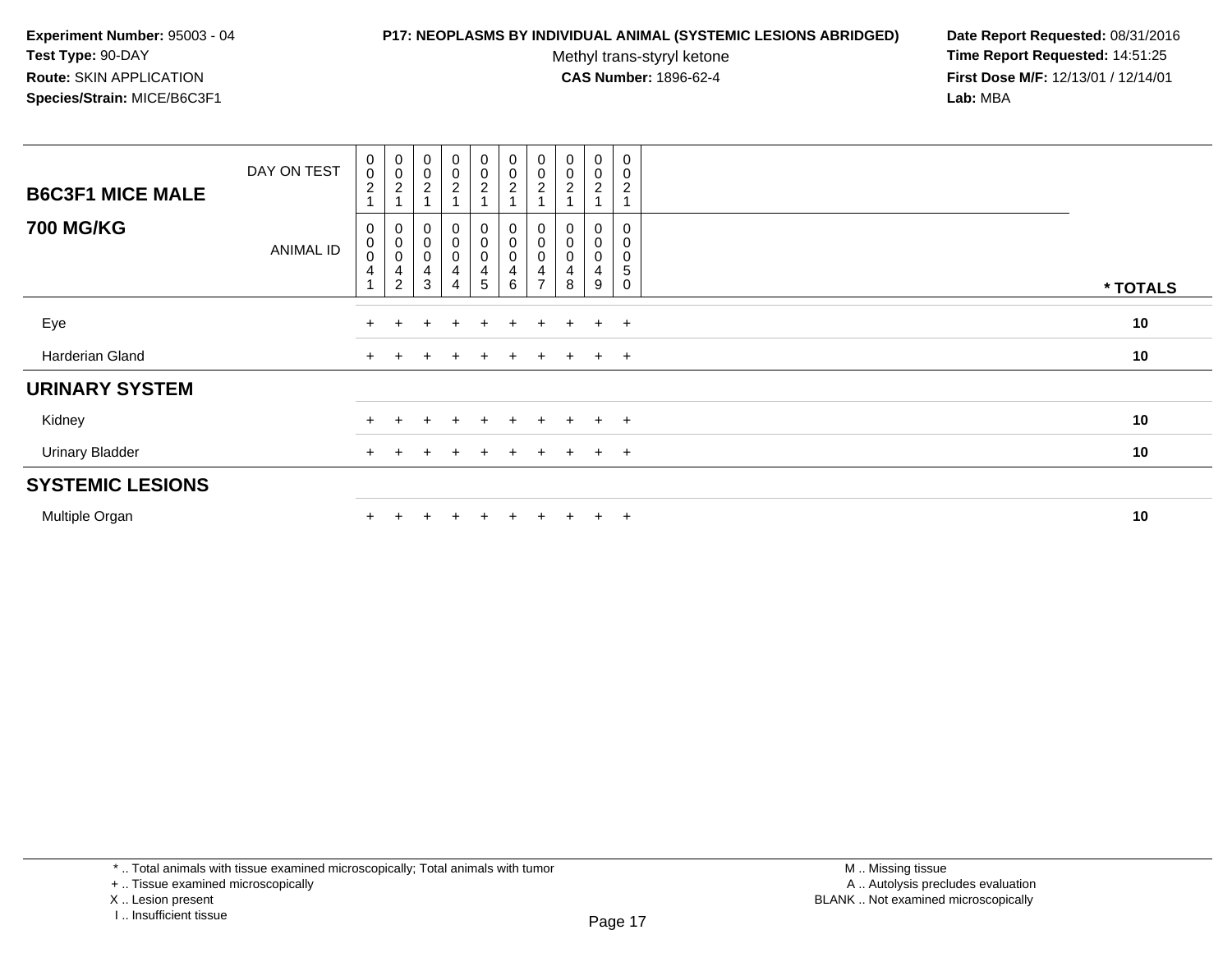#### **P17: NEOPLASMS BY INDIVIDUAL ANIMAL (SYSTEMIC LESIONS ABRIDGED) Date Report Requested:** 08/31/2016

Methyl trans-styryl ketone<br>CAS Number: 1896-62-4

 **Time Report Requested:** 14:51:25 **First Dose M/F:** 12/13/01 / 12/14/01<br>Lab: MBA **Lab:** MBA

| <b>B6C3F1 MICE MALE</b>            | DAY ON TEST                                                                     | $\pmb{0}$<br>$\pmb{0}$<br>$\pmb{0}$<br>6                  | $\begin{array}{c} 0 \\ 0 \\ 2 \\ 1 \end{array}$                                     | $\pmb{0}$<br>$\mathsf 0$<br>$\overline{2}$<br>$\mathbf{1}$ | $\pmb{0}$<br>$\pmb{0}$<br>$\overline{c}$<br>$\mathbf{1}$   | $\pmb{0}$<br>$\pmb{0}$<br>$\overline{2}$<br>$\mathbf{1}$                    | $\pmb{0}$<br>$\pmb{0}$<br>$\overline{c}$<br>$\mathbf{1}$         | $\pmb{0}$<br>$\pmb{0}$<br>$\overline{c}$<br>$\mathbf{1}$                  | $\mathsf 0$<br>$\mathbf 0$<br>$\overline{2}$<br>$\mathbf{1}$    | $\mathbf 0$<br>$\pmb{0}$<br>$\sqrt{2}$<br>$\overline{1}$     | $\pmb{0}$<br>$\boldsymbol{0}$<br>$\overline{2}$<br>$\mathbf{1}$ |                                                        |                  |
|------------------------------------|---------------------------------------------------------------------------------|-----------------------------------------------------------|-------------------------------------------------------------------------------------|------------------------------------------------------------|------------------------------------------------------------|-----------------------------------------------------------------------------|------------------------------------------------------------------|---------------------------------------------------------------------------|-----------------------------------------------------------------|--------------------------------------------------------------|-----------------------------------------------------------------|--------------------------------------------------------|------------------|
| <b>1400 MG/KG</b>                  | <b>ANIMAL ID</b>                                                                | $\mathbf 0$<br>0<br>$\mathbf 0$<br>$\,6\,$<br>$\mathbf 0$ | $\boldsymbol{0}$<br>$\overline{0}$ <sub>0</sub><br>$\overline{5}$<br>$\overline{1}$ | $\Omega$<br>0<br>0<br>$\,$ 5 $\,$<br>$\overline{c}$        | $\Omega$<br>$\mathbf 0$<br>$\mathbf 0$<br>$\mathbf 5$<br>3 | 0<br>$\mathsf 0$<br>$\mathsf 0$<br>$\overline{5}$<br>$\boldsymbol{\Lambda}$ | $\mathbf 0$<br>$\mathbf 0$<br>$\mathbf 0$<br>$\overline{5}$<br>5 | $\mathbf 0$<br>$\pmb{0}$<br>$\pmb{0}$<br>$\overline{5}$<br>$6\phantom{1}$ | $\mathbf 0$<br>0<br>$\mathbf 0$<br>$\sqrt{5}$<br>$\overline{7}$ | $\mathbf 0$<br>$\mathbf 0$<br>$\mathbf 0$<br>$\sqrt{5}$<br>8 | $\mathbf 0$<br>0<br>$\mathbf 0$<br>$\sqrt{5}$<br>$9\,$          |                                                        | * TOTALS         |
| <b>ALIMENTARY SYSTEM</b>           |                                                                                 |                                                           |                                                                                     |                                                            |                                                            |                                                                             |                                                                  |                                                                           |                                                                 |                                                              |                                                                 |                                                        |                  |
| Esophagus                          |                                                                                 | $\pm$                                                     |                                                                                     |                                                            |                                                            | $\ddot{}$                                                                   | $\ddot{}$                                                        |                                                                           |                                                                 |                                                              | $+$                                                             |                                                        | 10               |
| Gallbladder                        |                                                                                 | A                                                         |                                                                                     |                                                            |                                                            |                                                                             |                                                                  |                                                                           |                                                                 |                                                              | $\overline{+}$                                                  |                                                        | $\boldsymbol{9}$ |
| Intestine Large, Cecum             |                                                                                 | A                                                         |                                                                                     |                                                            |                                                            |                                                                             |                                                                  |                                                                           |                                                                 |                                                              | $\ddot{}$                                                       |                                                        | 9                |
| Intestine Large, Colon             |                                                                                 | $+$                                                       |                                                                                     |                                                            |                                                            |                                                                             |                                                                  |                                                                           |                                                                 |                                                              | $+$                                                             |                                                        | 10               |
| Intestine Large, Rectum            |                                                                                 | A                                                         |                                                                                     |                                                            |                                                            |                                                                             |                                                                  |                                                                           |                                                                 |                                                              | $\ddot{}$                                                       |                                                        | 9                |
| Intestine Small, Duodenum          |                                                                                 | A                                                         |                                                                                     |                                                            |                                                            |                                                                             |                                                                  |                                                                           |                                                                 |                                                              |                                                                 |                                                        | 9                |
| Intestine Small, Ileum             |                                                                                 | A                                                         |                                                                                     |                                                            |                                                            |                                                                             |                                                                  |                                                                           |                                                                 | ÷                                                            | A                                                               |                                                        | 8                |
| Intestine Small, Jejunum           |                                                                                 | A                                                         | $\ddot{}$                                                                           |                                                            |                                                            |                                                                             | $\div$                                                           |                                                                           | A                                                               | $\pm$                                                        | $+$                                                             |                                                        | 8                |
| Liver                              |                                                                                 |                                                           |                                                                                     |                                                            |                                                            |                                                                             |                                                                  |                                                                           |                                                                 |                                                              | $+$                                                             |                                                        | 10               |
| Pancreas                           |                                                                                 |                                                           |                                                                                     |                                                            |                                                            |                                                                             |                                                                  |                                                                           |                                                                 |                                                              | $\ddot{}$                                                       |                                                        | 10               |
| Salivary Glands                    |                                                                                 |                                                           |                                                                                     |                                                            |                                                            |                                                                             |                                                                  |                                                                           |                                                                 |                                                              | $\overline{+}$                                                  |                                                        | 10               |
| Stomach, Forestomach               |                                                                                 | A                                                         |                                                                                     |                                                            |                                                            |                                                                             |                                                                  |                                                                           |                                                                 |                                                              | $+$                                                             |                                                        | 9                |
| Stomach, Glandular                 |                                                                                 | A                                                         |                                                                                     |                                                            |                                                            |                                                                             |                                                                  |                                                                           |                                                                 |                                                              |                                                                 |                                                        | 9                |
| Tongue                             |                                                                                 | $+$                                                       |                                                                                     |                                                            |                                                            |                                                                             |                                                                  |                                                                           |                                                                 |                                                              | $+$                                                             |                                                        | 10               |
| <b>CARDIOVASCULAR SYSTEM</b>       |                                                                                 |                                                           |                                                                                     |                                                            |                                                            |                                                                             |                                                                  |                                                                           |                                                                 |                                                              |                                                                 |                                                        |                  |
| <b>Blood Vessel</b>                |                                                                                 |                                                           |                                                                                     |                                                            |                                                            |                                                                             |                                                                  |                                                                           |                                                                 | $\pm$                                                        | $+$                                                             |                                                        | 10               |
| +  Tissue examined microscopically | *  Total animals with tissue examined microscopically; Total animals with tumor |                                                           |                                                                                     |                                                            |                                                            |                                                                             |                                                                  |                                                                           |                                                                 |                                                              |                                                                 | M  Missing tissue<br>A  Autolysis precludes evaluation |                  |

X .. Lesion present

I .. Insufficient tissue

Lesion present BLANK .. Not examined microscopically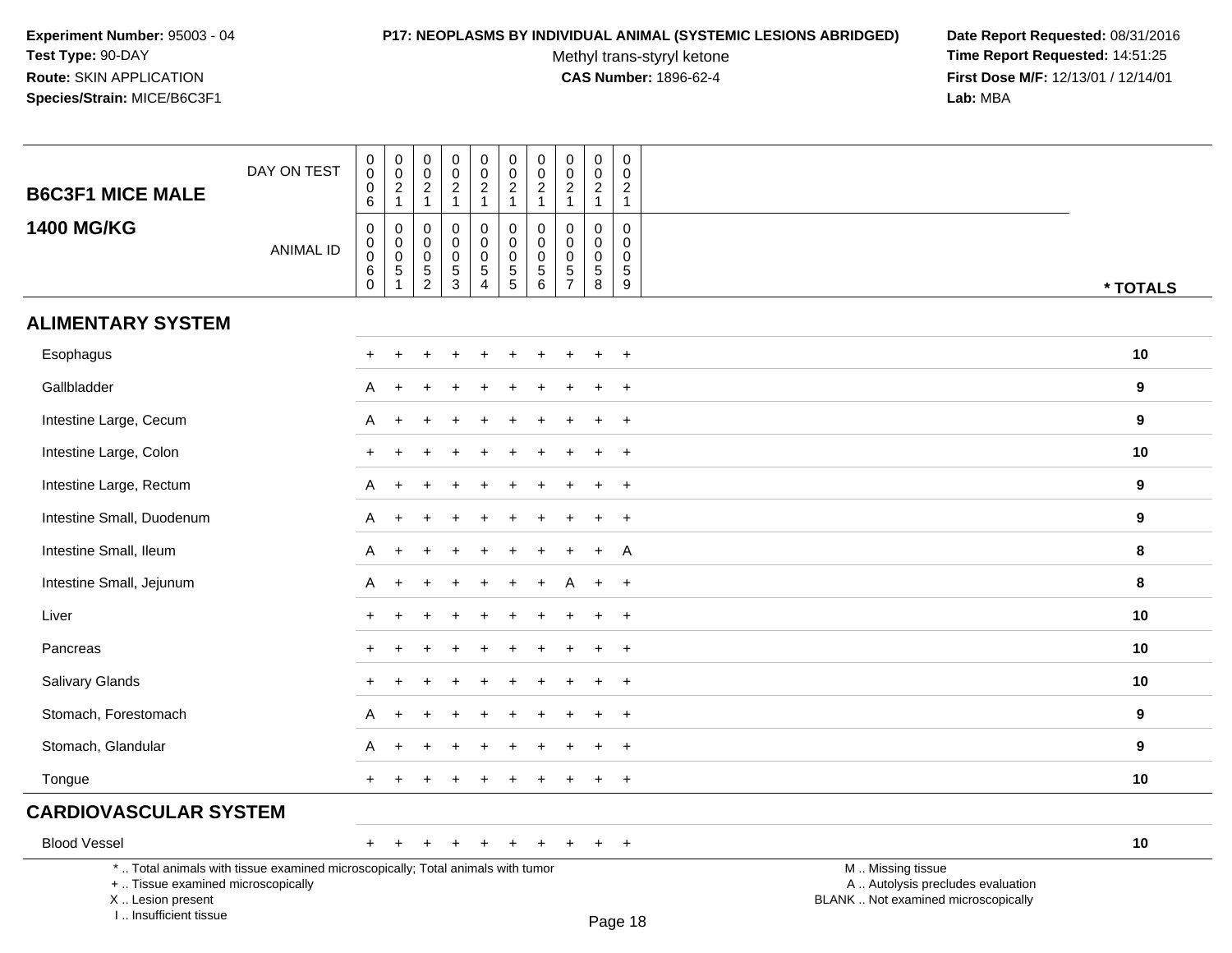#### **P17: NEOPLASMS BY INDIVIDUAL ANIMAL (SYSTEMIC LESIONS ABRIDGED) Date Report Requested:** 08/31/2016

Methyl trans-styryl ketone<br>CAS Number: 1896-62-4

 **Time Report Requested:** 14:51:25 **First Dose M/F:** 12/13/01 / 12/14/01<br>**Lab:** MBA **Lab:** MBA

| <b>B6C3F1 MICE MALE</b> | DAY ON TEST | $\boldsymbol{0}$<br>$\pmb{0}$<br>0<br>6               | $\begin{smallmatrix} 0\\0\\2 \end{smallmatrix}$   | $\pmb{0}$<br>$\frac{0}{2}$<br>$\overline{A}$                       | $\mathbf 0$<br>$\mathsf 0$<br>$\overline{c}$              | $\pmb{0}$<br>$\pmb{0}$<br>$\overline{c}$                               | $\pmb{0}$<br>$\pmb{0}$<br>$\overline{c}$                     | $\pmb{0}$<br>$\pmb{0}$<br>$\boldsymbol{2}$     | $\pmb{0}$<br>$\pmb{0}$<br>$\overline{c}$             | $\mathbf 0$<br>$\mathbf 0$<br>$\overline{c}$ | 0<br>0<br>$\boldsymbol{2}$ |                         |
|-------------------------|-------------|-------------------------------------------------------|---------------------------------------------------|--------------------------------------------------------------------|-----------------------------------------------------------|------------------------------------------------------------------------|--------------------------------------------------------------|------------------------------------------------|------------------------------------------------------|----------------------------------------------|----------------------------|-------------------------|
| <b>1400 MG/KG</b>       | ANIMAL ID   | 0<br>$\pmb{0}$<br>$\pmb{0}$<br>$\,6\,$<br>$\mathbf 0$ | $\boldsymbol{0}$<br>$\overline{0}$<br>$\,$ 5 $\,$ | $\mathbf 0$<br>$_{\rm 0}^{\rm 0}$<br>$\mathbf 5$<br>$\overline{2}$ | $\mathbf 0$<br>$\pmb{0}$<br>$\pmb{0}$<br>$\mathbf 5$<br>3 | $\pmb{0}$<br>$\pmb{0}$<br>$\mathbf 0$<br>$\mathbf 5$<br>$\overline{4}$ | 0<br>$\pmb{0}$<br>$\pmb{0}$<br>$\mathbf 5$<br>$\overline{5}$ | 0<br>$\pmb{0}$<br>$\pmb{0}$<br>$\sqrt{5}$<br>6 | 0<br>$\pmb{0}$<br>$\mathbf 0$<br>5<br>$\overline{7}$ | $\pmb{0}$<br>0<br>$\sqrt{5}$<br>8            | 0<br>0<br>0<br>5<br>9      | * TOTALS                |
| Heart                   |             | $+$                                                   | $\pm$                                             | $\pm$                                                              | $\div$                                                    | $+$                                                                    | $\pm$                                                        | $+$                                            | $+$                                                  | $\ddot{}$                                    | $+$                        | 10                      |
| <b>ENDOCRINE SYSTEM</b> |             |                                                       |                                                   |                                                                    |                                                           |                                                                        |                                                              |                                                |                                                      |                                              |                            |                         |
| <b>Adrenal Cortex</b>   |             | $+$                                                   |                                                   | $\pm$                                                              | $\div$                                                    | $+$                                                                    | $+$                                                          | $+$                                            | $+$                                                  | $+$                                          | $+$                        | 10                      |
| Adrenal Medulla         |             | $+$                                                   |                                                   |                                                                    | $\div$                                                    | $+$                                                                    | $+$                                                          | $+$                                            | $+$                                                  | $+$                                          | $+$                        | 10                      |
| Islets, Pancreatic      |             |                                                       |                                                   |                                                                    |                                                           | $+$                                                                    |                                                              |                                                | $+$                                                  | $\pm$                                        | $+$                        | 10                      |
| Parathyroid Gland       |             | $+$                                                   | $+$                                               | M                                                                  | $+$                                                       | M                                                                      | M                                                            | $+$                                            | $+$                                                  | $\ddot{+}$                                   | $+$                        | $\overline{\mathbf{7}}$ |
| <b>Pituitary Gland</b>  |             | $+$                                                   |                                                   | $+$                                                                |                                                           |                                                                        | $+$                                                          | $\ddot{}$                                      | $+$                                                  | $\ddot{}$                                    | $+$                        | $\overline{\mathbf{7}}$ |
| <b>Thyroid Gland</b>    |             | $^+$                                                  |                                                   |                                                                    |                                                           |                                                                        |                                                              |                                                |                                                      | ÷                                            | $+$                        | 10                      |

# **GENERAL BODY SYSTEM**

NONE

### **GENITAL SYSTEM**

| Epididymis             |  | + + + + + + + + + + |  |  |  |  | 10 |
|------------------------|--|---------------------|--|--|--|--|----|
| <b>Preputial Gland</b> |  | A + + + + + + + + + |  |  |  |  | 9  |
| Prostate               |  | + + + + + + + + + + |  |  |  |  | 10 |
| <b>Seminal Vesicle</b> |  | A + + + + + + + + + |  |  |  |  | 9  |
| <b>Testes</b>          |  | + + + + + + + + + + |  |  |  |  | 10 |

# **HEMATOPOIETIC SYSTEM**

\* .. Total animals with tissue examined microscopically; Total animals with tumor

+ .. Tissue examined microscopically

X .. Lesion present

I .. Insufficient tissue

 M .. Missing tissuey the contract of the contract of the contract of the contract of the contract of  $\mathsf A$  . Autolysis precludes evaluation Lesion present BLANK .. Not examined microscopically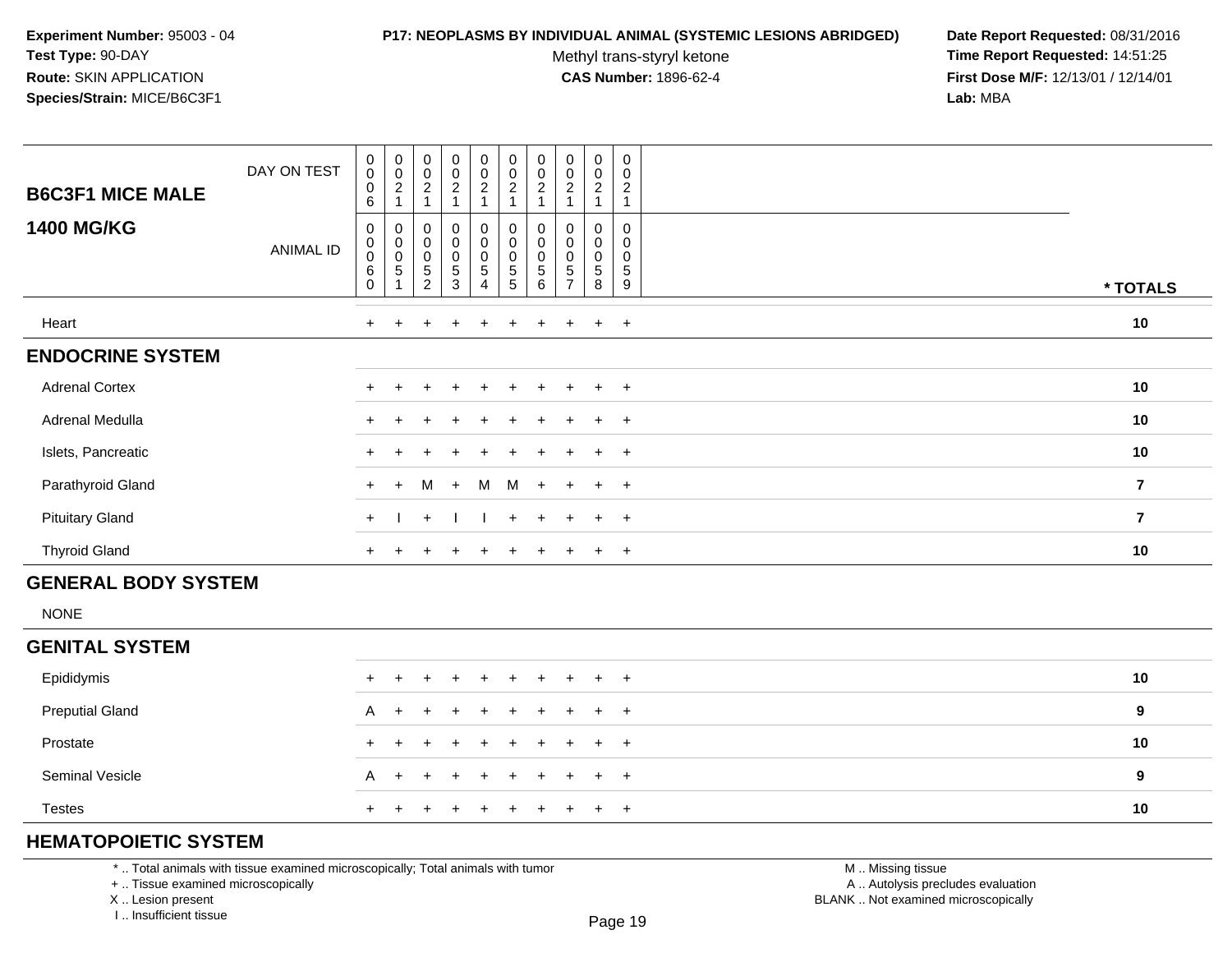I .. Insufficient tissue

# **P17: NEOPLASMS BY INDIVIDUAL ANIMAL (SYSTEMIC LESIONS ABRIDGED) Date Report Requested:** 08/31/2016

Methyl trans-styryl ketone<br>CAS Number: 1896-62-4

 **Time Report Requested:** 14:51:25 **First Dose M/F:** 12/13/01 / 12/14/01<br>Lab: MBA **Lab:** MBA

| <b>B6C3F1 MICE MALE</b>                                 | DAY ON TEST                                                                     | 0<br>$\mathsf 0$<br>0<br>6                     | $\pmb{0}$<br>$\mathbf 0$<br>$\overline{c}$                          | $\pmb{0}$<br>$\mathbf 0$<br>$\overline{c}$                            | 0<br>$\mathsf{O}\xspace$<br>$\overline{a}$<br>$\mathbf{1}$ | $\pmb{0}$<br>$\mathsf{O}\xspace$<br>$\overline{2}$<br>$\mathbf{1}$ | $\pmb{0}$<br>$\mathbf 0$<br>$\boldsymbol{2}$<br>$\mathbf{1}$                   | 0<br>0<br>$\overline{2}$<br>$\mathbf{1}$ | $\mathbf 0$<br>$\mathsf{O}\xspace$<br>$\overline{2}$<br>$\mathbf{1}$ | 0<br>$\mathbf 0$<br>$\mathbf{2}$<br>$\mathbf{1}$ | 0<br>$\mathbf 0$<br>$\overline{2}$<br>$\mathbf{1}$    |                                                                                               |                  |
|---------------------------------------------------------|---------------------------------------------------------------------------------|------------------------------------------------|---------------------------------------------------------------------|-----------------------------------------------------------------------|------------------------------------------------------------|--------------------------------------------------------------------|--------------------------------------------------------------------------------|------------------------------------------|----------------------------------------------------------------------|--------------------------------------------------|-------------------------------------------------------|-----------------------------------------------------------------------------------------------|------------------|
| <b>1400 MG/KG</b>                                       | <b>ANIMAL ID</b>                                                                | $\mathbf 0$<br>$\mathbf 0$<br>$\mathbf 0$<br>6 | $\mathbf{1}$<br>$\mathbf 0$<br>$\mathbf 0$<br>$\boldsymbol{0}$<br>5 | $\mathbf{1}$<br>$\mathbf 0$<br>0<br>$\mathsf{O}\xspace$<br>$\sqrt{5}$ | $\mathbf 0$<br>$\mathbf 0$<br>$\mathbf 0$<br>5             | $\pmb{0}$<br>$\mathbf 0$<br>$\mathbf 0$<br>$\sqrt{5}$              | $\pmb{0}$<br>$\mathbf 0$<br>$\pmb{0}$<br>$\begin{array}{c} 5 \\ 5 \end{array}$ | $\Omega$<br>$\Omega$<br>$\mathbf 0$<br>5 | $\Omega$<br>$\Omega$<br>$\mathbf 0$<br>$\overline{5}$                | $\mathbf{0}$<br>0<br>$\mathbf 0$<br>5            | $\Omega$<br>$\mathbf{0}$<br>$\mathbf 0$<br>$\sqrt{5}$ |                                                                                               |                  |
|                                                         |                                                                                 | $\mathbf 0$                                    | $\mathbf{1}$                                                        | $\overline{c}$                                                        | $\overline{3}$                                             | $\overline{4}$                                                     |                                                                                | 6                                        | $\overline{7}$                                                       | 8                                                | $\overline{9}$                                        |                                                                                               | * TOTALS         |
| <b>Bone Marrow</b>                                      |                                                                                 |                                                |                                                                     |                                                                       |                                                            |                                                                    |                                                                                |                                          |                                                                      | $\ddot{}$                                        | $+$                                                   |                                                                                               | 10               |
| Lymph Node, Mandibular                                  |                                                                                 | ÷                                              | $\div$                                                              |                                                                       | $\div$                                                     | $\ddot{}$                                                          | ÷                                                                              | $\pm$                                    |                                                                      | $\ddot{}$                                        | $+$                                                   |                                                                                               | 10               |
| Lymph Node, Mesenteric                                  |                                                                                 |                                                |                                                                     |                                                                       |                                                            |                                                                    |                                                                                |                                          |                                                                      |                                                  | $\overline{ }$                                        |                                                                                               | 10               |
| Spleen                                                  |                                                                                 | A                                              |                                                                     |                                                                       |                                                            |                                                                    |                                                                                |                                          |                                                                      |                                                  | $\overline{ }$                                        |                                                                                               | $\boldsymbol{9}$ |
| Thymus                                                  |                                                                                 | A                                              | $+$                                                                 |                                                                       |                                                            |                                                                    |                                                                                |                                          |                                                                      | $\ddot{}$                                        | $\overline{ }$                                        |                                                                                               | 9                |
| <b>INTEGUMENTARY SYSTEM</b>                             |                                                                                 |                                                |                                                                     |                                                                       |                                                            |                                                                    |                                                                                |                                          |                                                                      |                                                  |                                                       |                                                                                               |                  |
| Mammary Gland                                           |                                                                                 | м                                              | M                                                                   | M                                                                     | M                                                          |                                                                    | M M M                                                                          |                                          |                                                                      | M M M                                            |                                                       |                                                                                               | 0                |
| Skin                                                    |                                                                                 | $\div$                                         |                                                                     |                                                                       |                                                            |                                                                    |                                                                                | ÷                                        |                                                                      | $\ddot{}$                                        | $+$                                                   |                                                                                               | 10               |
| <b>MUSCULOSKELETAL SYSTEM</b>                           |                                                                                 |                                                |                                                                     |                                                                       |                                                            |                                                                    |                                                                                |                                          |                                                                      |                                                  |                                                       |                                                                                               |                  |
| Bone                                                    |                                                                                 |                                                |                                                                     |                                                                       |                                                            |                                                                    |                                                                                |                                          |                                                                      |                                                  | $\div$                                                |                                                                                               | 10               |
| <b>Skeletal Muscle</b>                                  |                                                                                 |                                                |                                                                     |                                                                       |                                                            |                                                                    |                                                                                | $\ddot{}$                                |                                                                      |                                                  |                                                       |                                                                                               | $\mathbf 1$      |
| <b>NERVOUS SYSTEM</b>                                   |                                                                                 |                                                |                                                                     |                                                                       |                                                            |                                                                    |                                                                                |                                          |                                                                      |                                                  |                                                       |                                                                                               |                  |
| <b>Brain</b>                                            |                                                                                 | $+$                                            | $\ddot{}$                                                           |                                                                       | $\div$                                                     | $\ddot{}$                                                          |                                                                                | $\pm$                                    | $\div$                                                               | $+$                                              | $+$                                                   |                                                                                               | 10               |
| <b>RESPIRATORY SYSTEM</b>                               |                                                                                 |                                                |                                                                     |                                                                       |                                                            |                                                                    |                                                                                |                                          |                                                                      |                                                  |                                                       |                                                                                               |                  |
| Lung                                                    |                                                                                 |                                                |                                                                     |                                                                       |                                                            |                                                                    |                                                                                |                                          |                                                                      |                                                  | $\overline{ }$                                        |                                                                                               | 10               |
| Nose                                                    |                                                                                 |                                                |                                                                     |                                                                       |                                                            |                                                                    |                                                                                |                                          |                                                                      |                                                  | $\div$                                                |                                                                                               | 10               |
| Trachea                                                 |                                                                                 |                                                |                                                                     |                                                                       |                                                            |                                                                    |                                                                                |                                          |                                                                      |                                                  | $\ddot{}$                                             |                                                                                               | 10               |
| +  Tissue examined microscopically<br>X  Lesion present | *  Total animals with tissue examined microscopically; Total animals with tumor |                                                |                                                                     |                                                                       |                                                            |                                                                    |                                                                                |                                          |                                                                      |                                                  |                                                       | M  Missing tissue<br>A  Autolysis precludes evaluation<br>BLANK  Not examined microscopically |                  |

Page 20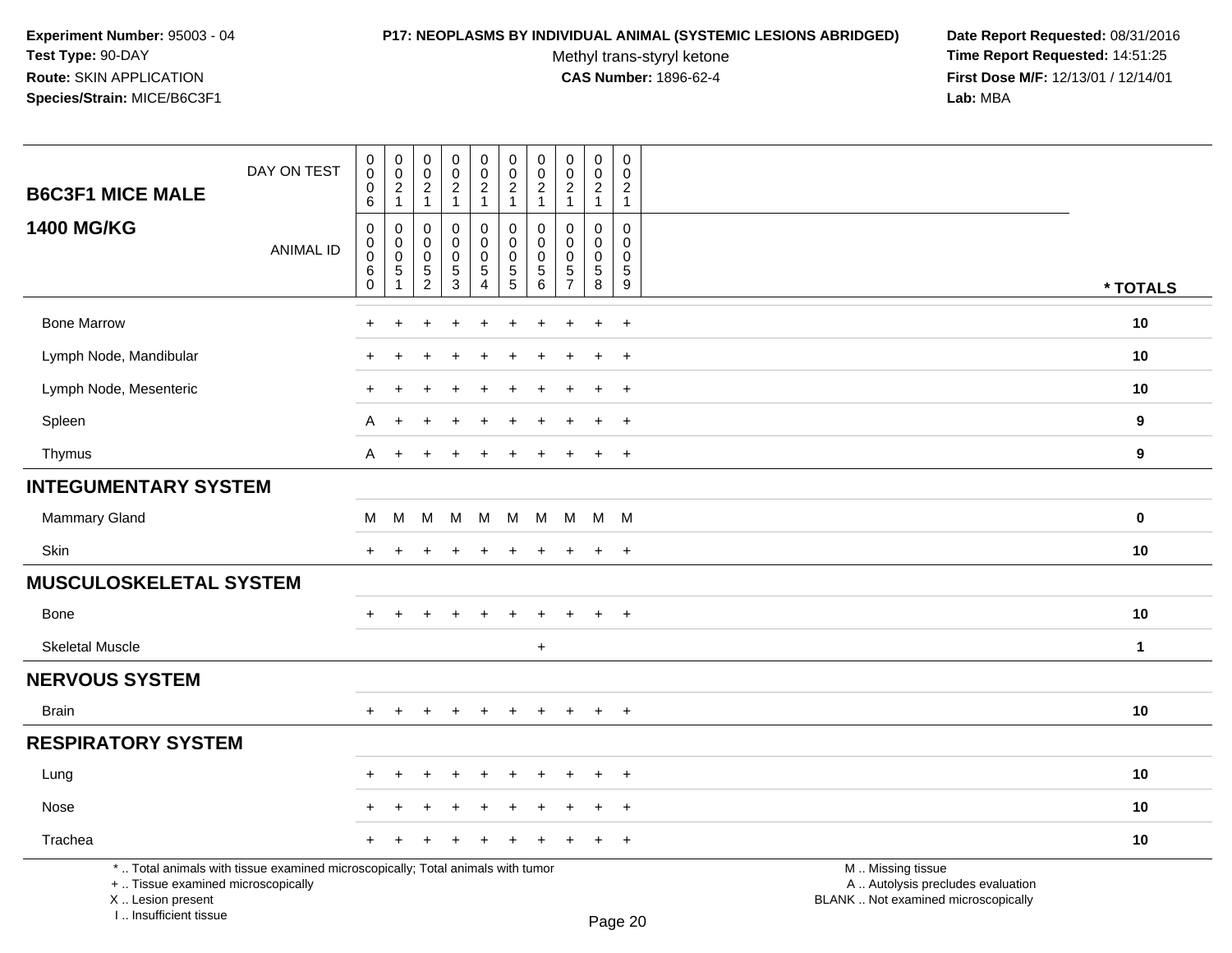#### **P17: NEOPLASMS BY INDIVIDUAL ANIMAL (SYSTEMIC LESIONS ABRIDGED) Date Report Requested:** 08/31/2016

Methyl trans-styryl ketone<br>CAS Number: 1896-62-4

 **Time Report Requested:** 14:51:25 **First Dose M/F:** 12/13/01 / 12/14/01<br>**Lab:** MBA **Lab:** MBA

| <b>B6C3F1 MICE MALE</b>      | DAY ON TEST | $\boldsymbol{0}$<br>$\boldsymbol{0}$<br>$\mathbf 0$<br>6         | $_{\rm 0}^{\rm 0}$<br>$\overline{\mathbf{c}}$ | $_{\rm 0}^{\rm 0}$<br>$\overline{c}$                                   | $\begin{smallmatrix} 0\\0 \end{smallmatrix}$<br>$\overline{c}$ | $\begin{smallmatrix} 0\\0\\2 \end{smallmatrix}$                            | $\begin{smallmatrix}0\\0\\2\end{smallmatrix}$<br>$\overline{1}$ | $\pmb{0}$<br>$\pmb{0}$<br>2 | $_{\rm 0}^{\rm 0}$<br>$\overline{c}$ | $\pmb{0}$<br>$\mathsf 0$<br>$\overline{c}$ | 0<br>0<br>$\overline{c}$            |          |
|------------------------------|-------------|------------------------------------------------------------------|-----------------------------------------------|------------------------------------------------------------------------|----------------------------------------------------------------|----------------------------------------------------------------------------|-----------------------------------------------------------------|-----------------------------|--------------------------------------|--------------------------------------------|-------------------------------------|----------|
| <b>1400 MG/KG</b>            | ANIMAL ID   | $\boldsymbol{0}$<br>$_{\rm 0}^{\rm 0}$<br>$\,6\,$<br>$\mathbf 0$ | $\pmb{0}$<br>$\pmb{0}$<br>5                   | 0<br>$\begin{smallmatrix}0\\0\end{smallmatrix}$<br>5<br>$\overline{c}$ | 0<br>0<br>$\begin{array}{c} 0 \\ 5 \end{array}$<br>3           | $\mathbf 0$<br>$\begin{matrix} 0 \\ 0 \\ 5 \end{matrix}$<br>$\overline{4}$ | $\pmb{0}$<br>$\begin{matrix} 0 \\ 0 \\ 5 \end{matrix}$<br>5     | 0<br>0<br>5<br>6            | 5                                    | 0<br>0<br>0<br>5<br>8                      | 0<br>0<br>0<br>$5\phantom{.0}$<br>9 | * TOTALS |
| <b>SPECIAL SENSES SYSTEM</b> |             |                                                                  |                                               |                                                                        |                                                                |                                                                            |                                                                 |                             |                                      |                                            |                                     |          |
| Eye                          |             | $+$                                                              |                                               |                                                                        | $\pm$                                                          | $\pm$                                                                      | $+$                                                             | $\pm$                       |                                      | $+$                                        | $+$                                 | 10       |
| Harderian Gland              |             | $+$                                                              |                                               | $\pm$                                                                  | $\pm$                                                          | $\pm$                                                                      | $+$                                                             | $+$                         | $+$                                  | $+$ $+$                                    |                                     | 10       |
| <b>URINARY SYSTEM</b>        |             |                                                                  |                                               |                                                                        |                                                                |                                                                            |                                                                 |                             |                                      |                                            |                                     |          |
| Kidney                       |             | A                                                                | $\ddot{}$                                     | $+$                                                                    | $\pm$                                                          | $\pm$                                                                      | $+$                                                             |                             |                                      | $+$                                        | $+$                                 | 9        |
| <b>Urinary Bladder</b>       |             | A                                                                | $\pm$                                         | $+$                                                                    | $+$                                                            | $+$                                                                        | $+$                                                             | $+$                         | $+$                                  | $+$ $+$                                    |                                     | 9        |
| <b>SYSTEMIC LESIONS</b>      |             |                                                                  |                                               |                                                                        |                                                                |                                                                            |                                                                 |                             |                                      |                                            |                                     |          |
| Multiple Organ               |             |                                                                  |                                               |                                                                        | $\pm$                                                          | $\pm$                                                                      | $+$                                                             |                             |                                      | $+$                                        | $+$                                 | 10       |

\*\*\* END OF MALE DATA \*\*\*

<sup>\* ..</sup> Total animals with tissue examined microscopically; Total animals with tumor

<sup>+ ..</sup> Tissue examined microscopically

X .. Lesion present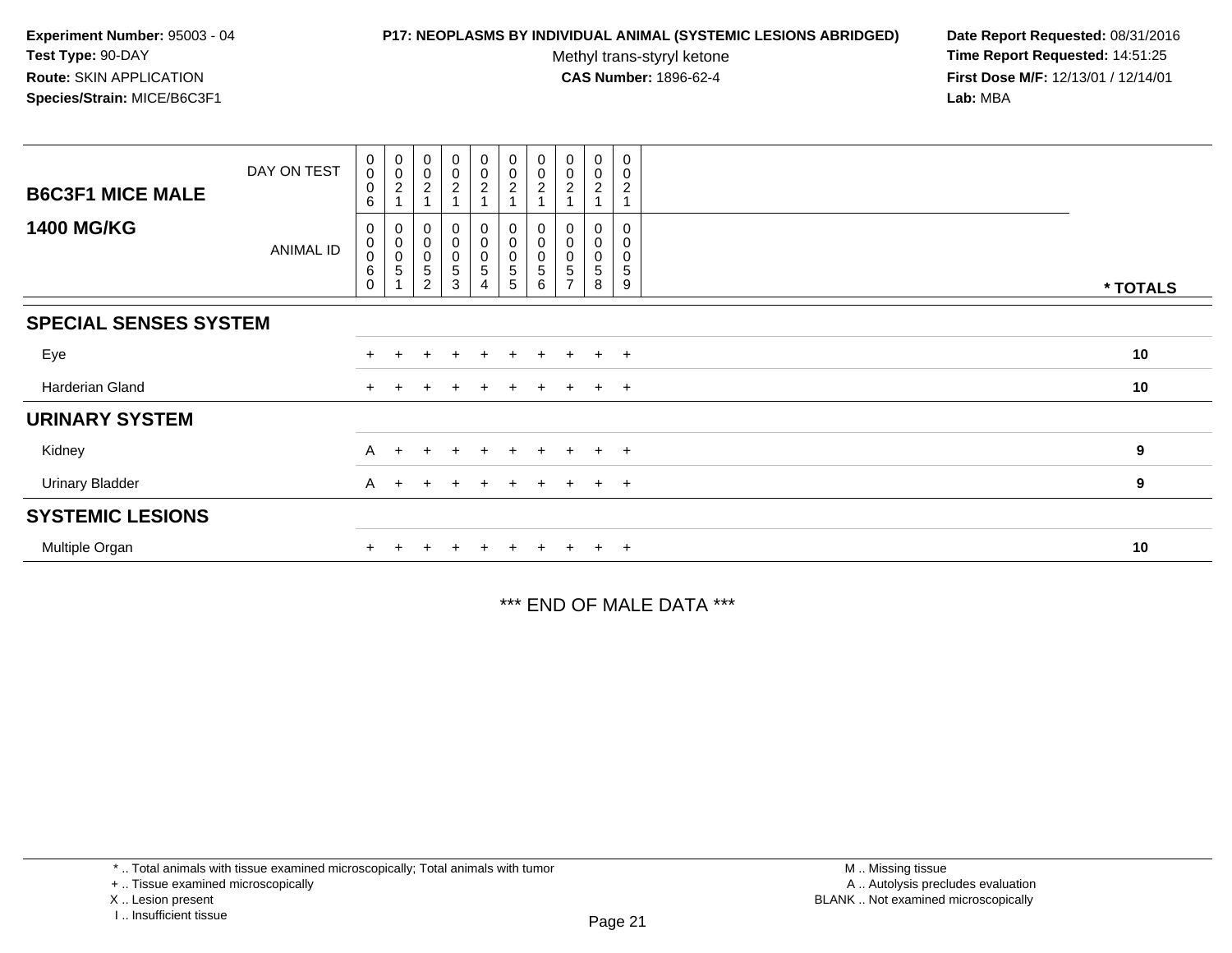I .. Insufficient tissue

#### **P17: NEOPLASMS BY INDIVIDUAL ANIMAL (SYSTEMIC LESIONS ABRIDGED) Date Report Requested:** 08/31/2016

Methyl trans-styryl ketone<br>CAS Number: 1896-62-4

 **Time Report Requested:** 14:51:25 **First Dose M/F:** 12/13/01 / 12/14/01<br>Lab: MBA **Lab:** MBA

| <b>B6C3F1 MICE FEMALE</b>                                                                                                                 | DAY ON TEST      | 0<br>$\pmb{0}$<br>9<br>$\overline{2}$                    | $\mathbf 0$<br>$\mathbf 0$<br>$\frac{9}{2}$                            | $\pmb{0}$<br>$\mathbf 0$<br>$\frac{9}{2}$ | 0<br>0<br>$\frac{9}{2}$                                          | $\pmb{0}$<br>$\mathsf 0$<br>$\frac{9}{2}$      | $\pmb{0}$<br>$\mathbf 0$<br>$\frac{9}{2}$ | $\pmb{0}$<br>$\mathbf 0$<br>$\frac{9}{2}$                            | 0<br>$\mathbf 0$<br>9<br>$\overline{2}$         | 0<br>$\mathbf 0$<br>9<br>$\overline{2}$                   | $\pmb{0}$<br>$\mathbf 0$<br>9<br>$\overline{2}$        |                                                                                               |                |
|-------------------------------------------------------------------------------------------------------------------------------------------|------------------|----------------------------------------------------------|------------------------------------------------------------------------|-------------------------------------------|------------------------------------------------------------------|------------------------------------------------|-------------------------------------------|----------------------------------------------------------------------|-------------------------------------------------|-----------------------------------------------------------|--------------------------------------------------------|-----------------------------------------------------------------------------------------------|----------------|
| <b>VEHICLE CONTROL</b>                                                                                                                    | <b>ANIMAL ID</b> | 0<br>$\pmb{0}$<br>$\pmb{0}$<br>6<br>$\blacktriangleleft$ | $\mathbf 0$<br>$\mathbf 0$<br>$\mathbf 0$<br>$\,6\,$<br>$\overline{2}$ | $\mathbf 0$<br>$\mathbf 0$<br>0<br>6<br>3 | $\mathbf 0$<br>$\mathbf 0$<br>$\mathbf 0$<br>6<br>$\overline{4}$ | 0<br>$\mathsf 0$<br>$\pmb{0}$<br>$\frac{6}{5}$ | 0<br>$\mathbf 0$<br>0<br>$\,6\,$<br>6     | $\mathbf 0$<br>$\pmb{0}$<br>$\mathbf 0$<br>$\,6\,$<br>$\overline{7}$ | 0<br>$\mathbf 0$<br>$\mathbf 0$<br>$\,6\,$<br>8 | $\mathbf 0$<br>$\mathbf 0$<br>$\mathbf 0$<br>$\,6\,$<br>9 | $\mathbf 0$<br>$\mathbf 0$<br>0<br>$\overline{7}$<br>0 |                                                                                               | * TOTALS       |
| <b>ALIMENTARY SYSTEM</b>                                                                                                                  |                  |                                                          |                                                                        |                                           |                                                                  |                                                |                                           |                                                                      |                                                 |                                                           |                                                        |                                                                                               |                |
| Esophagus                                                                                                                                 |                  |                                                          |                                                                        |                                           |                                                                  |                                                |                                           |                                                                      |                                                 |                                                           | $\ddot{}$                                              |                                                                                               | 10             |
| Gallbladder                                                                                                                               |                  | $\ddot{}$                                                | $\div$                                                                 | м                                         |                                                                  |                                                |                                           |                                                                      |                                                 | $\pm$                                                     |                                                        |                                                                                               | $\overline{7}$ |
| Intestine Large, Cecum                                                                                                                    |                  | $\ddot{}$                                                |                                                                        |                                           |                                                                  |                                                |                                           |                                                                      |                                                 | ÷                                                         | $+$                                                    |                                                                                               | 10             |
| Intestine Large, Colon                                                                                                                    |                  |                                                          |                                                                        |                                           |                                                                  |                                                |                                           |                                                                      |                                                 |                                                           | $\overline{ }$                                         |                                                                                               | 10             |
| Intestine Large, Rectum                                                                                                                   |                  |                                                          |                                                                        |                                           |                                                                  |                                                |                                           |                                                                      |                                                 |                                                           | $\ddot{}$                                              |                                                                                               | 10             |
| Intestine Small, Duodenum                                                                                                                 |                  | +                                                        |                                                                        |                                           |                                                                  |                                                |                                           |                                                                      |                                                 |                                                           | $\ddot{}$                                              |                                                                                               | 10             |
| Intestine Small, Ileum                                                                                                                    |                  | $\ddot{}$                                                |                                                                        |                                           |                                                                  |                                                |                                           |                                                                      |                                                 |                                                           | $\ddot{}$                                              |                                                                                               | 10             |
| Intestine Small, Jejunum                                                                                                                  |                  |                                                          |                                                                        |                                           |                                                                  |                                                |                                           |                                                                      |                                                 |                                                           | $\ddot{}$                                              |                                                                                               | 10             |
| Liver                                                                                                                                     |                  |                                                          |                                                                        |                                           |                                                                  |                                                |                                           |                                                                      |                                                 |                                                           | $\ddot{}$                                              |                                                                                               | 10             |
| Pancreas                                                                                                                                  |                  | +                                                        |                                                                        |                                           |                                                                  |                                                |                                           |                                                                      |                                                 |                                                           | $\ddot{}$                                              |                                                                                               | 10             |
| <b>Salivary Glands</b>                                                                                                                    |                  | $+$                                                      |                                                                        |                                           |                                                                  |                                                |                                           |                                                                      |                                                 |                                                           | $+$                                                    |                                                                                               | 10             |
| Stomach, Forestomach                                                                                                                      |                  |                                                          |                                                                        |                                           |                                                                  |                                                |                                           |                                                                      |                                                 |                                                           | $\ddot{}$                                              |                                                                                               | 10             |
| Stomach, Glandular                                                                                                                        |                  |                                                          |                                                                        |                                           |                                                                  |                                                |                                           |                                                                      |                                                 |                                                           |                                                        |                                                                                               | 10             |
| Tongue                                                                                                                                    |                  | $\ddot{}$                                                |                                                                        |                                           |                                                                  |                                                |                                           |                                                                      |                                                 |                                                           | $\ddot{}$                                              |                                                                                               | 10             |
| <b>CARDIOVASCULAR SYSTEM</b>                                                                                                              |                  |                                                          |                                                                        |                                           |                                                                  |                                                |                                           |                                                                      |                                                 |                                                           |                                                        |                                                                                               |                |
| <b>Blood Vessel</b>                                                                                                                       |                  | $+$                                                      | $\ddot{}$                                                              | +                                         | $\ddot{}$                                                        | $\overline{+}$                                 | $\ddot{}$                                 | $\ddot{}$                                                            | $\ddot{}$                                       | $+$                                                       | $+$                                                    |                                                                                               | 10             |
| *  Total animals with tissue examined microscopically; Total animals with tumor<br>+  Tissue examined microscopically<br>X Lesion present |                  |                                                          |                                                                        |                                           |                                                                  |                                                |                                           |                                                                      |                                                 |                                                           |                                                        | M  Missing tissue<br>A  Autolysis precludes evaluation<br>BLANK  Not examined microscopically |                |

Page 22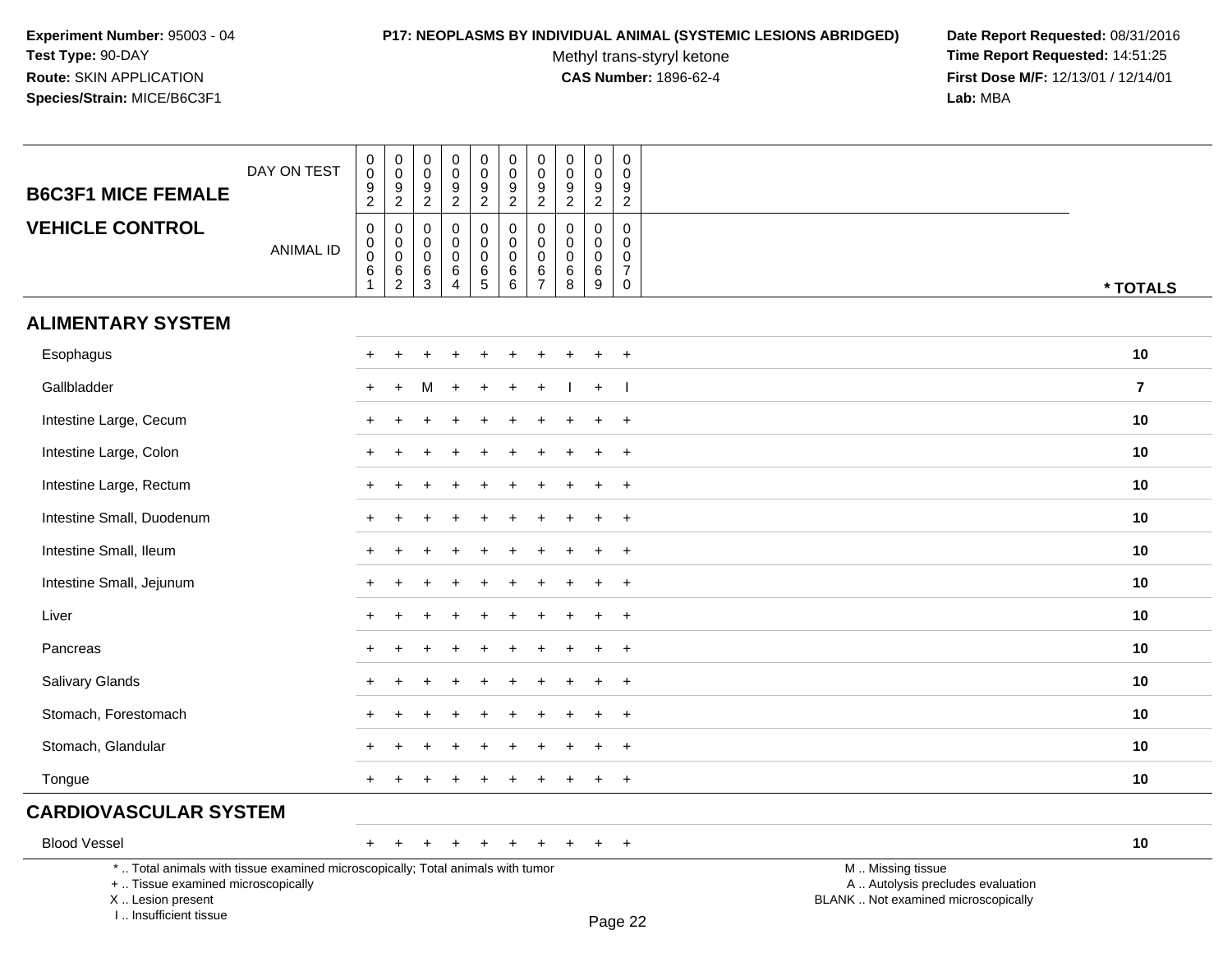# **P17: NEOPLASMS BY INDIVIDUAL ANIMAL (SYSTEMIC LESIONS ABRIDGED) Date Report Requested:** 08/31/2016

Methyl trans-styryl ketone<br>CAS Number: 1896-62-4

| <b>B6C3F1 MICE FEMALE</b>                                                                                                                                           | DAY ON TEST      | $\mathbf 0$<br>$\overline{0}$<br>$\frac{9}{2}$                        | $\begin{array}{c} 0 \\ 0 \\ 9 \\ 2 \end{array}$                 | $\pmb{0}$<br>$\mathbf 0$<br>9<br>$\overline{2}$          | $\pmb{0}$<br>$\overline{0}$<br>9<br>$\overline{c}$      | $\begin{array}{c} 0 \\ 0 \\ 9 \\ 2 \end{array}$                            | $_{\rm 0}^{\rm 0}$<br>$\frac{9}{2}$                                  | $\begin{smallmatrix}0\\0\end{smallmatrix}$<br>9<br>$\overline{2}$ | $_{\rm 0}^{\rm 0}$<br>$\frac{9}{2}$                                | $\mathsf{O}\xspace$<br>$\mathbf 0$<br>$\frac{9}{2}$ | $\pmb{0}$<br>$\mathbf 0$<br>$9\,$<br>$\overline{2}$            |                                                                                               |                    |
|---------------------------------------------------------------------------------------------------------------------------------------------------------------------|------------------|-----------------------------------------------------------------------|-----------------------------------------------------------------|----------------------------------------------------------|---------------------------------------------------------|----------------------------------------------------------------------------|----------------------------------------------------------------------|-------------------------------------------------------------------|--------------------------------------------------------------------|-----------------------------------------------------|----------------------------------------------------------------|-----------------------------------------------------------------------------------------------|--------------------|
| <b>VEHICLE CONTROL</b>                                                                                                                                              | <b>ANIMAL ID</b> | $\mathbf 0$<br>$\mathbf 0$<br>$\boldsymbol{0}$<br>$6\phantom{1}$<br>1 | $\boldsymbol{0}$<br>$\overline{0}$<br>$\,6\,$<br>$\overline{2}$ | $\mathbf 0$<br>$\mathbf 0$<br>$\boldsymbol{0}$<br>6<br>3 | $\mathbf 0$<br>$\mathbf 0$<br>$\pmb{0}$<br>$\,6\,$<br>4 | $\mathsf{O}\xspace$<br>$\mathbf 0$<br>$\mathsf{O}\xspace$<br>$\frac{6}{5}$ | $\pmb{0}$<br>$\mathbf 0$<br>$\mathbf 0$<br>$\,6\,$<br>$\overline{6}$ | $\pmb{0}$<br>$\pmb{0}$<br>$\pmb{0}$<br>$\,6\,$<br>$\overline{7}$  | $\pmb{0}$<br>$\mathbf 0$<br>$\pmb{0}$<br>$\,6\,$<br>$\overline{8}$ | $\mathbf 0$<br>$\mathbf 0$<br>$\mathbf 0$<br>6<br>9 | 0<br>$\mathbf 0$<br>$\mathbf 0$<br>$\overline{7}$<br>$\pmb{0}$ |                                                                                               | * TOTALS           |
| Heart                                                                                                                                                               |                  | $\ddot{}$                                                             |                                                                 |                                                          |                                                         |                                                                            |                                                                      |                                                                   |                                                                    | $\ddot{}$                                           | $\overline{+}$                                                 |                                                                                               | 10                 |
| <b>ENDOCRINE SYSTEM</b>                                                                                                                                             |                  |                                                                       |                                                                 |                                                          |                                                         |                                                                            |                                                                      |                                                                   |                                                                    |                                                     |                                                                |                                                                                               |                    |
| <b>Adrenal Cortex</b>                                                                                                                                               |                  |                                                                       |                                                                 |                                                          |                                                         |                                                                            |                                                                      |                                                                   |                                                                    |                                                     | $\ddot{}$                                                      |                                                                                               | 10                 |
| Adrenal Medulla                                                                                                                                                     |                  |                                                                       |                                                                 |                                                          |                                                         |                                                                            |                                                                      |                                                                   |                                                                    |                                                     | $\ddot{}$                                                      |                                                                                               | 10                 |
| Islets, Pancreatic                                                                                                                                                  |                  |                                                                       |                                                                 |                                                          |                                                         |                                                                            |                                                                      |                                                                   |                                                                    |                                                     | $\overline{+}$                                                 |                                                                                               | 10                 |
| Parathyroid Gland                                                                                                                                                   |                  | $+$                                                                   | м                                                               | $+$                                                      |                                                         | м                                                                          | $\div$                                                               |                                                                   |                                                                    | ÷.                                                  | $+$                                                            |                                                                                               | 8                  |
| <b>Pituitary Gland</b>                                                                                                                                              |                  | $+$                                                                   |                                                                 |                                                          |                                                         |                                                                            |                                                                      |                                                                   |                                                                    |                                                     | $\overline{+}$                                                 |                                                                                               | 8                  |
| <b>Thyroid Gland</b>                                                                                                                                                |                  | $+$                                                                   |                                                                 |                                                          |                                                         | $\div$                                                                     | $\ddot{}$                                                            | $\ddot{}$                                                         | $\pm$                                                              | $\ddot{}$                                           | $+$                                                            |                                                                                               | 10                 |
| <b>GENERAL BODY SYSTEM</b>                                                                                                                                          |                  |                                                                       |                                                                 |                                                          |                                                         |                                                                            |                                                                      |                                                                   |                                                                    |                                                     |                                                                |                                                                                               |                    |
| <b>NONE</b>                                                                                                                                                         |                  |                                                                       |                                                                 |                                                          |                                                         |                                                                            |                                                                      |                                                                   |                                                                    |                                                     |                                                                |                                                                                               |                    |
| <b>GENITAL SYSTEM</b>                                                                                                                                               |                  |                                                                       |                                                                 |                                                          |                                                         |                                                                            |                                                                      |                                                                   |                                                                    |                                                     |                                                                |                                                                                               |                    |
| <b>Clitoral Gland</b>                                                                                                                                               |                  |                                                                       |                                                                 |                                                          |                                                         |                                                                            |                                                                      |                                                                   |                                                                    | ÷                                                   | $+$                                                            |                                                                                               | 10                 |
| Ovary                                                                                                                                                               |                  |                                                                       |                                                                 |                                                          |                                                         |                                                                            |                                                                      |                                                                   |                                                                    |                                                     | $\ddot{}$                                                      |                                                                                               | 10                 |
| <b>Uterus</b><br>Polyp Stromal                                                                                                                                      |                  |                                                                       |                                                                 |                                                          |                                                         |                                                                            | ÷                                                                    | $\ddot{}$<br>$\boldsymbol{\mathsf{X}}$                            | $\pm$                                                              | $\ddot{}$                                           | $+$                                                            |                                                                                               | 10<br>$\mathbf{1}$ |
| <b>HEMATOPOIETIC SYSTEM</b>                                                                                                                                         |                  |                                                                       |                                                                 |                                                          |                                                         |                                                                            |                                                                      |                                                                   |                                                                    |                                                     |                                                                |                                                                                               |                    |
| <b>Bone Marrow</b>                                                                                                                                                  |                  |                                                                       |                                                                 |                                                          |                                                         |                                                                            |                                                                      |                                                                   |                                                                    |                                                     | $\ddot{}$                                                      |                                                                                               | 10                 |
| *  Total animals with tissue examined microscopically; Total animals with tumor<br>+  Tissue examined microscopically<br>X  Lesion present<br>I Insufficient tissue |                  |                                                                       |                                                                 |                                                          |                                                         |                                                                            |                                                                      |                                                                   |                                                                    |                                                     | Page 23                                                        | M  Missing tissue<br>A  Autolysis precludes evaluation<br>BLANK  Not examined microscopically |                    |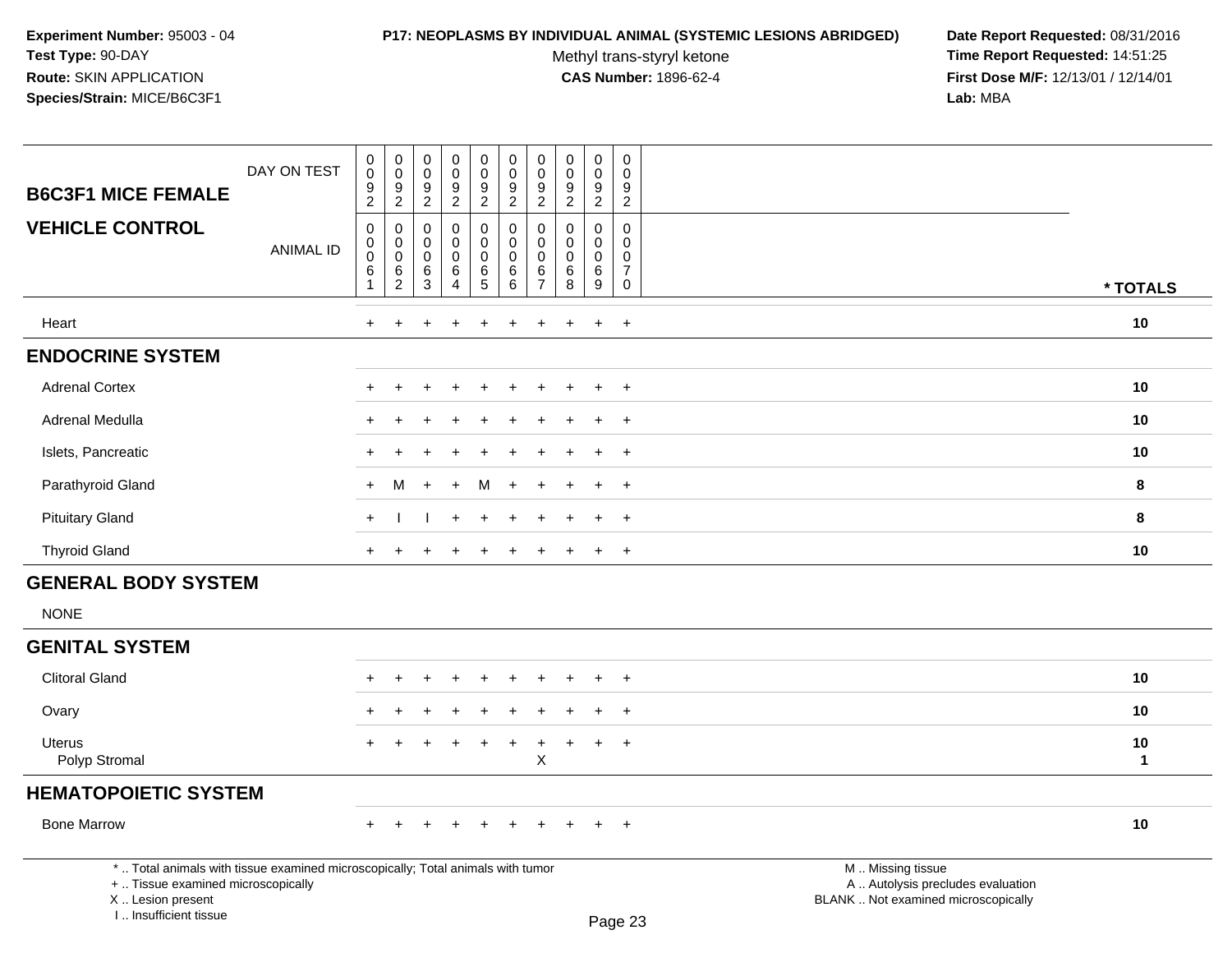#### **P17: NEOPLASMS BY INDIVIDUAL ANIMAL (SYSTEMIC LESIONS ABRIDGED) Date Report Requested:** 08/31/2016

Methyl trans-styryl ketone<br>CAS Number: 1896-62-4

| DAY ON TEST                                                                                                                                                         | $\pmb{0}$<br>0                                                     | $\pmb{0}$<br>$\mathbf 0$                                               | $\pmb{0}$<br>$\mathbf 0$                                             | $\mathsf 0$<br>$\mathbf 0$                       | $\pmb{0}$<br>$\mathsf{O}\xspace$            | $\pmb{0}$<br>$\mathbf 0$<br>$9\,$               | 0<br>$\mathbf 0$<br>$\boldsymbol{9}$                            | $\mathsf 0$<br>$\Omega$<br>9                        | $\pmb{0}$<br>0                      | $\mathsf 0$<br>$\Omega$<br>9                                               |                                                                                               |          |
|---------------------------------------------------------------------------------------------------------------------------------------------------------------------|--------------------------------------------------------------------|------------------------------------------------------------------------|----------------------------------------------------------------------|--------------------------------------------------|---------------------------------------------|-------------------------------------------------|-----------------------------------------------------------------|-----------------------------------------------------|-------------------------------------|----------------------------------------------------------------------------|-----------------------------------------------------------------------------------------------|----------|
| <b>B6C3F1 MICE FEMALE</b>                                                                                                                                           | $\frac{9}{2}$                                                      | $\frac{9}{2}$                                                          | $\frac{9}{2}$                                                        | $\frac{9}{2}$                                    | $\frac{9}{2}$                               | $\overline{2}$                                  | $\overline{2}$                                                  | $\overline{2}$                                      | $\frac{9}{2}$                       | $\overline{2}$                                                             |                                                                                               |          |
| <b>VEHICLE CONTROL</b><br><b>ANIMAL ID</b>                                                                                                                          | $\mathbf 0$<br>$\mathsf{O}\xspace$<br>$\mathbf 0$<br>$\,6\,$<br>-1 | $\mathbf 0$<br>$\mathbf 0$<br>$\mathbf 0$<br>$\,6\,$<br>$\overline{2}$ | $\mathbf 0$<br>$\mathbf 0$<br>$\mathbf 0$<br>$\,6$<br>$\overline{3}$ | 0<br>0<br>0<br>$\,6\,$<br>$\boldsymbol{\Lambda}$ | 0<br>$\mathbf 0$<br>$\pmb{0}$<br>$6\over 5$ | 0<br>$\mathbf 0$<br>$\mathbf 0$<br>$\,6\,$<br>6 | $\mathbf{0}$<br>$\mathbf{0}$<br>$\Omega$<br>6<br>$\overline{7}$ | $\Omega$<br>$\Omega$<br>$\mathbf 0$<br>$\,6\,$<br>8 | $\Omega$<br>0<br>0<br>$\frac{6}{9}$ | $\mathbf 0$<br>$\mathbf 0$<br>$\mathbf 0$<br>$\overline{7}$<br>$\mathbf 0$ |                                                                                               | * TOTALS |
|                                                                                                                                                                     |                                                                    |                                                                        |                                                                      |                                                  |                                             |                                                 |                                                                 |                                                     |                                     |                                                                            |                                                                                               |          |
| Lymph Node, Mandibular                                                                                                                                              | $\pm$                                                              | ÷                                                                      |                                                                      | $\div$                                           | $\ddot{}$                                   | $\overline{ }$                                  | ÷                                                               | ÷                                                   | $\ddot{}$                           | $+$                                                                        |                                                                                               | 10       |
| Lymph Node, Mesenteric                                                                                                                                              |                                                                    |                                                                        |                                                                      |                                                  |                                             |                                                 |                                                                 |                                                     |                                     | $\overline{+}$                                                             |                                                                                               | 10       |
| Spleen                                                                                                                                                              |                                                                    |                                                                        |                                                                      |                                                  |                                             |                                                 |                                                                 |                                                     | $\ddot{}$                           | $\ddot{}$                                                                  |                                                                                               | 10       |
| Thymus                                                                                                                                                              | $+$                                                                | $\ddot{}$                                                              |                                                                      | $\div$                                           | $\pm$                                       | $\pm$                                           | $\pm$                                                           | ÷                                                   | $+$                                 | $+$                                                                        |                                                                                               | 10       |
| <b>INTEGUMENTARY SYSTEM</b>                                                                                                                                         |                                                                    |                                                                        |                                                                      |                                                  |                                             |                                                 |                                                                 |                                                     |                                     |                                                                            |                                                                                               |          |
| <b>Mammary Gland</b>                                                                                                                                                | $+$                                                                |                                                                        | $\ddot{}$                                                            | $+$                                              | $\ddot{}$                                   | $\ddot{}$                                       | $\pm$                                                           | $\pm$                                               | $\ddot{}$                           | $+$                                                                        |                                                                                               | 9        |
| Skin                                                                                                                                                                | $+$                                                                | $\ddot{}$                                                              |                                                                      | $\div$                                           | +                                           | $\pm$                                           | $\pm$                                                           |                                                     | $\ddot{}$                           | $+$                                                                        |                                                                                               | 10       |
| <b>MUSCULOSKELETAL SYSTEM</b>                                                                                                                                       |                                                                    |                                                                        |                                                                      |                                                  |                                             |                                                 |                                                                 |                                                     |                                     |                                                                            |                                                                                               |          |
| Bone                                                                                                                                                                | $+$                                                                |                                                                        |                                                                      |                                                  | $\ddot{}$                                   | $\ddot{}$                                       | $\pm$                                                           | $\ddot{}$                                           | $\ddot{}$                           | $+$                                                                        |                                                                                               | 10       |
| <b>NERVOUS SYSTEM</b>                                                                                                                                               |                                                                    |                                                                        |                                                                      |                                                  |                                             |                                                 |                                                                 |                                                     |                                     |                                                                            |                                                                                               |          |
| Brain                                                                                                                                                               |                                                                    |                                                                        |                                                                      |                                                  |                                             |                                                 |                                                                 |                                                     | $\ddot{}$                           | $+$                                                                        |                                                                                               | 10       |
| <b>RESPIRATORY SYSTEM</b>                                                                                                                                           |                                                                    |                                                                        |                                                                      |                                                  |                                             |                                                 |                                                                 |                                                     |                                     |                                                                            |                                                                                               |          |
| Lung                                                                                                                                                                |                                                                    |                                                                        |                                                                      |                                                  |                                             |                                                 |                                                                 |                                                     |                                     | $\ddot{}$                                                                  |                                                                                               | 10       |
| Nose                                                                                                                                                                |                                                                    |                                                                        |                                                                      |                                                  |                                             |                                                 |                                                                 |                                                     | $\div$                              | $+$                                                                        |                                                                                               | 10       |
| Trachea                                                                                                                                                             | $\pm$                                                              | ÷                                                                      |                                                                      | $\ddot{}$                                        | $\ddot{}$                                   | $\pm$                                           | $\pm$                                                           | $\pm$                                               | $\ddot{}$                           | $+$                                                                        |                                                                                               | 10       |
| <b>SPECIAL SENSES SYSTEM</b>                                                                                                                                        |                                                                    |                                                                        |                                                                      |                                                  |                                             |                                                 |                                                                 |                                                     |                                     |                                                                            |                                                                                               |          |
| Eye                                                                                                                                                                 | $+$                                                                | $\pm$                                                                  |                                                                      | $\ddot{}$                                        | $\ddot{}$                                   | $\pm$                                           | $\pm$                                                           |                                                     | $\pm$                               | $+$                                                                        |                                                                                               | 10       |
| *  Total animals with tissue examined microscopically; Total animals with tumor<br>+  Tissue examined microscopically<br>X  Lesion present<br>I Insufficient tissue |                                                                    |                                                                        |                                                                      |                                                  |                                             |                                                 |                                                                 |                                                     |                                     | $D_{200}$ $24$                                                             | M  Missing tissue<br>A  Autolysis precludes evaluation<br>BLANK  Not examined microscopically |          |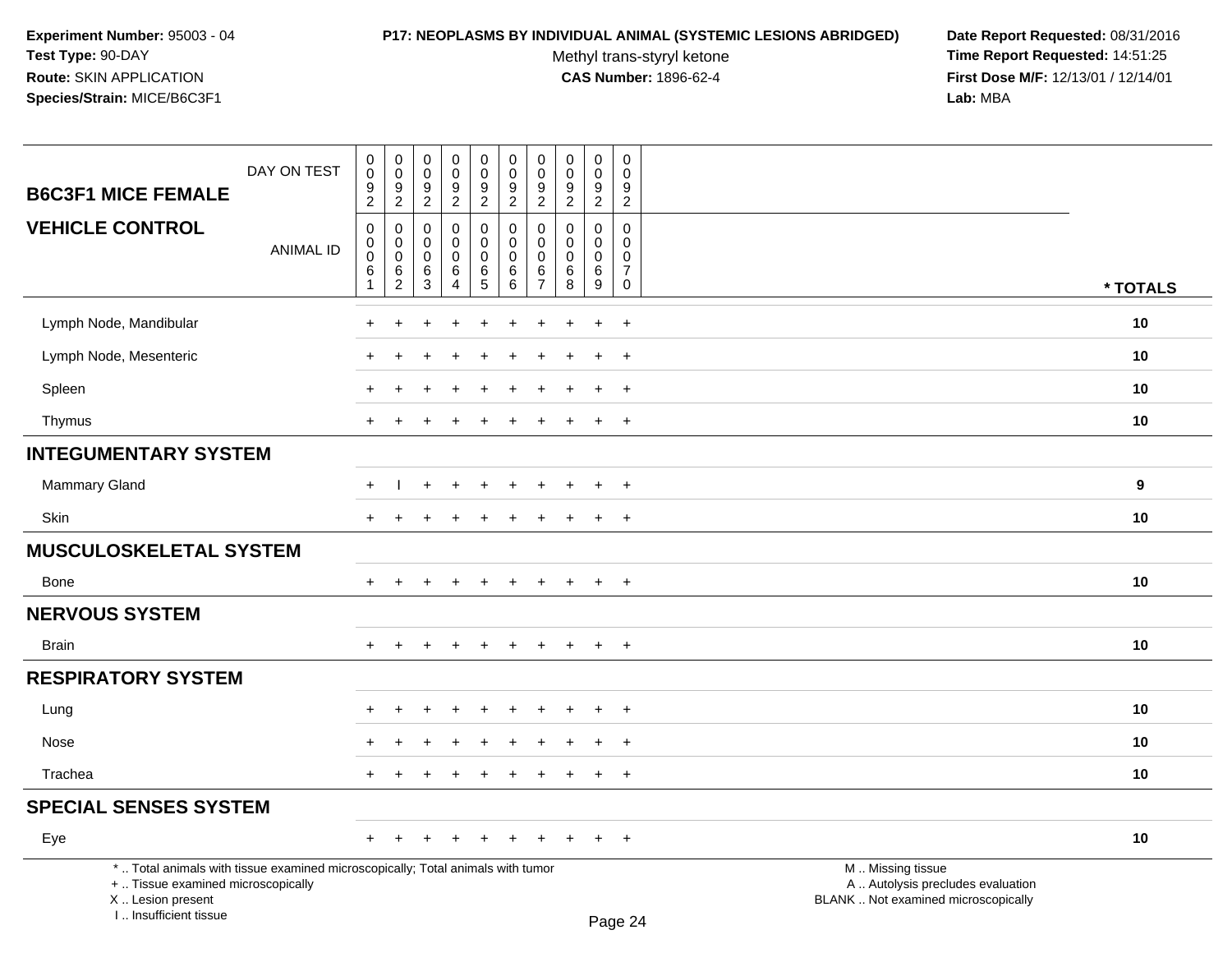#### **P17: NEOPLASMS BY INDIVIDUAL ANIMAL (SYSTEMIC LESIONS ABRIDGED) Date Report Requested:** 08/31/2016

Methyl trans-styryl ketone<br>CAS Number: 1896-62-4

| <b>B6C3F1 MICE FEMALE</b> | DAY ON TEST      | $\pmb{0}$<br>$\mathbf 0$<br>$\boldsymbol{9}$<br>$\overline{c}$ | $_{\rm 0}^{\rm 0}$<br>$\boldsymbol{9}$<br>$\boldsymbol{2}$ | $\pmb{0}$<br>$\mathbf 0$<br>9<br>$\boldsymbol{2}$ | $\mathbf 0$<br>0<br>9<br>$\overline{a}$ | $\pmb{0}$<br>0<br>$\frac{9}{2}$                        | $\begin{smallmatrix} 0\\0 \end{smallmatrix}$<br>$\boldsymbol{9}$<br>$\overline{c}$ | $\pmb{0}$<br>$\pmb{0}$<br>9<br>$\sqrt{2}$    | $\pmb{0}$<br>$\pmb{0}$<br>9<br>$\overline{c}$ | 0<br>0<br>9<br>$\overline{c}$ | 0<br>9<br>$\overline{\mathbf{c}}$ |          |
|---------------------------|------------------|----------------------------------------------------------------|------------------------------------------------------------|---------------------------------------------------|-----------------------------------------|--------------------------------------------------------|------------------------------------------------------------------------------------|----------------------------------------------|-----------------------------------------------|-------------------------------|-----------------------------------|----------|
| <b>VEHICLE CONTROL</b>    | <b>ANIMAL ID</b> | 0<br>$\pmb{0}$<br>$\pmb{0}$<br>6                               | 0<br>$\pmb{0}$<br>$\mathbf 0$<br>$\,6$<br>$\overline{c}$   | $\mathbf 0$<br>6<br>3                             | 0<br>$\pmb{0}$<br>0<br>6<br>4           | $\overline{0}$<br>$\mathbf 0$<br>$\mathbf 0$<br>6<br>5 | 0<br>$\mathbf 0$<br>$\mathbf 0$<br>$\,6$<br>6                                      | 0<br>$\pmb{0}$<br>$\pmb{0}$<br>$\frac{6}{7}$ | 0<br>$\overline{0}$<br>0<br>$\,6$<br>8        | 0<br>0<br>0<br>6<br>9         | ⇁                                 | * TOTALS |
| Harderian Gland           |                  |                                                                |                                                            | $\div$                                            | $\div$                                  | $+$                                                    | $+$                                                                                |                                              | $+$ $+$ $+$ $+$                               |                               |                                   | 10       |
| <b>URINARY SYSTEM</b>     |                  |                                                                |                                                            |                                                   |                                         |                                                        |                                                                                    |                                              |                                               |                               |                                   |          |
| Kidney                    |                  |                                                                |                                                            |                                                   |                                         | $+$                                                    | $+$                                                                                | $+$                                          | $+$                                           | $+$                           | $+$                               | 10       |
| <b>Urinary Bladder</b>    |                  | M                                                              | $+$                                                        | $+$                                               |                                         | $+$                                                    | $+$                                                                                | $+$                                          | $\pm$                                         | $\pm$                         | $+$                               | 9        |
| <b>SYSTEMIC LESIONS</b>   |                  |                                                                |                                                            |                                                   |                                         |                                                        |                                                                                    |                                              |                                               |                               |                                   |          |
| Multiple Organ            |                  |                                                                |                                                            |                                                   |                                         |                                                        |                                                                                    |                                              |                                               | $\pm$                         | $\div$                            | 10       |

I .. Insufficient tissue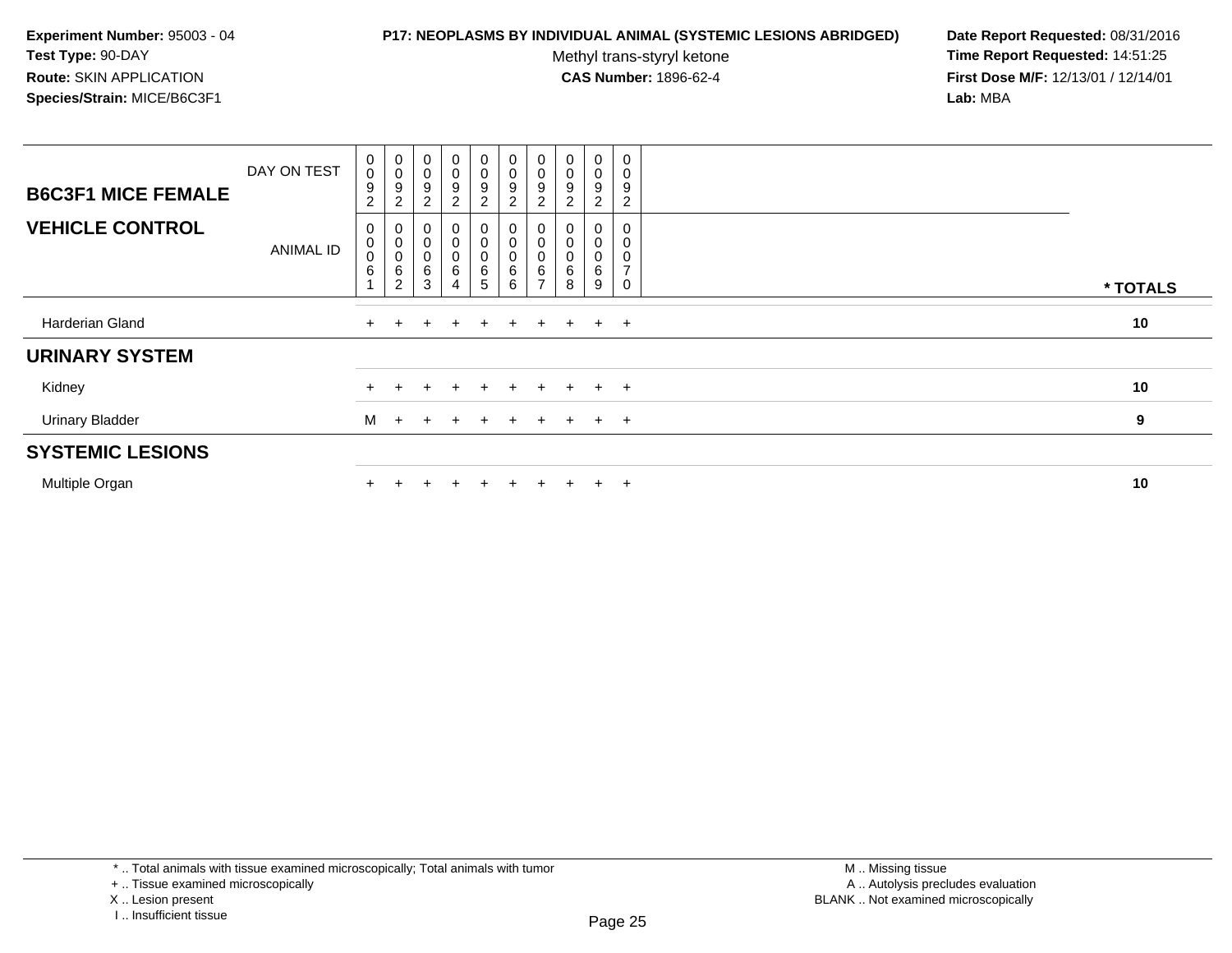### **P17: NEOPLASMS BY INDIVIDUAL ANIMAL (SYSTEMIC LESIONS ABRIDGED) Date Report Requested:** 08/31/2016

Methyl trans-styryl ketone<br>CAS Number: 1896-62-4

|                                                                                                                                                                     | DAY ON TEST      | $\pmb{0}$<br>$\mathsf{O}\xspace$                        | $_{\rm 0}^{\rm 0}$                                         | 0<br>$\mathbf 0$<br>9                                  | $\pmb{0}$<br>$\mathbf 0$<br>9                                                   | $\pmb{0}$<br>$\pmb{0}$<br>$\boldsymbol{9}$                          | 0<br>$\mathbf 0$                                         | $\pmb{0}$<br>$\mathbf 0$<br>$\boldsymbol{9}$                                | $\pmb{0}$<br>$\mathbf 0$<br>9                                    | $\pmb{0}$<br>$\mathbf 0$<br>9                               | $\pmb{0}$<br>$\Omega$<br>$9\,$                                           |                                                                                               |  |
|---------------------------------------------------------------------------------------------------------------------------------------------------------------------|------------------|---------------------------------------------------------|------------------------------------------------------------|--------------------------------------------------------|---------------------------------------------------------------------------------|---------------------------------------------------------------------|----------------------------------------------------------|-----------------------------------------------------------------------------|------------------------------------------------------------------|-------------------------------------------------------------|--------------------------------------------------------------------------|-----------------------------------------------------------------------------------------------|--|
| <b>B6C3F1 MICE FEMALE</b>                                                                                                                                           |                  | $\frac{9}{2}$                                           | $\frac{9}{2}$                                              | $\overline{2}$                                         | $\overline{2}$                                                                  | $\overline{2}$                                                      | $\frac{9}{2}$                                            | $\overline{2}$                                                              | $\overline{2}$                                                   | $\overline{2}$                                              | $\overline{2}$                                                           |                                                                                               |  |
| <b>87.5 MG/KG</b>                                                                                                                                                   | <b>ANIMAL ID</b> | $\pmb{0}$<br>$\pmb{0}$<br>$\frac{0}{7}$<br>$\mathbf{1}$ | $\mathbf 0$<br>$\mathbf 0$<br>$\mathbf 0$<br>$\frac{7}{2}$ | $\mathbf 0$<br>0<br>$\mathsf 0$<br>$\overline{7}$<br>3 | $\mathbf 0$<br>$\mathbf 0$<br>$\mathbf 0$<br>$\boldsymbol{7}$<br>$\overline{4}$ | $\mathbf 0$<br>0<br>$\mathsf 0$<br>$\overline{7}$<br>$\overline{5}$ | 0<br>$\mathbf 0$<br>$\mathsf{O}\xspace$<br>$\frac{7}{6}$ | $\mathbf 0$<br>$\mathbf 0$<br>$\pmb{0}$<br>$\overline{7}$<br>$\overline{7}$ | $\mathbf 0$<br>$\mathbf 0$<br>$\mathbf 0$<br>$\overline{7}$<br>8 | $\mathbf 0$<br>$\Omega$<br>$\pmb{0}$<br>$\overline{7}$<br>9 | $\mathbf 0$<br>$\mathbf 0$<br>$\boldsymbol{0}$<br>$\,8\,$<br>$\mathbf 0$ | * TOTALS                                                                                      |  |
| <b>ALIMENTARY SYSTEM</b>                                                                                                                                            |                  |                                                         |                                                            |                                                        |                                                                                 |                                                                     |                                                          |                                                                             |                                                                  |                                                             |                                                                          |                                                                                               |  |
| Stomach, Glandular                                                                                                                                                  |                  | $+$                                                     | $+$                                                        | $\ddot{}$                                              | $\ddot{}$                                                                       | $+$                                                                 | $+$                                                      | $+$                                                                         | $+$                                                              |                                                             | $+$ $+$                                                                  | 10                                                                                            |  |
| <b>CARDIOVASCULAR SYSTEM</b>                                                                                                                                        |                  |                                                         |                                                            |                                                        |                                                                                 |                                                                     |                                                          |                                                                             |                                                                  |                                                             |                                                                          |                                                                                               |  |
| <b>NONE</b>                                                                                                                                                         |                  |                                                         |                                                            |                                                        |                                                                                 |                                                                     |                                                          |                                                                             |                                                                  |                                                             |                                                                          |                                                                                               |  |
| <b>ENDOCRINE SYSTEM</b>                                                                                                                                             |                  |                                                         |                                                            |                                                        |                                                                                 |                                                                     |                                                          |                                                                             |                                                                  |                                                             |                                                                          |                                                                                               |  |
| <b>Adrenal Cortex</b>                                                                                                                                               |                  | $+$                                                     | $\overline{+}$                                             | ٠                                                      | $\div$                                                                          | $\ddot{}$                                                           | $\ddot{}$                                                | $\ddot{}$                                                                   | $+$                                                              | $+$                                                         | $+$                                                                      | 10                                                                                            |  |
| <b>GENERAL BODY SYSTEM</b>                                                                                                                                          |                  |                                                         |                                                            |                                                        |                                                                                 |                                                                     |                                                          |                                                                             |                                                                  |                                                             |                                                                          |                                                                                               |  |
| <b>NONE</b>                                                                                                                                                         |                  |                                                         |                                                            |                                                        |                                                                                 |                                                                     |                                                          |                                                                             |                                                                  |                                                             |                                                                          |                                                                                               |  |
| <b>GENITAL SYSTEM</b>                                                                                                                                               |                  |                                                         |                                                            |                                                        |                                                                                 |                                                                     |                                                          |                                                                             |                                                                  |                                                             |                                                                          |                                                                                               |  |
| Uterus                                                                                                                                                              |                  | $+$                                                     | $\ddot{}$                                                  | $\ddot{}$                                              |                                                                                 | $+$                                                                 | $+$                                                      | $+$                                                                         | $+$                                                              | $+$                                                         | $+$                                                                      | 9                                                                                             |  |
| <b>HEMATOPOIETIC SYSTEM</b>                                                                                                                                         |                  |                                                         |                                                            |                                                        |                                                                                 |                                                                     |                                                          |                                                                             |                                                                  |                                                             |                                                                          |                                                                                               |  |
| <b>NONE</b>                                                                                                                                                         |                  |                                                         |                                                            |                                                        |                                                                                 |                                                                     |                                                          |                                                                             |                                                                  |                                                             |                                                                          |                                                                                               |  |
| <b>INTEGUMENTARY SYSTEM</b>                                                                                                                                         |                  |                                                         |                                                            |                                                        |                                                                                 |                                                                     |                                                          |                                                                             |                                                                  |                                                             |                                                                          |                                                                                               |  |
| <b>Skin</b>                                                                                                                                                         |                  |                                                         |                                                            |                                                        |                                                                                 | $\div$                                                              | $\pm$                                                    | $\pm$                                                                       | $\pm$                                                            | $+$                                                         | $+$                                                                      | 10                                                                                            |  |
| <b>MUSCULOSKELETAL SYSTEM</b>                                                                                                                                       |                  |                                                         |                                                            |                                                        |                                                                                 |                                                                     |                                                          |                                                                             |                                                                  |                                                             |                                                                          |                                                                                               |  |
| <b>NONE</b>                                                                                                                                                         |                  |                                                         |                                                            |                                                        |                                                                                 |                                                                     |                                                          |                                                                             |                                                                  |                                                             |                                                                          |                                                                                               |  |
| <b>NERVOUS SYSTEM</b>                                                                                                                                               |                  |                                                         |                                                            |                                                        |                                                                                 |                                                                     |                                                          |                                                                             |                                                                  |                                                             |                                                                          |                                                                                               |  |
| *  Total animals with tissue examined microscopically; Total animals with tumor<br>+  Tissue examined microscopically<br>X  Lesion present<br>I Insufficient tissue |                  |                                                         |                                                            |                                                        |                                                                                 |                                                                     |                                                          |                                                                             |                                                                  |                                                             | Page 26                                                                  | M  Missing tissue<br>A  Autolysis precludes evaluation<br>BLANK  Not examined microscopically |  |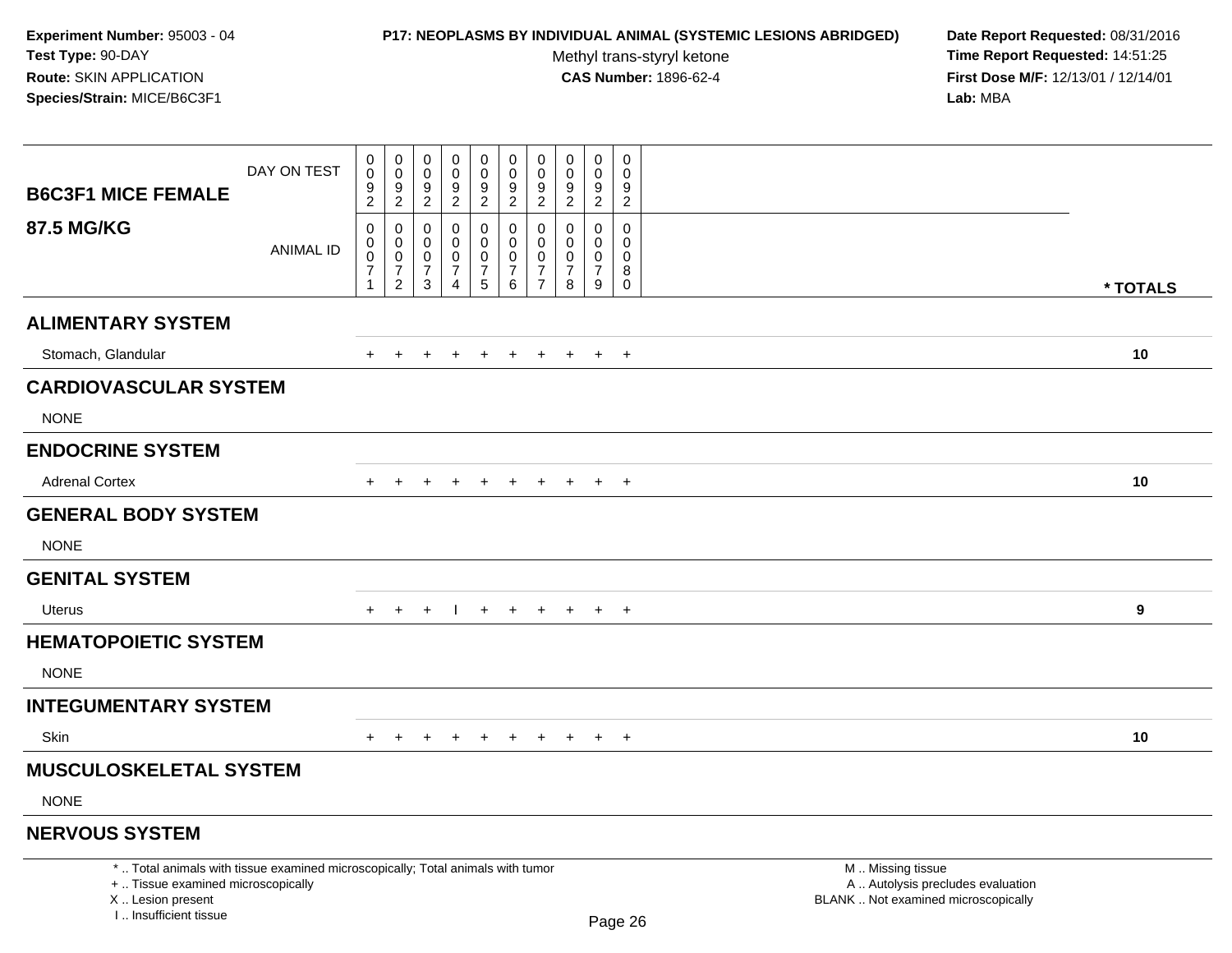### **P17: NEOPLASMS BY INDIVIDUAL ANIMAL (SYSTEMIC LESIONS ABRIDGED) Date Report Requested:** 08/31/2016

Methyl trans-styryl ketone<br>CAS Number: 1896-62-4

 **Time Report Requested:** 14:51:25 **First Dose M/F:** 12/13/01 / 12/14/01<br>**Lab:** MBA **Lab:** MBA

| <b>B6C3F1 MICE FEMALE</b>    | DAY ON TEST      | $_{\rm 0}^{\rm 0}$<br>9<br>$\sqrt{2}$                   | $_{\rm 0}^{\rm 0}$<br>$\boldsymbol{9}$<br>$\boldsymbol{2}$                    | $\mathbf 0$<br>$\mathbf 0$<br>9<br>$\overline{c}$  | $\pmb{0}$<br>$\pmb{0}$<br>9<br>$\overline{\mathbf{c}}$ | $\begin{smallmatrix}0\0\0\end{smallmatrix}$<br>9<br>$\overline{c}$ | $_0^0$<br>9<br>$\overline{c}$                     | $\begin{smallmatrix}0\\0\\9\end{smallmatrix}$<br>$\overline{c}$                   | 0<br>0<br>9<br>$\overline{c}$ | 0<br>$\mathbf 0$<br>9<br>$\overline{c}$ | 0<br>0<br>9<br>$\boldsymbol{2}$           |          |  |
|------------------------------|------------------|---------------------------------------------------------|-------------------------------------------------------------------------------|----------------------------------------------------|--------------------------------------------------------|--------------------------------------------------------------------|---------------------------------------------------|-----------------------------------------------------------------------------------|-------------------------------|-----------------------------------------|-------------------------------------------|----------|--|
| 87.5 MG/KG                   | <b>ANIMAL ID</b> | 0<br>$\overline{0}$<br>$\overline{7}$<br>$\overline{A}$ | 0<br>$\begin{matrix} 0 \\ 0 \end{matrix}$<br>$\overline{7}$<br>$\overline{c}$ | 0<br>$\mathbf 0$<br>$\,0\,$<br>$\overline{7}$<br>3 | 0<br>$\pmb{0}$<br>$\pmb{0}$<br>$\overline{7}$<br>4     | $\begin{matrix} 0 \\ 0 \\ 0 \end{matrix}$<br>$\overline{7}$<br>5   | 0<br>0<br>0<br>$\boldsymbol{7}$<br>$6\phantom{a}$ | $\begin{smallmatrix}0\\0\\0\end{smallmatrix}$<br>$\overline{7}$<br>$\overline{ }$ | 0<br>0<br>7<br>8              | 0<br>0<br>0<br>$\overline{7}$<br>9      | $\mathbf 0$<br>0<br>0<br>8<br>$\mathbf 0$ | * TOTALS |  |
| <b>NONE</b>                  |                  |                                                         |                                                                               |                                                    |                                                        |                                                                    |                                                   |                                                                                   |                               |                                         |                                           |          |  |
| <b>RESPIRATORY SYSTEM</b>    |                  |                                                         |                                                                               |                                                    |                                                        |                                                                    |                                                   |                                                                                   |                               |                                         |                                           |          |  |
| Nose                         |                  |                                                         | $+$                                                                           | $+$                                                | $+$                                                    | $+$                                                                | + + + + +                                         |                                                                                   |                               |                                         |                                           | 10       |  |
| <b>SPECIAL SENSES SYSTEM</b> |                  |                                                         |                                                                               |                                                    |                                                        |                                                                    |                                                   |                                                                                   |                               |                                         |                                           |          |  |
| <b>NONE</b>                  |                  |                                                         |                                                                               |                                                    |                                                        |                                                                    |                                                   |                                                                                   |                               |                                         |                                           |          |  |
| <b>URINARY SYSTEM</b>        |                  |                                                         |                                                                               |                                                    |                                                        |                                                                    |                                                   |                                                                                   |                               |                                         |                                           |          |  |
| Kidney                       |                  | $+$                                                     | $+$                                                                           | $\pm$                                              | $+$                                                    | $+$                                                                | $+$                                               |                                                                                   |                               |                                         | $+ + + +$                                 | 10       |  |
| <b>SYSTEMIC LESIONS</b>      |                  |                                                         |                                                                               |                                                    |                                                        |                                                                    |                                                   |                                                                                   |                               |                                         |                                           |          |  |
| Multiple Organ               |                  |                                                         |                                                                               |                                                    |                                                        | $\pm$                                                              | $+$                                               | $+$                                                                               | $+$                           |                                         | $+$ $+$                                   | 10       |  |

\* .. Total animals with tissue examined microscopically; Total animals with tumor

+ .. Tissue examined microscopically

X .. Lesion present

I .. Insufficient tissue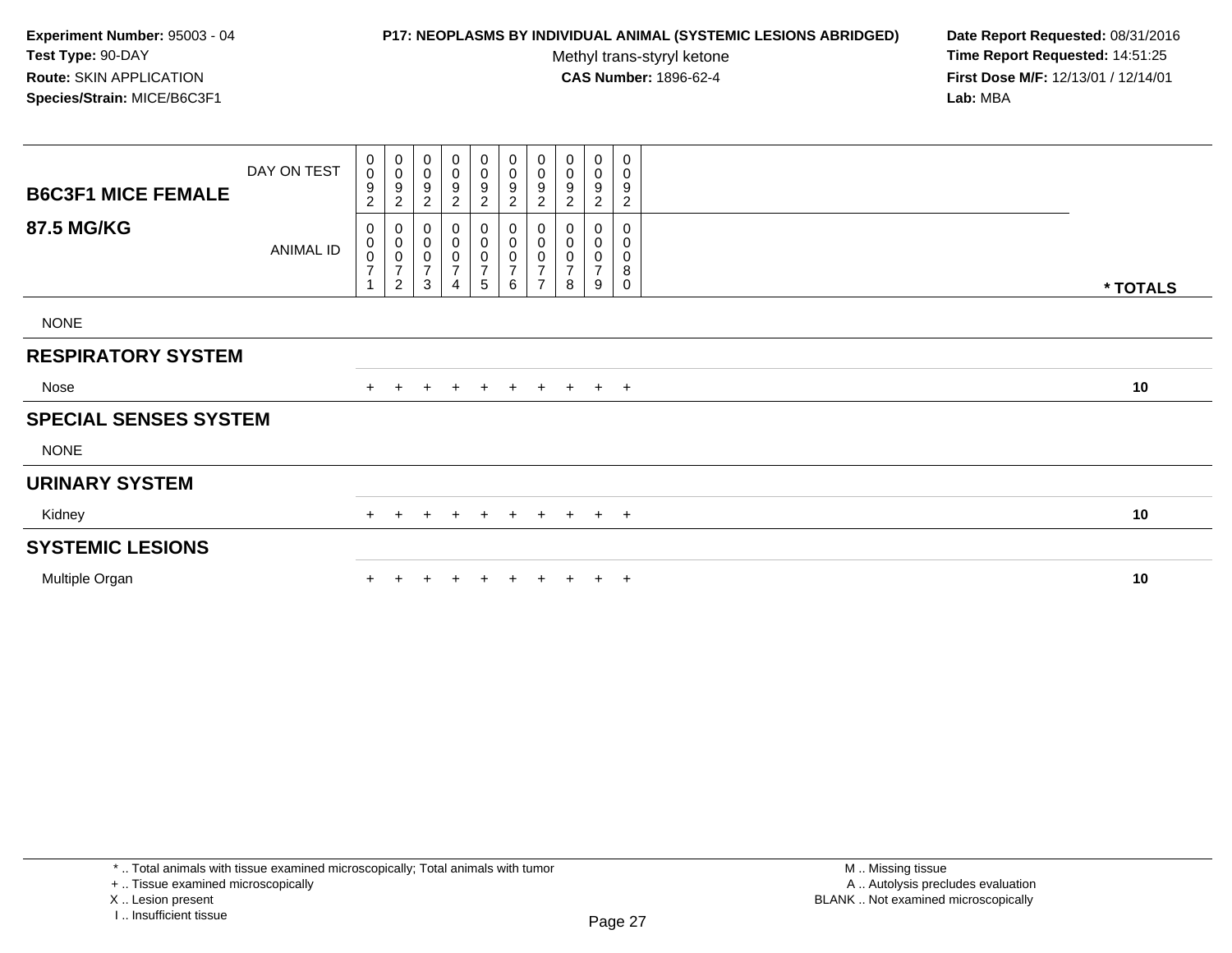### **P17: NEOPLASMS BY INDIVIDUAL ANIMAL (SYSTEMIC LESIONS ABRIDGED) Date Report Requested:** 08/31/2016

Methyl trans-styryl ketone<br>CAS Number: 1896-62-4

|                                                                                                                                                                     | DAY ON TEST | $\pmb{0}$<br>$\mathsf{O}\xspace$                      | $\pmb{0}$<br>$\mathbf 0$                               | 0<br>$\mathbf 0$<br>9                  | $\pmb{0}$<br>$\mathbf 0$<br>9                       | $\pmb{0}$<br>$\pmb{0}$ | $\mathbf 0$<br>0<br>$\boldsymbol{9}$             | $\pmb{0}$<br>0<br>$\boldsymbol{9}$             | $\pmb{0}$<br>$\mathbf 0$                              | $\mathsf 0$<br>$\mathbf 0$<br>9                      | $\pmb{0}$<br>$\Omega$<br>9                                 |                                                                                               |          |
|---------------------------------------------------------------------------------------------------------------------------------------------------------------------|-------------|-------------------------------------------------------|--------------------------------------------------------|----------------------------------------|-----------------------------------------------------|------------------------|--------------------------------------------------|------------------------------------------------|-------------------------------------------------------|------------------------------------------------------|------------------------------------------------------------|-----------------------------------------------------------------------------------------------|----------|
| <b>B6C3F1 MICE FEMALE</b>                                                                                                                                           |             | $\frac{9}{2}$                                         | $\frac{9}{2}$                                          | $\overline{2}$                         | $\overline{2}$                                      | $\frac{9}{2}$          | $\overline{2}$                                   | $\overline{2}$                                 | $\frac{9}{2}$                                         | $\overline{2}$                                       | $\overline{2}$                                             |                                                                                               |          |
| <b>175 MG/KG</b>                                                                                                                                                    | ANIMAL ID   | $\pmb{0}$<br>$\pmb{0}$<br>$\pmb{0}$<br>$\bar{8}$<br>1 | $\pmb{0}$<br>$\pmb{0}$<br>$\mathbf 0$<br>$\frac{8}{2}$ | 0<br>$\mathbf 0$<br>0<br>$\frac{8}{3}$ | 0<br>$\Omega$<br>$\mathbf 0$<br>8<br>$\overline{4}$ | 0<br>0<br>0<br>$^8$ 5  | $\mathsf 0$<br>$\mathbf 0$<br>0<br>$\frac{8}{6}$ | $\pmb{0}$<br>$\mathbf 0$<br>0<br>$\frac{8}{7}$ | $\mathbf 0$<br>$\mathbf 0$<br>$\mathbf 0$<br>$_{8}^8$ | $\pmb{0}$<br>$\Omega$<br>$\mathbf 0$<br>$\bf 8$<br>9 | $\pmb{0}$<br>$\Omega$<br>$\mathbf 0$<br>$_{\rm 0}^{\rm 9}$ |                                                                                               | * TOTALS |
| <b>ALIMENTARY SYSTEM</b>                                                                                                                                            |             |                                                       |                                                        |                                        |                                                     |                        |                                                  |                                                |                                                       |                                                      |                                                            |                                                                                               |          |
| Stomach, Glandular                                                                                                                                                  |             | $+$                                                   | $+$                                                    | $+$                                    | $\ddot{}$                                           | $+$                    | $+$                                              | $+$                                            | $+$                                                   | $+$ $+$                                              |                                                            |                                                                                               | 10       |
| <b>CARDIOVASCULAR SYSTEM</b>                                                                                                                                        |             |                                                       |                                                        |                                        |                                                     |                        |                                                  |                                                |                                                       |                                                      |                                                            |                                                                                               |          |
| <b>NONE</b>                                                                                                                                                         |             |                                                       |                                                        |                                        |                                                     |                        |                                                  |                                                |                                                       |                                                      |                                                            |                                                                                               |          |
| <b>ENDOCRINE SYSTEM</b>                                                                                                                                             |             |                                                       |                                                        |                                        |                                                     |                        |                                                  |                                                |                                                       |                                                      |                                                            |                                                                                               |          |
| <b>Adrenal Cortex</b>                                                                                                                                               |             | $+$                                                   | $\pm$                                                  | $\div$                                 | $\pm$                                               | $\overline{+}$         | $+$                                              | $+$                                            | $+$                                                   | $+$                                                  | $+$                                                        |                                                                                               | 10       |
| <b>GENERAL BODY SYSTEM</b>                                                                                                                                          |             |                                                       |                                                        |                                        |                                                     |                        |                                                  |                                                |                                                       |                                                      |                                                            |                                                                                               |          |
| <b>NONE</b>                                                                                                                                                         |             |                                                       |                                                        |                                        |                                                     |                        |                                                  |                                                |                                                       |                                                      |                                                            |                                                                                               |          |
| <b>GENITAL SYSTEM</b>                                                                                                                                               |             |                                                       |                                                        |                                        |                                                     |                        |                                                  |                                                |                                                       |                                                      |                                                            |                                                                                               |          |
| <b>Uterus</b>                                                                                                                                                       |             | $+$                                                   |                                                        |                                        | $\div$                                              | $+$                    | $+$                                              | $+$                                            | $+$                                                   | $+$                                                  | $+$                                                        |                                                                                               | 10       |
| <b>HEMATOPOIETIC SYSTEM</b>                                                                                                                                         |             |                                                       |                                                        |                                        |                                                     |                        |                                                  |                                                |                                                       |                                                      |                                                            |                                                                                               |          |
| <b>NONE</b>                                                                                                                                                         |             |                                                       |                                                        |                                        |                                                     |                        |                                                  |                                                |                                                       |                                                      |                                                            |                                                                                               |          |
| <b>INTEGUMENTARY SYSTEM</b>                                                                                                                                         |             |                                                       |                                                        |                                        |                                                     |                        |                                                  |                                                |                                                       |                                                      |                                                            |                                                                                               |          |
| <b>Skin</b>                                                                                                                                                         |             |                                                       |                                                        |                                        |                                                     | $\overline{ }$         | $+$                                              | $+$                                            | $+$                                                   | $+$                                                  | $+$                                                        |                                                                                               | 10       |
| <b>MUSCULOSKELETAL SYSTEM</b>                                                                                                                                       |             |                                                       |                                                        |                                        |                                                     |                        |                                                  |                                                |                                                       |                                                      |                                                            |                                                                                               |          |
| <b>NONE</b>                                                                                                                                                         |             |                                                       |                                                        |                                        |                                                     |                        |                                                  |                                                |                                                       |                                                      |                                                            |                                                                                               |          |
| <b>NERVOUS SYSTEM</b>                                                                                                                                               |             |                                                       |                                                        |                                        |                                                     |                        |                                                  |                                                |                                                       |                                                      |                                                            |                                                                                               |          |
| *  Total animals with tissue examined microscopically; Total animals with tumor<br>+  Tissue examined microscopically<br>X  Lesion present<br>I Insufficient tissue |             |                                                       |                                                        |                                        |                                                     |                        |                                                  |                                                |                                                       |                                                      | Page 28                                                    | M  Missing tissue<br>A  Autolysis precludes evaluation<br>BLANK  Not examined microscopically |          |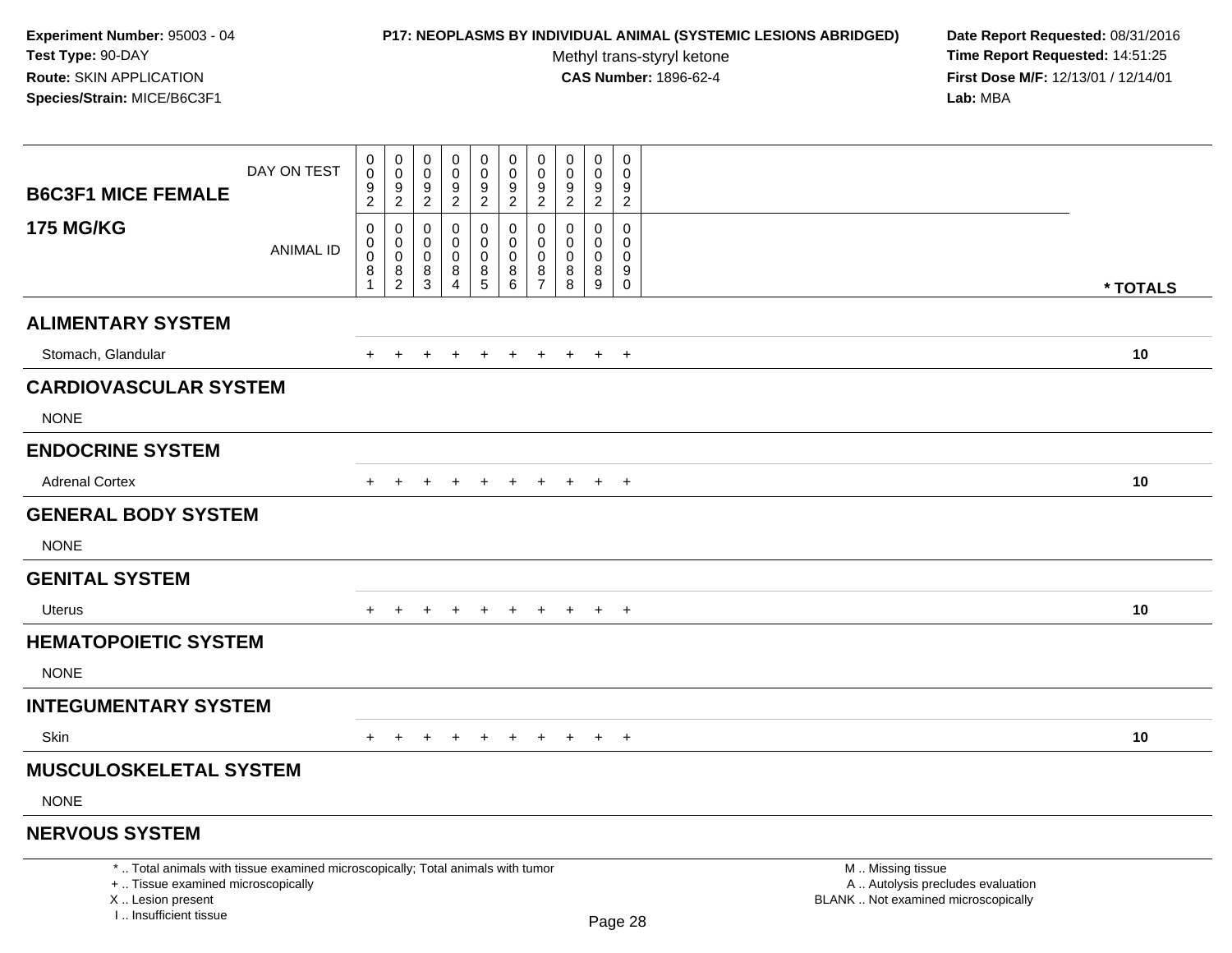### **P17: NEOPLASMS BY INDIVIDUAL ANIMAL (SYSTEMIC LESIONS ABRIDGED) Date Report Requested:** 08/31/2016

Methyl trans-styryl ketone<br>CAS Number: 1896-62-4

 **Time Report Requested:** 14:51:25 **First Dose M/F:** 12/13/01 / 12/14/01<br>**Lab:** MBA **Lab:** MBA

| <b>B6C3F1 MICE FEMALE</b>    | DAY ON TEST      | 0<br>$\ddot{\mathbf{0}}$<br>9<br>$\sqrt{2}$ | $_{\rm 0}^{\rm 0}$<br>$\boldsymbol{9}$<br>$\overline{c}$ | 0<br>$\mathbf 0$<br>9<br>$\overline{c}$ | $\pmb{0}$<br>$\pmb{0}$<br>9<br>$\overline{\mathbf{c}}$ | $\begin{smallmatrix}0\0\0\end{smallmatrix}$<br>9<br>$\overline{c}$ | $_0^0$<br>9<br>$\overline{c}$ | $\begin{smallmatrix}0\\0\\9\end{smallmatrix}$<br>$\overline{c}$ | 0<br>0<br>9<br>$\overline{c}$ | 0<br>$\mathbf 0$<br>9<br>$\overline{c}$ | 0<br>0<br>9<br>$\overline{c}$   |          |  |
|------------------------------|------------------|---------------------------------------------|----------------------------------------------------------|-----------------------------------------|--------------------------------------------------------|--------------------------------------------------------------------|-------------------------------|-----------------------------------------------------------------|-------------------------------|-----------------------------------------|---------------------------------|----------|--|
| <b>175 MG/KG</b>             | <b>ANIMAL ID</b> | 0<br>$_{\rm 0}^{\rm 0}$<br>8                | 0<br>$\pmb{0}$<br>$\pmb{0}$<br>$\,8\,$<br>$\overline{2}$ | 0<br>$\pmb{0}$<br>$\,0\,$<br>8<br>3     | 0<br>$\pmb{0}$<br>$\pmb{0}$<br>8<br>4                  | 0<br>$\overline{0}$<br>0<br>8<br>5                                 | 0<br>0<br>0<br>$\frac{8}{6}$  | $\boldsymbol{0}$<br>$\overline{0}$<br>0<br>$\frac{8}{7}$        | 0<br>0<br>8<br>8              | 0<br>0<br>0<br>8<br>9                   | 0<br>0<br>0<br>9<br>$\mathbf 0$ | * TOTALS |  |
| <b>NONE</b>                  |                  |                                             |                                                          |                                         |                                                        |                                                                    |                               |                                                                 |                               |                                         |                                 |          |  |
| <b>RESPIRATORY SYSTEM</b>    |                  |                                             |                                                          |                                         |                                                        |                                                                    |                               |                                                                 |                               |                                         |                                 |          |  |
| Nose                         |                  |                                             | $+$                                                      | $+$                                     | $+$                                                    | $+$                                                                | + + + + +                     |                                                                 |                               |                                         |                                 | 10       |  |
| <b>SPECIAL SENSES SYSTEM</b> |                  |                                             |                                                          |                                         |                                                        |                                                                    |                               |                                                                 |                               |                                         |                                 |          |  |
| <b>NONE</b>                  |                  |                                             |                                                          |                                         |                                                        |                                                                    |                               |                                                                 |                               |                                         |                                 |          |  |
| <b>URINARY SYSTEM</b>        |                  |                                             |                                                          |                                         |                                                        |                                                                    |                               |                                                                 |                               |                                         |                                 |          |  |
| Kidney                       |                  | $+$                                         | $+$                                                      | $\pm$                                   | $+$                                                    | $+$                                                                | $+$                           |                                                                 |                               |                                         | $+$ $+$ $+$ $+$                 | 10       |  |
| <b>SYSTEMIC LESIONS</b>      |                  |                                             |                                                          |                                         |                                                        |                                                                    |                               |                                                                 |                               |                                         |                                 |          |  |
| Multiple Organ               |                  |                                             |                                                          |                                         |                                                        | $\pm$                                                              | $+$                           | $+$                                                             | $+$                           |                                         | $+$ $+$                         | 10       |  |

\* .. Total animals with tissue examined microscopically; Total animals with tumor

+ .. Tissue examined microscopically

X .. Lesion present

I .. Insufficient tissue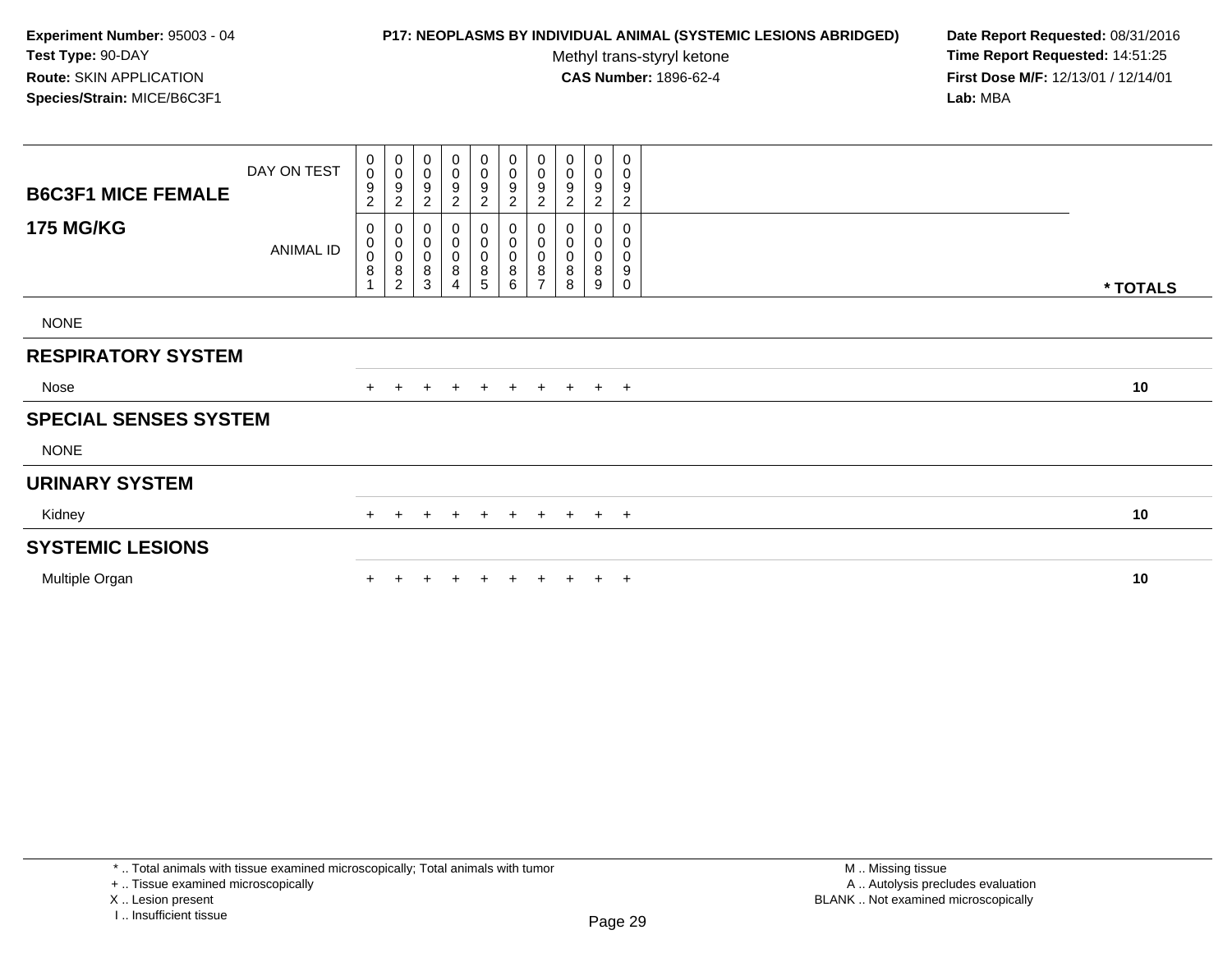I .. Insufficient tissue

# **P17: NEOPLASMS BY INDIVIDUAL ANIMAL (SYSTEMIC LESIONS ABRIDGED) Date Report Requested:** 08/31/2016

Methyl trans-styryl ketone<br>CAS Number: 1896-62-4

 **Time Report Requested:** 14:51:25 **First Dose M/F:** 12/13/01 / 12/14/01<br>Lab: MBA **Lab:** MBA

| <b>B6C3F1 MICE FEMALE</b>                                                                                                                  | DAY ON TEST      | $\pmb{0}$<br>$\mathbf 0$<br>$\frac{9}{2}$                                                              | 0<br>$\mathsf 0$<br>$\frac{9}{2}$                | $\,0\,$<br>$\mathbf 0$<br>9<br>$\overline{2}$            | $\pmb{0}$<br>$\mathbf 0$<br>$\frac{9}{2}$                  | $\pmb{0}$<br>$\mathbf 0$<br>$\frac{9}{2}$      | $\pmb{0}$<br>$\mathbf 0$<br>$\frac{9}{2}$                | $\pmb{0}$<br>$\mathbf 0$<br>$\frac{9}{2}$                  | 0<br>$\mathbf 0$<br>9<br>$\overline{2}$          | $\pmb{0}$<br>$\mathbf 0$<br>$\boldsymbol{9}$<br>$\overline{2}$     | $\mathbf 0$<br>$\mathbf 0$<br>9<br>$\overline{c}$              |                                                                                               |  |
|--------------------------------------------------------------------------------------------------------------------------------------------|------------------|--------------------------------------------------------------------------------------------------------|--------------------------------------------------|----------------------------------------------------------|------------------------------------------------------------|------------------------------------------------|----------------------------------------------------------|------------------------------------------------------------|--------------------------------------------------|--------------------------------------------------------------------|----------------------------------------------------------------|-----------------------------------------------------------------------------------------------|--|
| <b>350 MG/KG</b>                                                                                                                           | <b>ANIMAL ID</b> | $\boldsymbol{0}$<br>$\begin{smallmatrix} 0\\0 \end{smallmatrix}$<br>$\boldsymbol{9}$<br>$\overline{1}$ | 0<br>$\mathbf 0$<br>$\mathbf 0$<br>$\frac{9}{2}$ | $\mathbf 0$<br>0<br>$\mathbf 0$<br>$\boldsymbol{9}$<br>3 | $\mathbf 0$<br>$\mathbf 0$<br>$\mathbf 0$<br>$\frac{9}{4}$ | 0<br>$\mathbf 0$<br>$\pmb{0}$<br>$\frac{9}{5}$ | 0<br>$\mathbf 0$<br>$\mathsf{O}\xspace$<br>$\frac{9}{6}$ | $\mathbf 0$<br>$\mathbf 0$<br>$\mathbf 0$<br>$\frac{9}{7}$ | $\mathbf 0$<br>$\Omega$<br>$\mathbf 0$<br>9<br>8 | $\mathbf 0$<br>$\mathbf 0$<br>$\mathbf 0$<br>$\boldsymbol{9}$<br>9 | $\mathbf 0$<br>$\mathbf{0}$<br>1<br>$\mathsf 0$<br>$\mathbf 0$ | * TOTALS                                                                                      |  |
| <b>ALIMENTARY SYSTEM</b>                                                                                                                   |                  |                                                                                                        |                                                  |                                                          |                                                            |                                                |                                                          |                                                            |                                                  |                                                                    |                                                                |                                                                                               |  |
| Esophagus                                                                                                                                  |                  |                                                                                                        |                                                  |                                                          |                                                            |                                                |                                                          |                                                            |                                                  |                                                                    | $\overline{ }$                                                 | 10                                                                                            |  |
| Gallbladder                                                                                                                                |                  |                                                                                                        |                                                  |                                                          |                                                            |                                                |                                                          |                                                            |                                                  |                                                                    | $\overline{1}$                                                 | 10                                                                                            |  |
| Intestine Large, Cecum                                                                                                                     |                  | $\pm$                                                                                                  |                                                  |                                                          |                                                            |                                                |                                                          |                                                            |                                                  |                                                                    | $+$                                                            | 10                                                                                            |  |
| Intestine Large, Colon                                                                                                                     |                  |                                                                                                        |                                                  |                                                          |                                                            |                                                |                                                          |                                                            |                                                  |                                                                    | $\overline{+}$                                                 | 10                                                                                            |  |
| Intestine Large, Rectum                                                                                                                    |                  |                                                                                                        |                                                  |                                                          |                                                            |                                                |                                                          |                                                            |                                                  |                                                                    | $\overline{+}$                                                 | 10                                                                                            |  |
| Intestine Small, Duodenum                                                                                                                  |                  |                                                                                                        |                                                  |                                                          |                                                            |                                                |                                                          |                                                            |                                                  |                                                                    | $\overline{1}$                                                 | 10                                                                                            |  |
| Intestine Small, Ileum                                                                                                                     |                  | $+$                                                                                                    |                                                  |                                                          |                                                            |                                                |                                                          |                                                            |                                                  |                                                                    | $\div$                                                         | 10                                                                                            |  |
| Intestine Small, Jejunum                                                                                                                   |                  |                                                                                                        |                                                  |                                                          |                                                            |                                                |                                                          |                                                            |                                                  |                                                                    | $\ddot{}$                                                      | 10                                                                                            |  |
| Liver                                                                                                                                      |                  |                                                                                                        |                                                  |                                                          |                                                            |                                                |                                                          |                                                            |                                                  |                                                                    | $\overline{+}$                                                 | 10                                                                                            |  |
| Pancreas                                                                                                                                   |                  |                                                                                                        |                                                  |                                                          |                                                            |                                                |                                                          |                                                            |                                                  |                                                                    | $\ddot{}$                                                      | 10                                                                                            |  |
| Salivary Glands                                                                                                                            |                  |                                                                                                        |                                                  |                                                          |                                                            |                                                |                                                          |                                                            |                                                  |                                                                    | $+$                                                            | 10                                                                                            |  |
| Stomach, Forestomach                                                                                                                       |                  |                                                                                                        |                                                  |                                                          |                                                            |                                                |                                                          |                                                            |                                                  |                                                                    | $\div$                                                         | 10                                                                                            |  |
| Stomach, Glandular                                                                                                                         |                  |                                                                                                        |                                                  |                                                          |                                                            |                                                |                                                          |                                                            |                                                  |                                                                    | $\overline{+}$                                                 | 10                                                                                            |  |
| Tongue                                                                                                                                     |                  |                                                                                                        |                                                  |                                                          |                                                            |                                                |                                                          |                                                            |                                                  |                                                                    | $\ddot{}$                                                      | 10                                                                                            |  |
| <b>CARDIOVASCULAR SYSTEM</b>                                                                                                               |                  |                                                                                                        |                                                  |                                                          |                                                            |                                                |                                                          |                                                            |                                                  |                                                                    |                                                                |                                                                                               |  |
| <b>Blood Vessel</b>                                                                                                                        |                  | $+$                                                                                                    | $\pm$                                            |                                                          |                                                            |                                                |                                                          |                                                            |                                                  | ÷                                                                  | $+$                                                            | 10                                                                                            |  |
| *  Total animals with tissue examined microscopically; Total animals with tumor<br>+  Tissue examined microscopically<br>X  Lesion present |                  |                                                                                                        |                                                  |                                                          |                                                            |                                                |                                                          |                                                            |                                                  |                                                                    |                                                                | M  Missing tissue<br>A  Autolysis precludes evaluation<br>BLANK  Not examined microscopically |  |

Page 30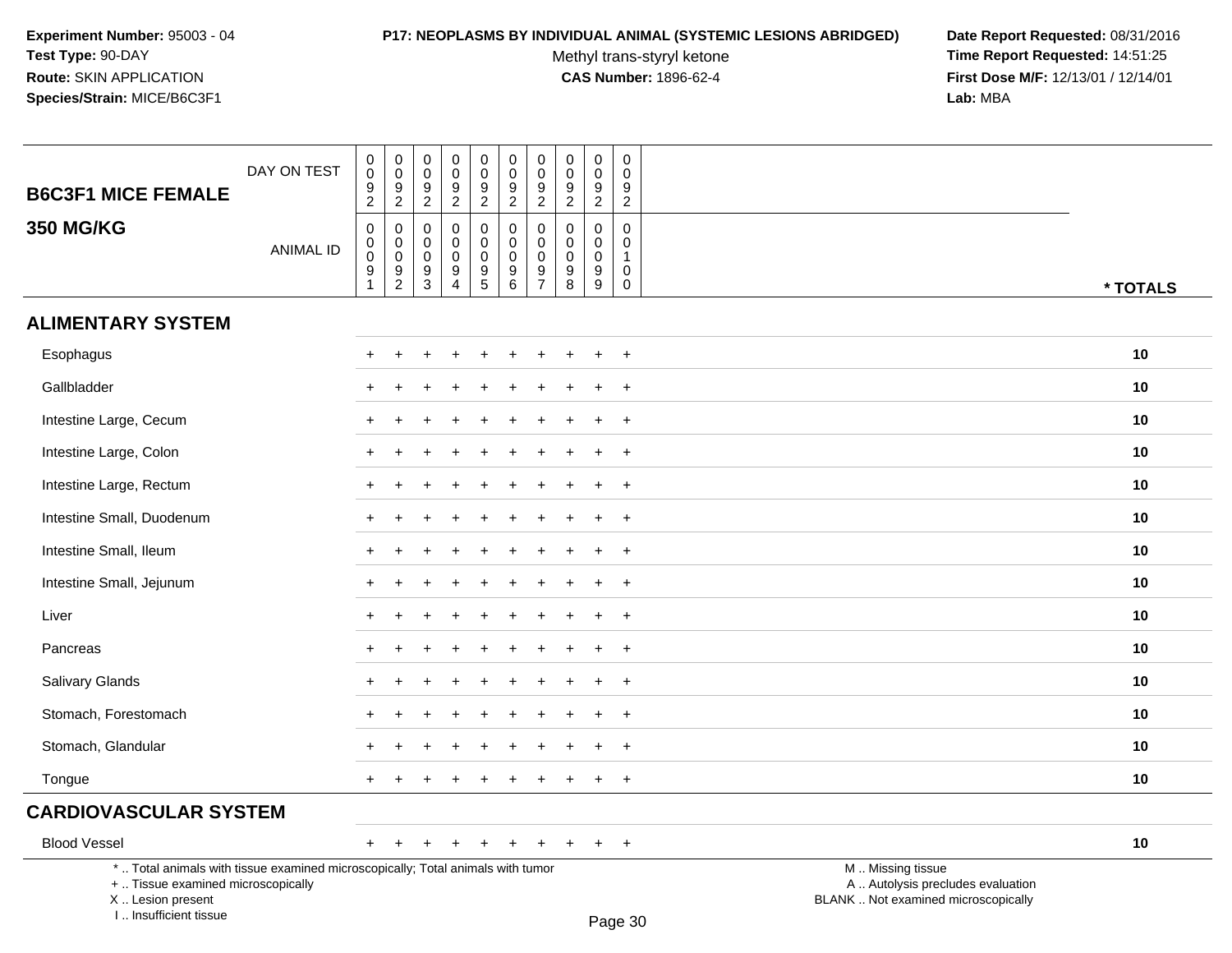## **P17: NEOPLASMS BY INDIVIDUAL ANIMAL (SYSTEMIC LESIONS ABRIDGED) Date Report Requested:** 08/31/2016

Methyl trans-styryl ketone<br>CAS Number: 1896-62-4

| <b>B6C3F1 MICE FEMALE</b>                                                                                                                                           | DAY ON TEST      | $\mathbf 0$<br>$\pmb{0}$<br>$\frac{9}{2}$                                     | $\pmb{0}$<br>$\mathbf 0$<br>$\frac{9}{2}$                                            | 0<br>$\pmb{0}$<br>$\boldsymbol{9}$<br>$\overline{2}$                       | $\mathbf 0$<br>$\mathsf{O}\xspace$<br>$9\,$<br>$\overline{2}$                                 | $\pmb{0}$<br>$\mathbf 0$<br>$\frac{9}{2}$        | $\pmb{0}$<br>$\pmb{0}$<br>$\boldsymbol{9}$<br>$\overline{2}$           | 0<br>$\mathbf 0$<br>9<br>$\overline{2}$                       | $\mathbf 0$<br>$\mathbf 0$<br>$\boldsymbol{9}$<br>$\overline{2}$ | 0<br>$\mathbf 0$<br>9<br>$\overline{c}$                | 0<br>$\mathbf 0$<br>$\boldsymbol{9}$<br>$\overline{2}$           |                                                                                               |                 |
|---------------------------------------------------------------------------------------------------------------------------------------------------------------------|------------------|-------------------------------------------------------------------------------|--------------------------------------------------------------------------------------|----------------------------------------------------------------------------|-----------------------------------------------------------------------------------------------|--------------------------------------------------|------------------------------------------------------------------------|---------------------------------------------------------------|------------------------------------------------------------------|--------------------------------------------------------|------------------------------------------------------------------|-----------------------------------------------------------------------------------------------|-----------------|
| <b>350 MG/KG</b>                                                                                                                                                    | <b>ANIMAL ID</b> | $\mathbf 0$<br>$\mathbf 0$<br>$\pmb{0}$<br>$\boldsymbol{9}$<br>$\overline{1}$ | $\boldsymbol{0}$<br>$\mathbf 0$<br>$\mathbf 0$<br>$\boldsymbol{9}$<br>$\overline{c}$ | $\mathbf 0$<br>$\mathbf 0$<br>$\pmb{0}$<br>$\boldsymbol{9}$<br>$\mathsf 3$ | $\mathbf 0$<br>$\mathbf 0$<br>$\mathsf{O}\xspace$<br>$\overline{9}$<br>$\boldsymbol{\Lambda}$ | 0<br>$\mathbf 0$<br>$\mathbf 0$<br>$\frac{9}{5}$ | $\mathbf 0$<br>$\mathbf 0$<br>$\pmb{0}$<br>$\boldsymbol{9}$<br>$\,6\,$ | $\mathbf 0$<br>$\Omega$<br>$\mathbf 0$<br>9<br>$\overline{7}$ | $\Omega$<br>$\Omega$<br>$\mathbf 0$<br>$\boldsymbol{9}$<br>8     | 0<br>$\mathbf 0$<br>$\pmb{0}$<br>$\boldsymbol{9}$<br>9 | $\mathbf 0$<br>$\mathbf 0$<br>$\overline{1}$<br>$\mathbf 0$<br>0 |                                                                                               | * TOTALS        |
| Heart                                                                                                                                                               |                  | $+$                                                                           | $\ddot{}$                                                                            | ÷                                                                          | $\div$                                                                                        | $\ddot{}$                                        | $\ddot{}$                                                              | $\ddot{}$                                                     | $\ddot{}$                                                        | $\ddot{}$                                              | $+$                                                              |                                                                                               | 10              |
| <b>ENDOCRINE SYSTEM</b>                                                                                                                                             |                  |                                                                               |                                                                                      |                                                                            |                                                                                               |                                                  |                                                                        |                                                               |                                                                  |                                                        |                                                                  |                                                                                               |                 |
| <b>Adrenal Cortex</b>                                                                                                                                               |                  |                                                                               |                                                                                      |                                                                            |                                                                                               |                                                  |                                                                        |                                                               |                                                                  |                                                        | $\overline{1}$                                                   |                                                                                               | 10              |
| <b>Adrenal Medulla</b>                                                                                                                                              |                  |                                                                               |                                                                                      |                                                                            |                                                                                               |                                                  |                                                                        |                                                               |                                                                  |                                                        |                                                                  |                                                                                               | 10              |
| Islets, Pancreatic                                                                                                                                                  |                  |                                                                               |                                                                                      |                                                                            |                                                                                               |                                                  |                                                                        |                                                               |                                                                  |                                                        | $\overline{1}$                                                   |                                                                                               | 10              |
| Parathyroid Gland                                                                                                                                                   |                  |                                                                               | $\ddot{}$                                                                            | м                                                                          | $+$                                                                                           | M                                                | M                                                                      | м                                                             | M                                                                | $\ddot{}$                                              | $+$                                                              |                                                                                               | $5\phantom{.0}$ |
| <b>Pituitary Gland</b>                                                                                                                                              |                  |                                                                               |                                                                                      |                                                                            |                                                                                               |                                                  |                                                                        |                                                               |                                                                  |                                                        | $+$                                                              |                                                                                               | 9               |
| <b>Thyroid Gland</b>                                                                                                                                                |                  | $\pm$                                                                         |                                                                                      |                                                                            | $\div$                                                                                        | $\ddot{}$                                        | $\pm$                                                                  | $\pm$                                                         | $\pm$                                                            | $+$                                                    | $+$                                                              |                                                                                               | 10              |
| <b>GENERAL BODY SYSTEM</b>                                                                                                                                          |                  |                                                                               |                                                                                      |                                                                            |                                                                                               |                                                  |                                                                        |                                                               |                                                                  |                                                        |                                                                  |                                                                                               |                 |
| <b>NONE</b>                                                                                                                                                         |                  |                                                                               |                                                                                      |                                                                            |                                                                                               |                                                  |                                                                        |                                                               |                                                                  |                                                        |                                                                  |                                                                                               |                 |
| <b>GENITAL SYSTEM</b>                                                                                                                                               |                  |                                                                               |                                                                                      |                                                                            |                                                                                               |                                                  |                                                                        |                                                               |                                                                  |                                                        |                                                                  |                                                                                               |                 |
| <b>Clitoral Gland</b>                                                                                                                                               |                  |                                                                               |                                                                                      |                                                                            |                                                                                               |                                                  |                                                                        |                                                               |                                                                  | $\div$                                                 | $\div$                                                           |                                                                                               | 10              |
| Ovary                                                                                                                                                               |                  |                                                                               |                                                                                      |                                                                            |                                                                                               |                                                  |                                                                        |                                                               |                                                                  |                                                        |                                                                  |                                                                                               | 10              |
| <b>Uterus</b>                                                                                                                                                       |                  |                                                                               |                                                                                      |                                                                            |                                                                                               |                                                  |                                                                        |                                                               |                                                                  | $\div$                                                 | $\overline{+}$                                                   |                                                                                               | 10              |
| <b>HEMATOPOIETIC SYSTEM</b>                                                                                                                                         |                  |                                                                               |                                                                                      |                                                                            |                                                                                               |                                                  |                                                                        |                                                               |                                                                  |                                                        |                                                                  |                                                                                               |                 |
| <b>Bone Marrow</b>                                                                                                                                                  |                  |                                                                               |                                                                                      |                                                                            |                                                                                               |                                                  |                                                                        |                                                               |                                                                  |                                                        |                                                                  |                                                                                               | 10              |
| Lymph Node, Mandibular                                                                                                                                              |                  |                                                                               |                                                                                      |                                                                            |                                                                                               |                                                  |                                                                        |                                                               |                                                                  |                                                        | $\div$                                                           |                                                                                               | 10              |
| *  Total animals with tissue examined microscopically; Total animals with tumor<br>+  Tissue examined microscopically<br>X  Lesion present<br>I Insufficient tissue |                  |                                                                               |                                                                                      |                                                                            |                                                                                               |                                                  |                                                                        |                                                               |                                                                  |                                                        | Page 31                                                          | M  Missing tissue<br>A  Autolysis precludes evaluation<br>BLANK  Not examined microscopically |                 |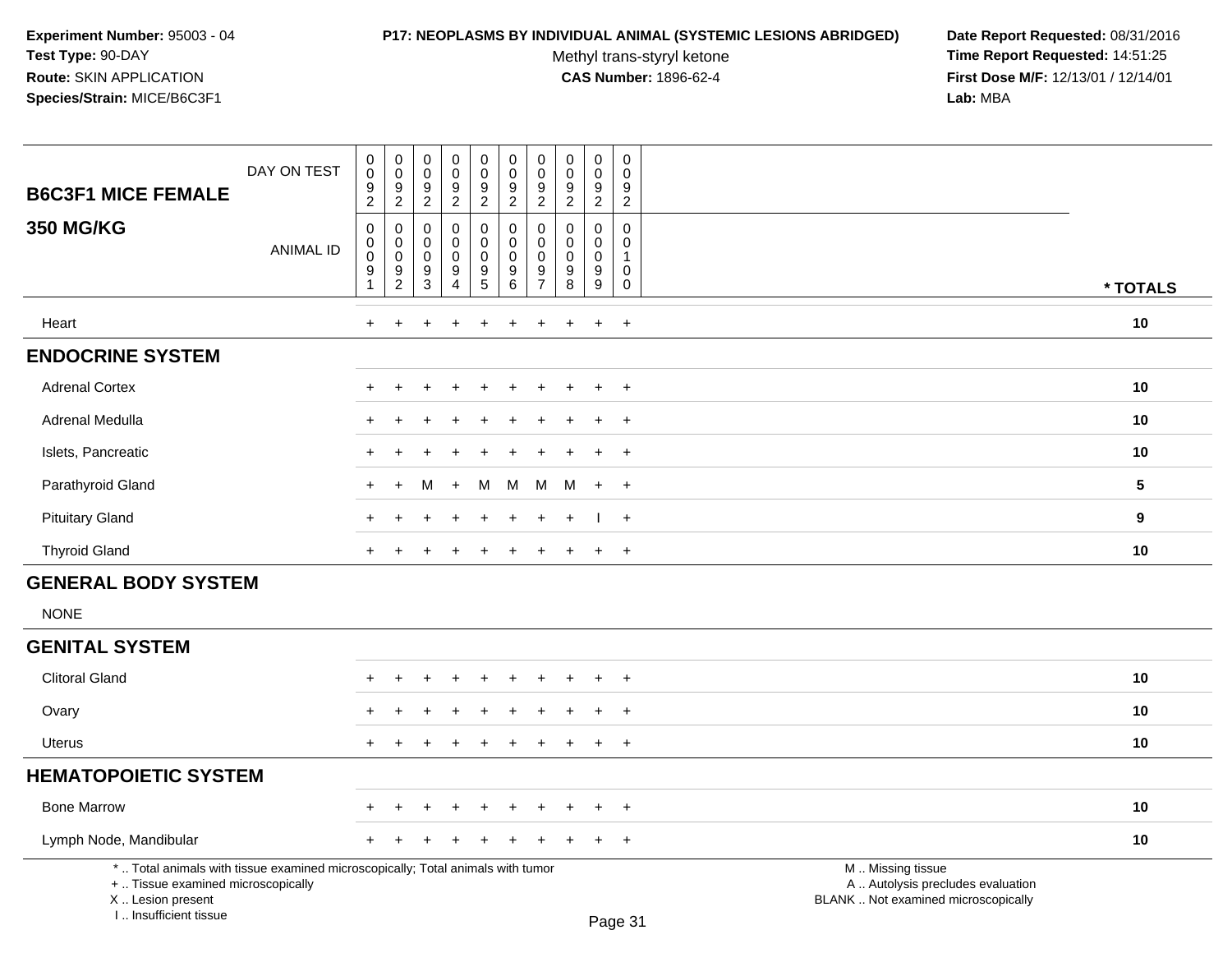# **P17: NEOPLASMS BY INDIVIDUAL ANIMAL (SYSTEMIC LESIONS ABRIDGED) Date Report Requested:** 08/31/2016

Methyl trans-styryl ketone<br>CAS Number: 1896-62-4

| DAY ON TEST<br><b>B6C3F1 MICE FEMALE</b>                                                                                                                            | $\,0\,$<br>$\mathbf 0$<br>9<br>$\overline{2}$        | $\boldsymbol{0}$<br>$\mathsf 0$<br>$\frac{9}{2}$            | 0<br>$\mathsf 0$<br>9<br>$\sqrt{2}$ | $\pmb{0}$<br>$\pmb{0}$<br>$\boldsymbol{9}$<br>$\overline{2}$          | $\pmb{0}$<br>$\pmb{0}$<br>9<br>$\overline{2}$          | $\mathbf 0$<br>$\mathsf{O}\xspace$<br>9<br>$\overline{2}$ | $\mathbf 0$<br>0<br>9<br>$\overline{2}$                    | $\pmb{0}$<br>$\mathbf 0$<br>9<br>$\overline{2}$  | $\pmb{0}$<br>$\mathbf 0$<br>$\boldsymbol{9}$<br>$\overline{2}$     | $\pmb{0}$<br>$\mathbf 0$<br>9<br>$\overline{c}$                 |                                                                                               |          |
|---------------------------------------------------------------------------------------------------------------------------------------------------------------------|------------------------------------------------------|-------------------------------------------------------------|-------------------------------------|-----------------------------------------------------------------------|--------------------------------------------------------|-----------------------------------------------------------|------------------------------------------------------------|--------------------------------------------------|--------------------------------------------------------------------|-----------------------------------------------------------------|-----------------------------------------------------------------------------------------------|----------|
| <b>350 MG/KG</b><br><b>ANIMAL ID</b>                                                                                                                                | $\pmb{0}$<br>$\pmb{0}$<br>$\boldsymbol{0}$<br>9<br>1 | $\boldsymbol{0}$<br>$\mathbf 0$<br>$\,0\,$<br>$\frac{9}{2}$ | 0<br>$\Omega$<br>0<br>9<br>3        | 0<br>$\mathbf 0$<br>$\mathbf 0$<br>$\boldsymbol{9}$<br>$\overline{4}$ | $\pmb{0}$<br>$\pmb{0}$<br>$\mathbf 0$<br>$\frac{9}{5}$ | $\mathbf 0$<br>$\mathbf 0$<br>$\pmb{0}$<br>9<br>6         | $\mathbf 0$<br>$\Omega$<br>$\Omega$<br>9<br>$\overline{7}$ | $\mathbf 0$<br>$\Omega$<br>$\mathbf 0$<br>9<br>8 | $\mathbf 0$<br>$\mathbf 0$<br>$\mathbf 0$<br>$\boldsymbol{9}$<br>9 | 0<br>$\mathbf{0}$<br>$\mathbf{1}$<br>$\mathbf 0$<br>$\mathbf 0$ |                                                                                               | * TOTALS |
| Lymph Node, Mesenteric                                                                                                                                              | $\ddot{}$                                            |                                                             |                                     |                                                                       |                                                        |                                                           |                                                            |                                                  | $+$                                                                | $\ddot{}$                                                       |                                                                                               | 10       |
| Spleen                                                                                                                                                              |                                                      |                                                             |                                     |                                                                       |                                                        |                                                           |                                                            |                                                  |                                                                    | $\overline{ }$                                                  |                                                                                               | 10       |
| Thymus                                                                                                                                                              | $\pm$                                                | $\pm$                                                       |                                     |                                                                       |                                                        |                                                           |                                                            |                                                  | $\ddot{}$                                                          | $\overline{+}$                                                  |                                                                                               | 10       |
| <b>INTEGUMENTARY SYSTEM</b>                                                                                                                                         |                                                      |                                                             |                                     |                                                                       |                                                        |                                                           |                                                            |                                                  |                                                                    |                                                                 |                                                                                               |          |
| <b>Mammary Gland</b>                                                                                                                                                | $\ddot{}$                                            |                                                             |                                     | $\ddot{}$                                                             |                                                        | $\div$                                                    | ÷                                                          |                                                  | $\ddot{}$                                                          | $+$                                                             |                                                                                               | 10       |
| Skin                                                                                                                                                                | $\pm$                                                | $\pm$                                                       | ÷                                   | $\ddot{}$                                                             | $\div$                                                 | $\div$                                                    |                                                            |                                                  | $\ddot{}$                                                          | $+$                                                             |                                                                                               | 10       |
| <b>MUSCULOSKELETAL SYSTEM</b>                                                                                                                                       |                                                      |                                                             |                                     |                                                                       |                                                        |                                                           |                                                            |                                                  |                                                                    |                                                                 |                                                                                               |          |
| <b>Bone</b>                                                                                                                                                         | $+$                                                  | $+$                                                         | $\ddot{}$                           | $\ddot{}$                                                             | $\ddot{}$                                              | $\ddot{}$                                                 | $\ddot{}$                                                  | $+$                                              | $+$                                                                | $+$                                                             |                                                                                               | 10       |
| <b>NERVOUS SYSTEM</b>                                                                                                                                               |                                                      |                                                             |                                     |                                                                       |                                                        |                                                           |                                                            |                                                  |                                                                    |                                                                 |                                                                                               |          |
| <b>Brain</b>                                                                                                                                                        | $\ddot{}$                                            |                                                             |                                     |                                                                       |                                                        |                                                           |                                                            |                                                  | $\ddot{}$                                                          | $+$                                                             |                                                                                               | 10       |
| <b>RESPIRATORY SYSTEM</b>                                                                                                                                           |                                                      |                                                             |                                     |                                                                       |                                                        |                                                           |                                                            |                                                  |                                                                    |                                                                 |                                                                                               |          |
| Lung                                                                                                                                                                |                                                      |                                                             |                                     |                                                                       |                                                        |                                                           |                                                            |                                                  |                                                                    | $\overline{1}$                                                  |                                                                                               | 10       |
| Nose                                                                                                                                                                |                                                      |                                                             |                                     |                                                                       |                                                        |                                                           |                                                            |                                                  |                                                                    | $\div$                                                          |                                                                                               | 10       |
| Trachea                                                                                                                                                             | $+$                                                  | $\ddot{}$                                                   | $\ddot{}$                           | $\div$                                                                | $\ddot{}$                                              | $\ddot{}$                                                 | $\pm$                                                      | $\ddot{}$                                        | $+$                                                                | $+$                                                             |                                                                                               | 10       |
| <b>SPECIAL SENSES SYSTEM</b>                                                                                                                                        |                                                      |                                                             |                                     |                                                                       |                                                        |                                                           |                                                            |                                                  |                                                                    |                                                                 |                                                                                               |          |
| Eye                                                                                                                                                                 |                                                      |                                                             |                                     |                                                                       |                                                        |                                                           |                                                            |                                                  | $\ddot{}$                                                          | $+$                                                             |                                                                                               | 10       |
| Harderian Gland                                                                                                                                                     | $+$                                                  |                                                             |                                     |                                                                       |                                                        |                                                           |                                                            |                                                  | $\ddot{}$                                                          | $+$                                                             |                                                                                               | 10       |
| *  Total animals with tissue examined microscopically; Total animals with tumor<br>+  Tissue examined microscopically<br>X  Lesion present<br>I Insufficient tissue |                                                      |                                                             |                                     |                                                                       |                                                        |                                                           |                                                            |                                                  |                                                                    | $D_{200}$ 22                                                    | M  Missing tissue<br>A  Autolysis precludes evaluation<br>BLANK  Not examined microscopically |          |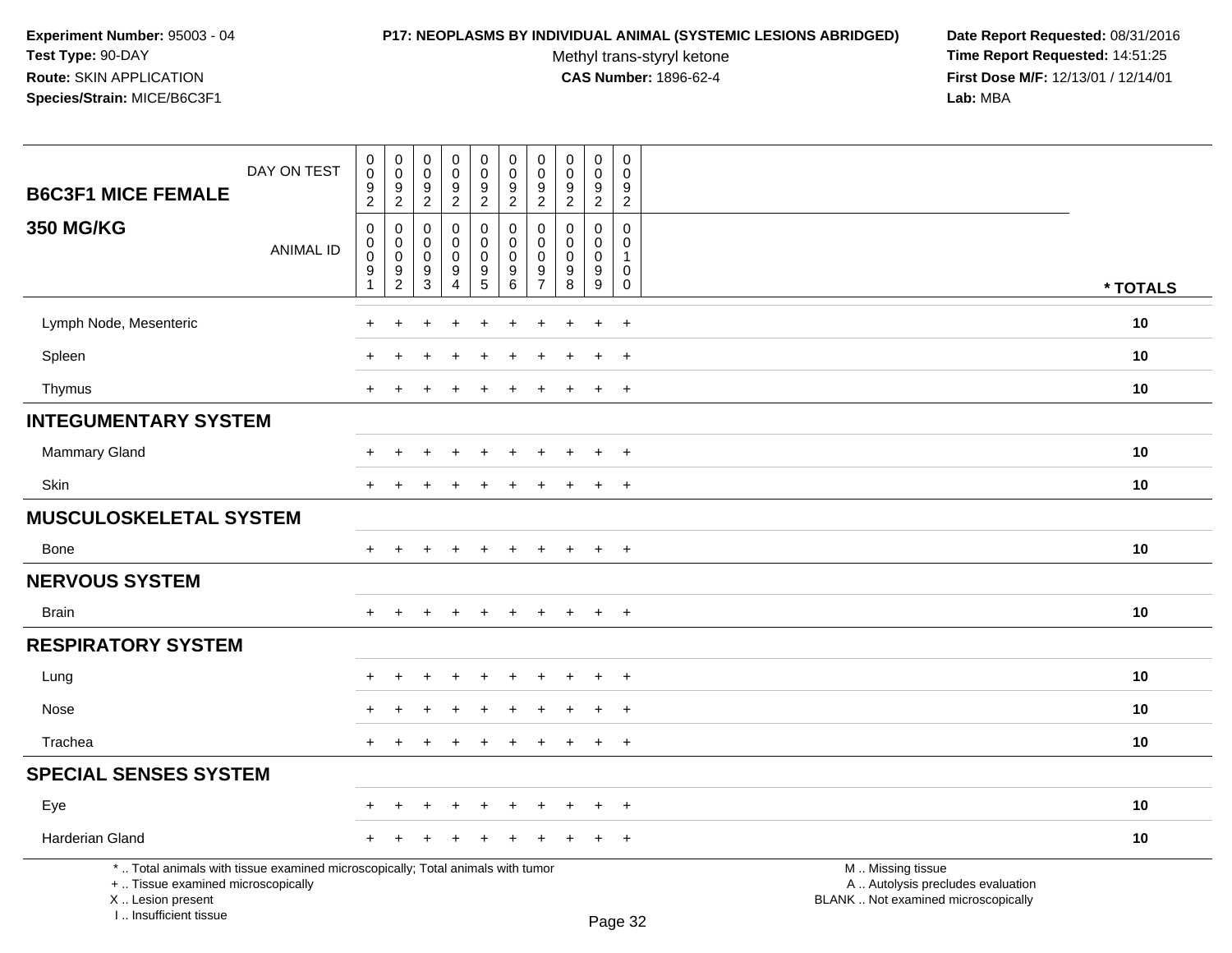#### **P17: NEOPLASMS BY INDIVIDUAL ANIMAL (SYSTEMIC LESIONS ABRIDGED) Date Report Requested:** 08/31/2016

Methyl trans-styryl ketone<br>CAS Number: 1896-62-4

| <b>B6C3F1 MICE FEMALE</b> | DAY ON TEST      | $\pmb{0}$<br>$\pmb{0}$<br>9<br>$\overline{2}$ | $_0^0$<br>9<br>$\overline{c}$ | 0<br>$\mathbf 0$<br>9<br>$\overline{c}$ | $\mathbf 0$<br>$\pmb{0}$<br>$\boldsymbol{9}$<br>$\overline{2}$    | $\begin{array}{c} 0 \\ 0 \\ 9 \\ 2 \end{array}$  | $\begin{matrix} 0 \\ 0 \\ 9 \\ 2 \end{matrix}$                 | 0<br>$\mathsf 0$<br>9<br>2         | $\pmb{0}$<br>$\mathbf 0$<br>9<br>ົ<br>∠ | $\mathbf 0$<br>$\pmb{0}$<br>9<br>$\overline{2}$ | $\pmb{0}$<br>0<br>9<br>$\overline{2}$ |          |
|---------------------------|------------------|-----------------------------------------------|-------------------------------|-----------------------------------------|-------------------------------------------------------------------|--------------------------------------------------|----------------------------------------------------------------|------------------------------------|-----------------------------------------|-------------------------------------------------|---------------------------------------|----------|
| <b>350 MG/KG</b>          | <b>ANIMAL ID</b> | 0<br>0<br>0<br>$\boldsymbol{9}$               | 0<br>0<br>0<br>9<br>2         | 0<br>0<br>9<br>3                        | 0<br>$\pmb{0}$<br>$\pmb{0}$<br>$\boldsymbol{9}$<br>$\overline{4}$ | $_{\rm 0}^{\rm 0}$<br>$\pmb{0}$<br>$\frac{9}{5}$ | $\begin{smallmatrix}0\\0\\0\end{smallmatrix}$<br>$\frac{9}{6}$ | 0<br>0<br>0<br>9<br>$\overline{ }$ | 9<br>8                                  | 0<br>0<br>$\mathbf 0$<br>9<br>9                 | 0<br>0<br>0                           | * TOTALS |
| <b>URINARY SYSTEM</b>     |                  |                                               |                               |                                         |                                                                   |                                                  |                                                                |                                    |                                         |                                                 |                                       |          |
| Kidney                    |                  |                                               |                               |                                         |                                                                   | ÷                                                | $+$                                                            | $\pm$                              | $+$                                     | $+$                                             | $+$                                   | 10       |
| <b>Urinary Bladder</b>    |                  |                                               |                               |                                         |                                                                   |                                                  | $+$                                                            | $\pm$                              |                                         | $+$ $+$                                         |                                       | 10       |
| <b>SYSTEMIC LESIONS</b>   |                  |                                               |                               |                                         |                                                                   |                                                  |                                                                |                                    |                                         |                                                 |                                       |          |
| Multiple Organ            |                  |                                               |                               |                                         |                                                                   | $+$                                              | $\pm$                                                          | +                                  |                                         | $\pm$                                           | $+$                                   | 10       |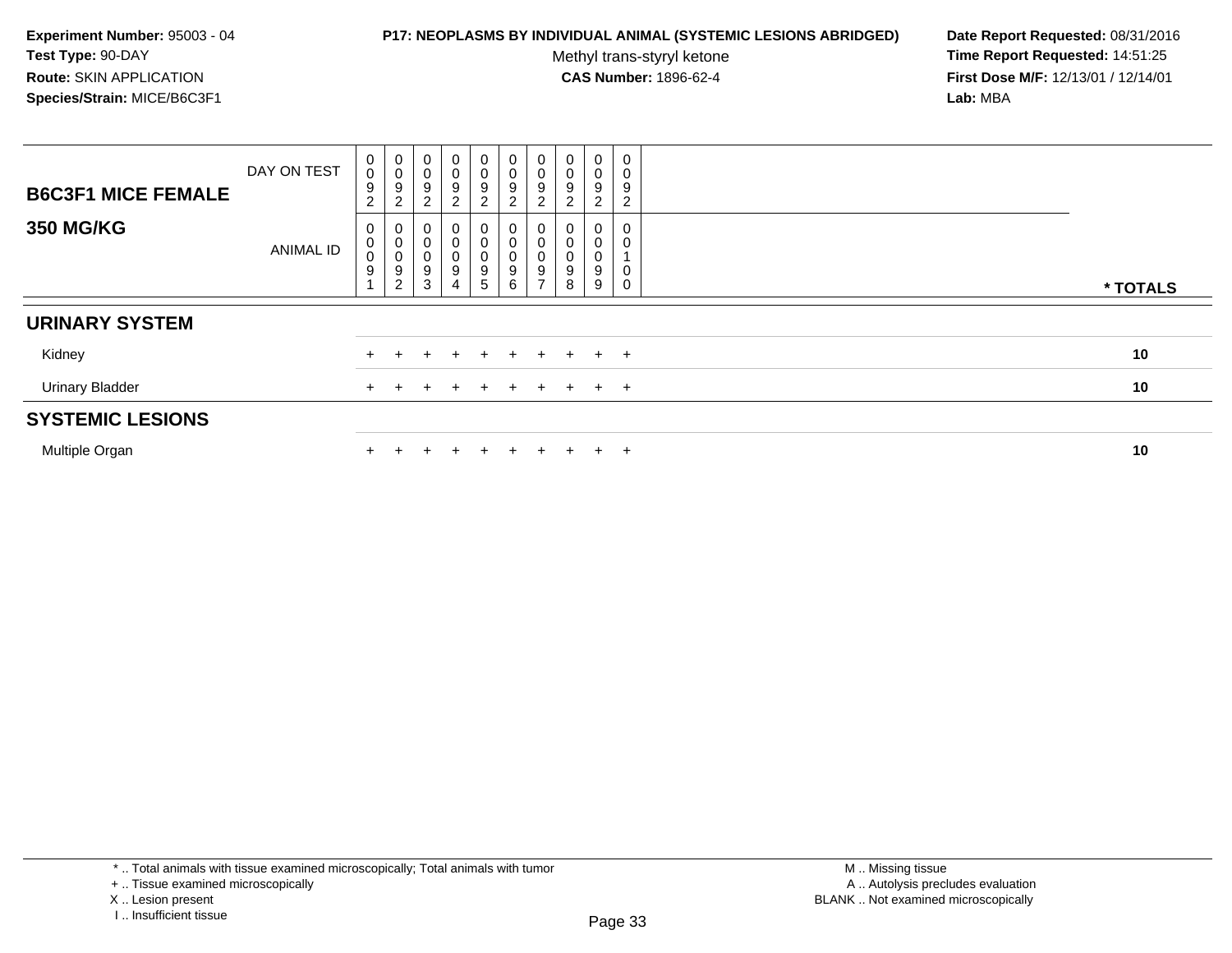#### **P17: NEOPLASMS BY INDIVIDUAL ANIMAL (SYSTEMIC LESIONS ABRIDGED) Date Report Requested:** 08/31/2016

Methyl trans-styryl ketone<br>CAS Number: 1896-62-4

 **Time Report Requested:** 14:51:25 **First Dose M/F:** 12/13/01 / 12/14/01<br>Lab: MBA **Lab:** MBA

| <b>B6C3F1 MICE FEMALE</b>                                                                                             | DAY ON TEST      | $\begin{smallmatrix}0\0\0\end{smallmatrix}$<br>$\frac{2}{0}$                                            | $_{\rm 0}^{\rm 0}$<br>$\frac{2}{0}$                                           | $\mathbf 0$<br>$\overline{0}$<br>$\frac{2}{0}$        | $\pmb{0}$<br>$\overline{0}$<br>$\frac{2}{0}$                            | $\begin{smallmatrix}0\0\0\end{smallmatrix}$<br>$\frac{2}{0}$      | $\begin{smallmatrix} 0\\0 \end{smallmatrix}$<br>$\frac{2}{0}$                 | $\begin{smallmatrix}0\\0\end{smallmatrix}$<br>$\overline{\mathbf{c}}$<br>$\mathbf 0$ | $\mathbf 0$<br>$\mathbf 0$<br>$\sqrt{2}$<br>0               | $\mathbf 0$<br>$\overline{0}$<br>$\sqrt{2}$<br>$\mathbf 0$           | 0<br>$\mathbf 0$<br>$\sqrt{2}$<br>$\mathbf 0$          |                                                        |          |
|-----------------------------------------------------------------------------------------------------------------------|------------------|---------------------------------------------------------------------------------------------------------|-------------------------------------------------------------------------------|-------------------------------------------------------|-------------------------------------------------------------------------|-------------------------------------------------------------------|-------------------------------------------------------------------------------|--------------------------------------------------------------------------------------|-------------------------------------------------------------|----------------------------------------------------------------------|--------------------------------------------------------|--------------------------------------------------------|----------|
| <b>700 MG/KG</b>                                                                                                      | <b>ANIMAL ID</b> | $\mathbf 0$<br>$\begin{smallmatrix}0\\1\end{smallmatrix}$<br>$\begin{smallmatrix}0\\1\end{smallmatrix}$ | $\pmb{0}$<br>$\begin{smallmatrix}0\\1\end{smallmatrix}$<br>$^{\rm 0}_{\rm 2}$ | 0<br>0<br>$\mathbf{1}$<br>$\pmb{0}$<br>$\overline{3}$ | $\pmb{0}$<br>$\mathbf 0$<br>$\mathbf{1}$<br>$\pmb{0}$<br>$\overline{4}$ | $\pmb{0}$<br>$\mathbf 0$<br>$\begin{array}{c} 0 \\ 5 \end{array}$ | $\begin{smallmatrix}0\0\0\end{smallmatrix}$<br>$\mathbf{1}$<br>$_{6}^{\rm 0}$ | $\pmb{0}$<br>$\mathbf 0$<br>$\mathbf{1}$<br>$\frac{0}{7}$                            | $\Omega$<br>$\mathbf 0$<br>$\mathbf{1}$<br>$\mathbf 0$<br>8 | $\mathbf 0$<br>$\mathbf 0$<br>$\overline{1}$<br>$\mathbf 0$<br>$9\,$ | 0<br>$\mathbf{0}$<br>$\mathbf{1}$<br>$\mathbf{1}$<br>0 |                                                        | * TOTALS |
| <b>ALIMENTARY SYSTEM</b>                                                                                              |                  |                                                                                                         |                                                                               |                                                       |                                                                         |                                                                   |                                                                               |                                                                                      |                                                             |                                                                      |                                                        |                                                        |          |
| Esophagus                                                                                                             |                  |                                                                                                         |                                                                               |                                                       |                                                                         |                                                                   |                                                                               |                                                                                      |                                                             |                                                                      | $\ddot{}$                                              |                                                        | 10       |
| Gallbladder                                                                                                           |                  |                                                                                                         |                                                                               |                                                       |                                                                         |                                                                   |                                                                               |                                                                                      |                                                             |                                                                      | $\overline{ }$                                         |                                                        | 10       |
| Intestine Large, Cecum                                                                                                |                  |                                                                                                         |                                                                               |                                                       |                                                                         |                                                                   |                                                                               |                                                                                      |                                                             |                                                                      | $^{+}$                                                 |                                                        | 10       |
| Intestine Large, Colon                                                                                                |                  |                                                                                                         |                                                                               |                                                       |                                                                         |                                                                   |                                                                               |                                                                                      |                                                             |                                                                      | $\ddot{}$                                              |                                                        | 10       |
| Intestine Large, Rectum                                                                                               |                  |                                                                                                         |                                                                               |                                                       |                                                                         |                                                                   |                                                                               |                                                                                      |                                                             |                                                                      | $\ddot{}$                                              |                                                        | 10       |
| Intestine Small, Duodenum                                                                                             |                  |                                                                                                         |                                                                               |                                                       |                                                                         |                                                                   |                                                                               |                                                                                      |                                                             |                                                                      | $\pm$                                                  |                                                        | 10       |
| Intestine Small, Ileum                                                                                                |                  | $\ddot{}$                                                                                               |                                                                               |                                                       |                                                                         |                                                                   |                                                                               |                                                                                      |                                                             |                                                                      | $+$                                                    |                                                        | 10       |
| Intestine Small, Jejunum                                                                                              |                  |                                                                                                         |                                                                               |                                                       |                                                                         |                                                                   |                                                                               |                                                                                      |                                                             |                                                                      | $\ddot{}$                                              |                                                        | 10       |
| Liver                                                                                                                 |                  |                                                                                                         |                                                                               |                                                       |                                                                         |                                                                   |                                                                               |                                                                                      |                                                             |                                                                      | $\ddot{}$                                              |                                                        | 10       |
| Pancreas                                                                                                              |                  |                                                                                                         |                                                                               |                                                       |                                                                         |                                                                   |                                                                               |                                                                                      |                                                             |                                                                      | $\overline{+}$                                         |                                                        | 10       |
| Salivary Glands                                                                                                       |                  |                                                                                                         |                                                                               |                                                       |                                                                         |                                                                   |                                                                               |                                                                                      |                                                             |                                                                      | $+$                                                    |                                                        | 10       |
| Stomach, Forestomach                                                                                                  |                  |                                                                                                         |                                                                               |                                                       |                                                                         |                                                                   |                                                                               |                                                                                      |                                                             |                                                                      | $\ddot{}$                                              |                                                        | 10       |
| Stomach, Glandular                                                                                                    |                  |                                                                                                         |                                                                               |                                                       |                                                                         |                                                                   |                                                                               |                                                                                      |                                                             |                                                                      | $\ddot{}$                                              |                                                        | 10       |
| Tongue                                                                                                                |                  | $+$                                                                                                     |                                                                               |                                                       |                                                                         |                                                                   |                                                                               |                                                                                      |                                                             |                                                                      | $+$                                                    |                                                        | 10       |
| <b>CARDIOVASCULAR SYSTEM</b>                                                                                          |                  |                                                                                                         |                                                                               |                                                       |                                                                         |                                                                   |                                                                               |                                                                                      |                                                             |                                                                      |                                                        |                                                        |          |
| <b>Blood Vessel</b>                                                                                                   |                  | $+$                                                                                                     |                                                                               |                                                       |                                                                         |                                                                   |                                                                               | $\ddot{}$                                                                            | $\pm$                                                       | $\ddot{}$                                                            | $+$                                                    |                                                        | 10       |
| *  Total animals with tissue examined microscopically; Total animals with tumor<br>+  Tissue examined microscopically |                  |                                                                                                         |                                                                               |                                                       |                                                                         |                                                                   |                                                                               |                                                                                      |                                                             |                                                                      |                                                        | M  Missing tissue<br>A  Autolysis precludes evaluation |          |

 Lesion present BLANK .. Not examined microscopicallyX .. Lesion present

I .. Insufficient tissue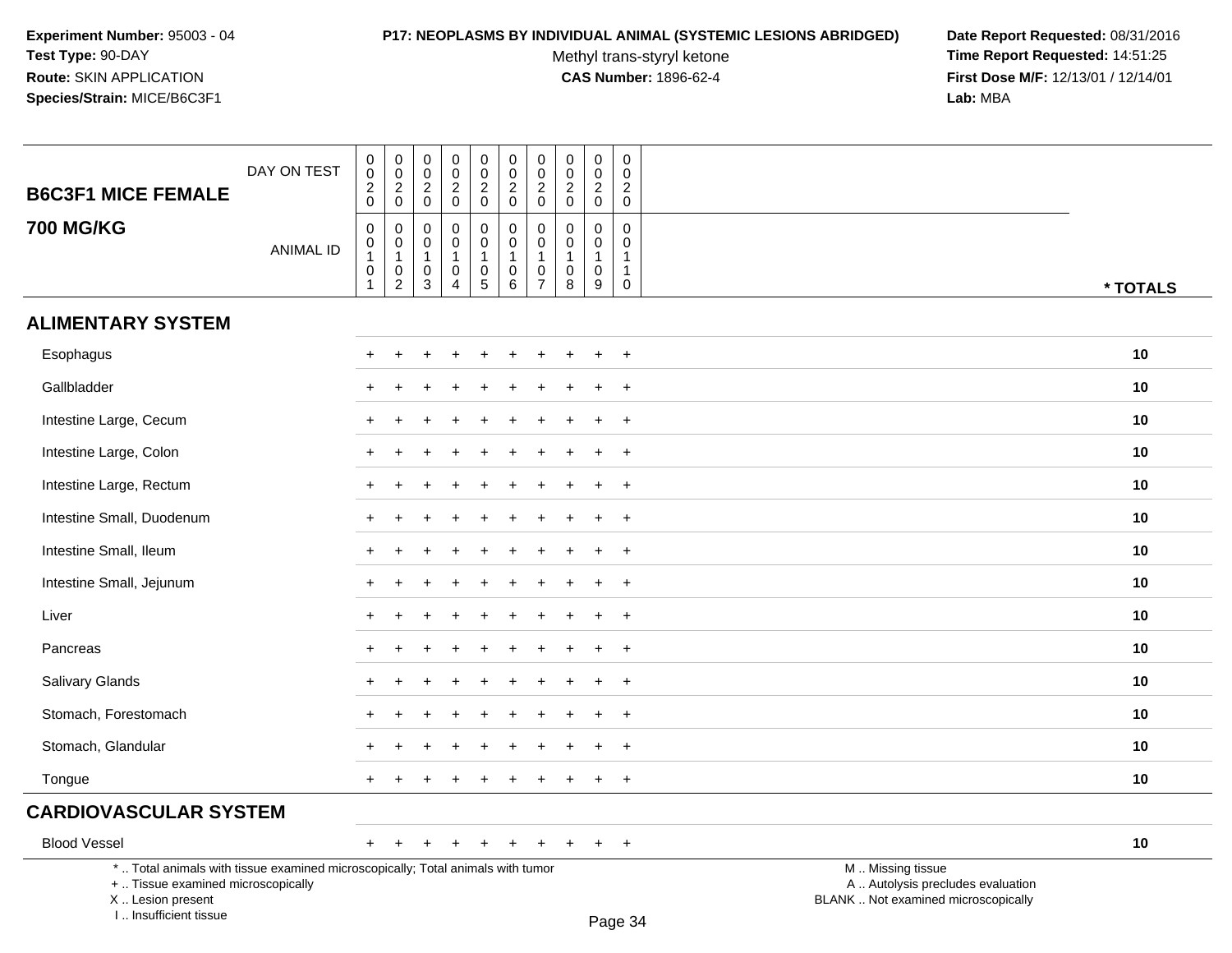# **P17: NEOPLASMS BY INDIVIDUAL ANIMAL (SYSTEMIC LESIONS ABRIDGED) Date Report Requested:** 08/31/2016

Methyl trans-styryl ketone<br>CAS Number: 1896-62-4

| <b>B6C3F1 MICE FEMALE</b>                                                                                                                                           | DAY ON TEST      | $\pmb{0}$<br>$\overline{0}$<br>$\sqrt{2}$<br>$\mathbf 0$                                   | $\pmb{0}$<br>$\ddot{\mathbf{0}}$<br>$\overline{c}$<br>$\mathsf{O}\xspace$ | $\pmb{0}$<br>$\overline{0}$<br>$\sqrt{2}$<br>$\mathbf 0$ | $\begin{smallmatrix} 0\\0\\2 \end{smallmatrix}$<br>$\mathsf{O}\xspace$ | $\begin{matrix} 0 \\ 0 \\ 2 \\ 0 \end{matrix}$                                  | $\pmb{0}$<br>$\ddot{\mathbf{0}}$<br>$\overline{2}$<br>$\mathbf 0$    | $\pmb{0}$<br>$\mathbf 0$<br>$\sqrt{2}$<br>$\mathbf 0$            | $\begin{matrix} 0 \\ 0 \\ 2 \\ 0 \end{matrix}$           | $\begin{smallmatrix} 0\\0 \end{smallmatrix}$<br>$\overline{2}$<br>$\mathbf 0$ | $\pmb{0}$<br>$\mathbf 0$<br>$\overline{c}$<br>$\mathbf 0$       |                                                                                               |              |
|---------------------------------------------------------------------------------------------------------------------------------------------------------------------|------------------|--------------------------------------------------------------------------------------------|---------------------------------------------------------------------------|----------------------------------------------------------|------------------------------------------------------------------------|---------------------------------------------------------------------------------|----------------------------------------------------------------------|------------------------------------------------------------------|----------------------------------------------------------|-------------------------------------------------------------------------------|-----------------------------------------------------------------|-----------------------------------------------------------------------------------------------|--------------|
| <b>700 MG/KG</b>                                                                                                                                                    | <b>ANIMAL ID</b> | $\boldsymbol{0}$<br>$\boldsymbol{0}$<br>$\overline{1}$<br>$\boldsymbol{0}$<br>$\mathbf{1}$ | $\mathbf 0$<br>0<br>$\mathbf{1}$<br>$\mathbf 0$<br>$\overline{c}$         | 0<br>$\mathbf 0$<br>$\mathbf{1}$<br>$\mathbf 0$<br>3     | $\pmb{0}$<br>0<br>$\mathbf{1}$<br>$\pmb{0}$<br>$\overline{\mathbf{4}}$ | $\mathbf 0$<br>$\mathsf{O}\xspace$<br>$\mathbf{1}$<br>$\mathsf 0$<br>$\sqrt{5}$ | $\pmb{0}$<br>$\mathsf{O}\xspace$<br>$\mathbf{1}$<br>$\mathsf 0$<br>6 | 0<br>$\mathbf 0$<br>$\mathbf 1$<br>$\mathbf 0$<br>$\overline{7}$ | $\pmb{0}$<br>$\pmb{0}$<br>$\mathbf{1}$<br>$\pmb{0}$<br>8 | $\mathbf 0$<br>$\mathbf 0$<br>$\mathbf{1}$<br>$\mathbf 0$<br>9                | $\mathbf 0$<br>0<br>$\mathbf{1}$<br>$\mathbf{1}$<br>$\mathbf 0$ |                                                                                               | * TOTALS     |
| Heart                                                                                                                                                               |                  | $+$                                                                                        |                                                                           |                                                          | $\overline{ }$                                                         |                                                                                 | ÷                                                                    | $\ddot{}$                                                        |                                                          | $\ddot{}$                                                                     | $\ddot{}$                                                       |                                                                                               | 10           |
| <b>ENDOCRINE SYSTEM</b>                                                                                                                                             |                  |                                                                                            |                                                                           |                                                          |                                                                        |                                                                                 |                                                                      |                                                                  |                                                          |                                                                               |                                                                 |                                                                                               |              |
| <b>Adrenal Cortex</b>                                                                                                                                               |                  |                                                                                            |                                                                           |                                                          |                                                                        |                                                                                 |                                                                      |                                                                  |                                                          |                                                                               | $\ddot{}$                                                       |                                                                                               | 10           |
| Adrenal Medulla                                                                                                                                                     |                  |                                                                                            |                                                                           |                                                          |                                                                        |                                                                                 |                                                                      |                                                                  |                                                          |                                                                               | $\div$                                                          |                                                                                               | 10           |
| Islets, Pancreatic                                                                                                                                                  |                  |                                                                                            |                                                                           |                                                          |                                                                        |                                                                                 |                                                                      |                                                                  |                                                          |                                                                               | $\ddot{}$                                                       |                                                                                               | 10           |
| Parathyroid Gland                                                                                                                                                   |                  | M                                                                                          | M                                                                         | м                                                        | $\ddot{}$                                                              | M                                                                               | M                                                                    |                                                                  | $\pm$                                                    | M                                                                             | $+$                                                             |                                                                                               | $\mathbf{3}$ |
| <b>Pituitary Gland</b>                                                                                                                                              |                  |                                                                                            |                                                                           |                                                          |                                                                        | +                                                                               | $\div$                                                               |                                                                  |                                                          | $\ddot{}$                                                                     | $+$                                                             |                                                                                               | 9            |
| <b>Thyroid Gland</b>                                                                                                                                                |                  | $+$                                                                                        | $\pm$                                                                     |                                                          | $\div$                                                                 | $\ddot{}$                                                                       | $\pm$                                                                | $\pm$                                                            | ÷                                                        | $+$                                                                           | $+$                                                             |                                                                                               | 10           |
| <b>GENERAL BODY SYSTEM</b>                                                                                                                                          |                  |                                                                                            |                                                                           |                                                          |                                                                        |                                                                                 |                                                                      |                                                                  |                                                          |                                                                               |                                                                 |                                                                                               |              |
| <b>NONE</b>                                                                                                                                                         |                  |                                                                                            |                                                                           |                                                          |                                                                        |                                                                                 |                                                                      |                                                                  |                                                          |                                                                               |                                                                 |                                                                                               |              |
| <b>GENITAL SYSTEM</b>                                                                                                                                               |                  |                                                                                            |                                                                           |                                                          |                                                                        |                                                                                 |                                                                      |                                                                  |                                                          |                                                                               |                                                                 |                                                                                               |              |
| <b>Clitoral Gland</b>                                                                                                                                               |                  |                                                                                            | ÷                                                                         |                                                          | $\pm$                                                                  | $+$                                                                             | M                                                                    | $\pm$                                                            |                                                          | $\overline{+}$                                                                | $+$                                                             |                                                                                               | 9            |
| Ovary                                                                                                                                                               |                  |                                                                                            |                                                                           |                                                          |                                                                        |                                                                                 |                                                                      |                                                                  |                                                          |                                                                               | $\ddot{}$                                                       |                                                                                               | 10           |
| <b>Uterus</b>                                                                                                                                                       |                  | $+$                                                                                        |                                                                           |                                                          | +                                                                      |                                                                                 |                                                                      | ÷                                                                |                                                          | $\overline{+}$                                                                | $+$                                                             |                                                                                               | 10           |
| <b>HEMATOPOIETIC SYSTEM</b>                                                                                                                                         |                  |                                                                                            |                                                                           |                                                          |                                                                        |                                                                                 |                                                                      |                                                                  |                                                          |                                                                               |                                                                 |                                                                                               |              |
| <b>Bone Marrow</b>                                                                                                                                                  |                  |                                                                                            |                                                                           |                                                          |                                                                        |                                                                                 |                                                                      |                                                                  |                                                          | $\overline{ }$                                                                | $\overline{+}$                                                  |                                                                                               | 10           |
| Lymph Node, Mandibular                                                                                                                                              |                  |                                                                                            |                                                                           |                                                          |                                                                        |                                                                                 |                                                                      |                                                                  |                                                          |                                                                               | $\ddot{}$                                                       |                                                                                               | 9            |
| *  Total animals with tissue examined microscopically; Total animals with tumor<br>+  Tissue examined microscopically<br>X  Lesion present<br>I Insufficient tissue |                  |                                                                                            |                                                                           |                                                          |                                                                        |                                                                                 |                                                                      |                                                                  |                                                          | Page 35                                                                       |                                                                 | M  Missing tissue<br>A  Autolysis precludes evaluation<br>BLANK  Not examined microscopically |              |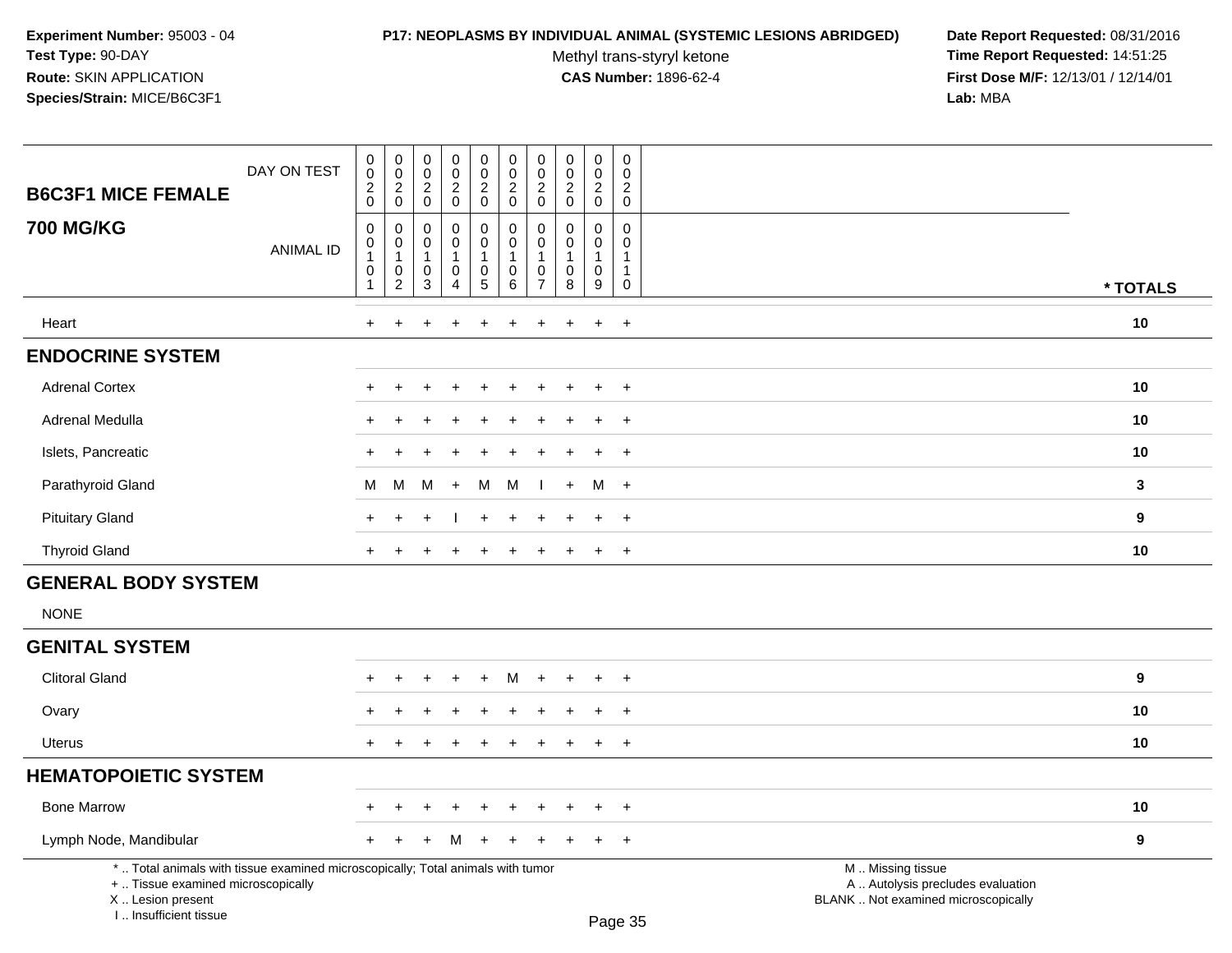#### **P17: NEOPLASMS BY INDIVIDUAL ANIMAL (SYSTEMIC LESIONS ABRIDGED) Date Report Requested:** 08/31/2016

Methyl trans-styryl ketone<br>CAS Number: 1896-62-4

| <b>B6C3F1 MICE FEMALE</b>                                                                                                                                           | DAY ON TEST      | $\pmb{0}$<br>$\ddot{\mathbf{0}}$<br>$\boldsymbol{2}$<br>$\pmb{0}$ | $\mathbf 0$<br>$\ddot{\mathbf{0}}$<br>$^2_{\rm 0}$             | $\pmb{0}$<br>$\mathbf 0$<br>$\sqrt{2}$<br>$\mathbf 0$         | $\pmb{0}$<br>$\mathsf{O}\xspace$<br>$\overline{c}$<br>$\mathsf{O}\xspace$ | $\mathbf 0$<br>$\mathsf{O}\xspace$<br>$^2_{0}$       | $\mathbf 0$<br>$\ddot{\mathbf{0}}$<br>$\overline{\mathbf{c}}$<br>$\mathbf 0$ | $\pmb{0}$<br>0<br>$\overline{c}$<br>$\pmb{0}$               | $\pmb{0}$<br>$\ddot{\mathbf{0}}$<br>$\boldsymbol{2}$<br>$\mathbf 0$ | $\pmb{0}$<br>$\mathbf 0$<br>$\mathbf{2}$<br>$\mathbf 0$ | $\boldsymbol{0}$<br>$\mathbf 0$<br>$\overline{c}$<br>$\mathbf 0$       |                                                                                               |          |
|---------------------------------------------------------------------------------------------------------------------------------------------------------------------|------------------|-------------------------------------------------------------------|----------------------------------------------------------------|---------------------------------------------------------------|---------------------------------------------------------------------------|------------------------------------------------------|------------------------------------------------------------------------------|-------------------------------------------------------------|---------------------------------------------------------------------|---------------------------------------------------------|------------------------------------------------------------------------|-----------------------------------------------------------------------------------------------|----------|
| <b>700 MG/KG</b>                                                                                                                                                    | <b>ANIMAL ID</b> | $\mathbf 0$<br>0<br>$\mathbf{1}$<br>0<br>$\mathbf 1$              | $\mathbf 0$<br>$\mathbf{0}$<br>$\mathbf{1}$<br>0<br>$\sqrt{2}$ | $\mathbf 0$<br>$\Omega$<br>$\overline{1}$<br>$\mathbf 0$<br>3 | 0<br>$\mathbf 0$<br>$\mathbf{1}$<br>$\mathbf 0$<br>$\overline{4}$         | 0<br>$\mathbf 0$<br>$\mathbf{1}$<br>$\mathbf 0$<br>5 | $\mathbf 0$<br>0<br>$\mathbf{1}$<br>0<br>$6\phantom{1}$                      | $\Omega$<br>$\Omega$<br>-1<br>$\mathbf 0$<br>$\overline{7}$ | $\mathbf 0$<br>$\mathbf{0}$<br>$\mathbf{1}$<br>$\mathbf 0$<br>8     | 0<br>$\Omega$<br>$\mathbf{1}$<br>$\mathbf 0$<br>$9\,$   | $\mathbf 0$<br>$\Omega$<br>$\mathbf{1}$<br>$\mathbf{1}$<br>$\mathbf 0$ |                                                                                               | * TOTALS |
| Lymph Node, Mesenteric                                                                                                                                              |                  | $\ddot{}$                                                         |                                                                |                                                               |                                                                           |                                                      |                                                                              |                                                             |                                                                     | $\ddot{}$                                               | $+$                                                                    |                                                                                               | 10       |
| Spleen                                                                                                                                                              |                  | $\div$                                                            |                                                                |                                                               |                                                                           |                                                      |                                                                              |                                                             |                                                                     | ÷                                                       | $\overline{+}$                                                         |                                                                                               | 10       |
| Thymus                                                                                                                                                              |                  | $\ddot{}$                                                         |                                                                |                                                               |                                                                           |                                                      |                                                                              |                                                             | $\div$                                                              | $+$                                                     | $+$                                                                    |                                                                                               | 10       |
| <b>INTEGUMENTARY SYSTEM</b>                                                                                                                                         |                  |                                                                   |                                                                |                                                               |                                                                           |                                                      |                                                                              |                                                             |                                                                     |                                                         |                                                                        |                                                                                               |          |
| <b>Mammary Gland</b>                                                                                                                                                |                  | ÷                                                                 |                                                                |                                                               |                                                                           |                                                      |                                                                              |                                                             |                                                                     | $\ddot{}$                                               | $+$                                                                    |                                                                                               | 10       |
| <b>Skin</b>                                                                                                                                                         |                  | $\ddot{}$                                                         | $\pm$                                                          | $\ddot{}$                                                     | $\ddot{}$                                                                 | $\overline{1}$                                       | $\div$                                                                       |                                                             | $\div$                                                              | $\ddot{}$                                               | $+$                                                                    |                                                                                               | 10       |
| <b>MUSCULOSKELETAL SYSTEM</b>                                                                                                                                       |                  |                                                                   |                                                                |                                                               |                                                                           |                                                      |                                                                              |                                                             |                                                                     |                                                         |                                                                        |                                                                                               |          |
| <b>Bone</b>                                                                                                                                                         |                  | $\ddot{}$                                                         | $\ddot{}$                                                      |                                                               | $\ddot{}$                                                                 | $\ddot{}$                                            | $\ddot{}$                                                                    | $\ddot{}$                                                   | $\overline{+}$                                                      | $+$                                                     | $+$                                                                    |                                                                                               | 10       |
| <b>NERVOUS SYSTEM</b>                                                                                                                                               |                  |                                                                   |                                                                |                                                               |                                                                           |                                                      |                                                                              |                                                             |                                                                     |                                                         |                                                                        |                                                                                               |          |
| <b>Brain</b>                                                                                                                                                        |                  | $\ddot{}$                                                         |                                                                |                                                               |                                                                           |                                                      |                                                                              |                                                             |                                                                     | $\ddot{}$                                               | $+$                                                                    |                                                                                               | 10       |
| <b>RESPIRATORY SYSTEM</b>                                                                                                                                           |                  |                                                                   |                                                                |                                                               |                                                                           |                                                      |                                                                              |                                                             |                                                                     |                                                         |                                                                        |                                                                                               |          |
| Lung                                                                                                                                                                |                  |                                                                   |                                                                |                                                               |                                                                           |                                                      |                                                                              |                                                             |                                                                     | ÷                                                       | $\overline{+}$                                                         |                                                                                               | 10       |
| Nose                                                                                                                                                                |                  |                                                                   |                                                                |                                                               |                                                                           |                                                      |                                                                              |                                                             |                                                                     | ÷                                                       | $\overline{+}$                                                         |                                                                                               | 10       |
| Trachea                                                                                                                                                             |                  | $+$                                                               | $\ddot{}$                                                      |                                                               | $\ddot{}$                                                                 |                                                      | $\ddot{}$                                                                    | $\pm$                                                       | $\overline{+}$                                                      | $+$                                                     | $+$                                                                    |                                                                                               | 10       |
| <b>SPECIAL SENSES SYSTEM</b>                                                                                                                                        |                  |                                                                   |                                                                |                                                               |                                                                           |                                                      |                                                                              |                                                             |                                                                     |                                                         |                                                                        |                                                                                               |          |
| Eye                                                                                                                                                                 |                  | ÷                                                                 |                                                                |                                                               |                                                                           |                                                      |                                                                              |                                                             |                                                                     | $\ddot{}$                                               | $+$                                                                    |                                                                                               | 10       |
| Harderian Gland                                                                                                                                                     |                  | $\ddot{}$                                                         |                                                                |                                                               |                                                                           |                                                      |                                                                              |                                                             |                                                                     | $\ddot{}$                                               | $+$                                                                    |                                                                                               | 10       |
| *  Total animals with tissue examined microscopically; Total animals with tumor<br>+  Tissue examined microscopically<br>X  Lesion present<br>I Insufficient tissue |                  |                                                                   |                                                                |                                                               |                                                                           |                                                      |                                                                              |                                                             |                                                                     |                                                         | $D_{200}$ 26                                                           | M  Missing tissue<br>A  Autolysis precludes evaluation<br>BLANK  Not examined microscopically |          |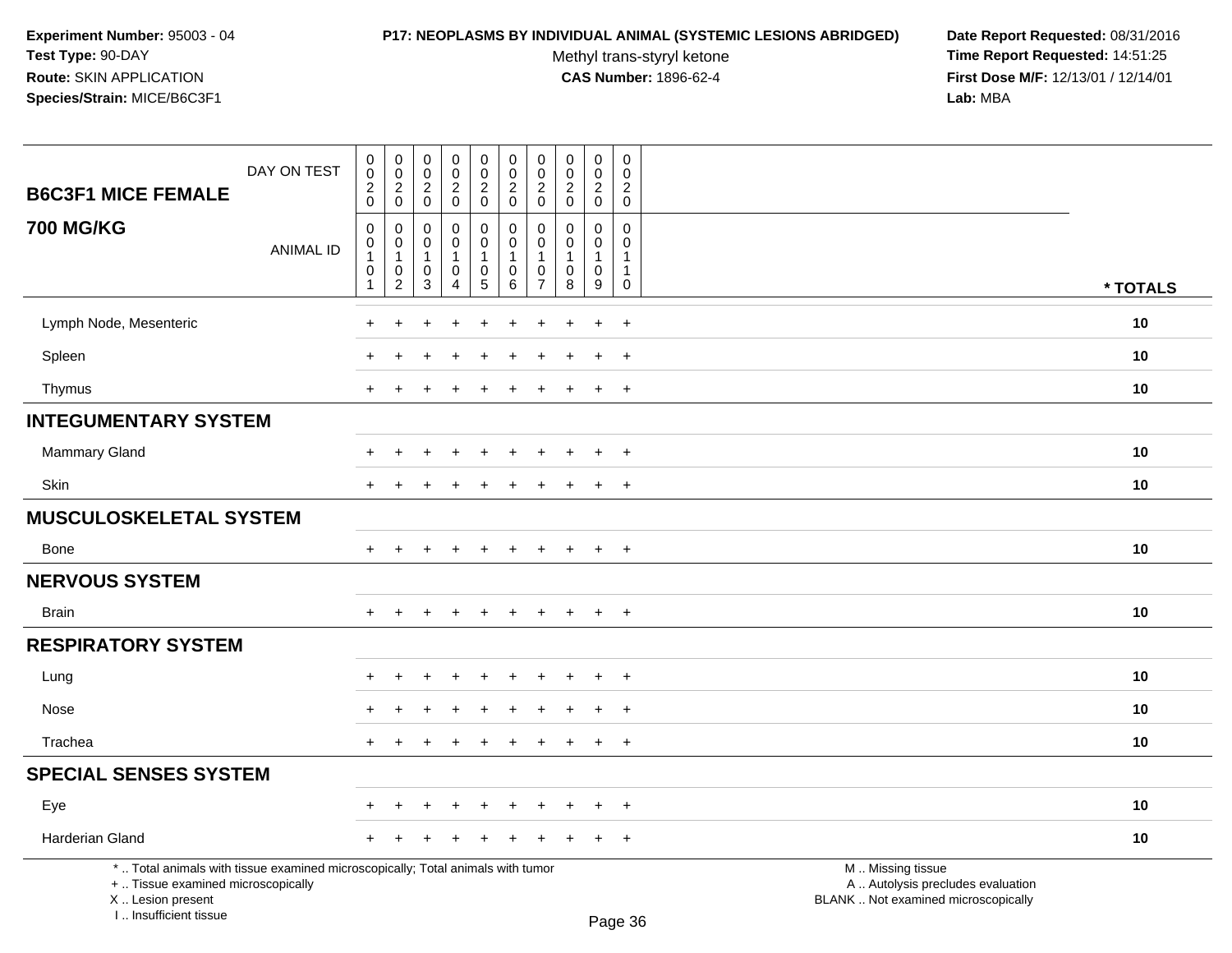#### **P17: NEOPLASMS BY INDIVIDUAL ANIMAL (SYSTEMIC LESIONS ABRIDGED) Date Report Requested:** 08/31/2016

Methyl trans-styryl ketone<br>CAS Number: 1896-62-4

| <b>B6C3F1 MICE FEMALE</b> | DAY ON TEST | $\pmb{0}$<br>$\pmb{0}$<br>$\overline{c}$<br>$\mathsf 0$ | $\begin{smallmatrix} 0\\0 \end{smallmatrix}$<br>$\overline{c}$<br>$\pmb{0}$ | 0<br>$\mathbf 0$<br>$\overline{c}$<br>$\mathbf 0$ | $\pmb{0}$<br>$\pmb{0}$<br>$\overline{c}$<br>$\pmb{0}$ | $\begin{smallmatrix} 0\\0 \end{smallmatrix}$<br>$\frac{2}{0}$                         | $\begin{matrix} 0 \\ 0 \\ 2 \end{matrix}$<br>$\pmb{0}$                        | 0<br>$\mathsf{O}\xspace$<br>c<br>∠<br>0 | $\mathbf 0$<br>$\mathbf 0$<br>ے | $\mathsf{O}\xspace$<br>0<br>$\overline{2}$<br>0 | $\mathbf 0$<br>0<br>$\overline{\mathbf{c}}$<br>$\pmb{0}$ |          |
|---------------------------|-------------|---------------------------------------------------------|-----------------------------------------------------------------------------|---------------------------------------------------|-------------------------------------------------------|---------------------------------------------------------------------------------------|-------------------------------------------------------------------------------|-----------------------------------------|---------------------------------|-------------------------------------------------|----------------------------------------------------------|----------|
| <b>700 MG/KG</b>          | ANIMAL ID   | 0<br>$\mathsf 0$<br>$\pmb{0}$                           | 0<br>$\pmb{0}$<br>0<br>$\overline{2}$                                       | 0<br>0<br>0<br>$\mathsf 3$                        | $\mathbf 0$<br>$\pmb{0}$<br>0<br>$\overline{4}$       | $\begin{smallmatrix} 0\\0 \end{smallmatrix}$<br>$\begin{array}{c} 0 \\ 5 \end{array}$ | $_{\rm 0}^{\rm 0}$<br>$\overline{A}$<br>$\begin{array}{c} 0 \\ 6 \end{array}$ | 0<br>0<br>0<br>$\rightarrow$            | $\mathbf 0$<br>0<br>8           | 0<br>0<br>0<br>9                                | 0<br>0<br>0                                              | * TOTALS |
| <b>URINARY SYSTEM</b>     |             |                                                         |                                                                             |                                                   |                                                       |                                                                                       |                                                                               |                                         |                                 |                                                 |                                                          |          |
| Kidney                    |             |                                                         |                                                                             |                                                   |                                                       | ÷                                                                                     | $+$                                                                           | $\pm$                                   | $+$                             | $+$                                             | $+$                                                      | 10       |
| <b>Urinary Bladder</b>    |             |                                                         |                                                                             |                                                   |                                                       | $\pm$                                                                                 | $+$                                                                           | $+$                                     | $+$                             | $+$ $+$                                         |                                                          | 10       |
| <b>SYSTEMIC LESIONS</b>   |             |                                                         |                                                                             |                                                   |                                                       |                                                                                       |                                                                               |                                         |                                 |                                                 |                                                          |          |
| Multiple Organ            |             |                                                         |                                                                             |                                                   |                                                       | $+$                                                                                   | $\pm$                                                                         | +                                       |                                 | $\pm$                                           | $+$                                                      | 10       |

<sup>\* ..</sup> Total animals with tissue examined microscopically; Total animals with tumor

<sup>+ ..</sup> Tissue examined microscopically

X .. Lesion present

I .. Insufficient tissue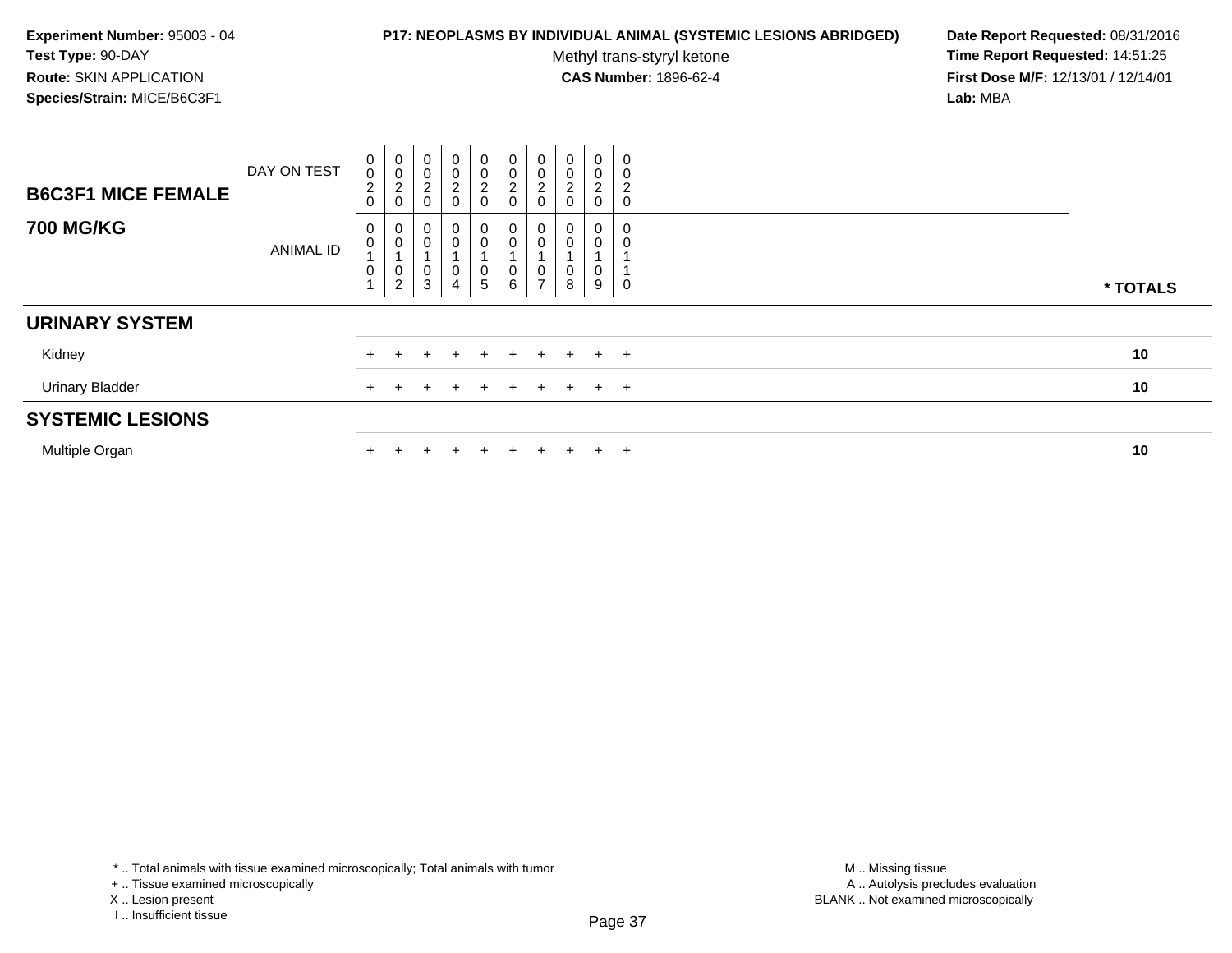#### **P17: NEOPLASMS BY INDIVIDUAL ANIMAL (SYSTEMIC LESIONS ABRIDGED) Date Report Requested:** 08/31/2016

Methyl trans-styryl ketone<br>CAS Number: 1896-62-4

 **Time Report Requested:** 14:51:25 **First Dose M/F:** 12/13/01 / 12/14/01<br>Lab: MBA **Lab:** MBA

| <b>B6C3F1 MICE FEMALE</b>          | DAY ON TEST                                                                     | $\pmb{0}$<br>$\mathbf 0$<br>$\pmb{0}$<br>5 | $\begin{smallmatrix} 0\\0 \end{smallmatrix}$<br>$\frac{2}{0}$          | 0<br>$\mathsf 0$<br>$\overline{2}$<br>$\mathbf 0$                              | $\pmb{0}$<br>$\pmb{0}$<br>$\boldsymbol{2}$<br>$\mathbf 0$               | $\pmb{0}$<br>$\pmb{0}$<br>$\overline{2}$<br>$\mathbf 0$      | $\mathsf 0$<br>$\mathsf{O}\xspace$<br>$\overline{a}$<br>$\mathbf 0$       | $\pmb{0}$<br>$\pmb{0}$<br>$\overline{c}$<br>$\pmb{0}$                   | $\pmb{0}$<br>$\mathbf 0$<br>$\overline{2}$<br>$\mathbf 0$ | $\pmb{0}$<br>$\mathbf 0$<br>$\sqrt{2}$<br>$\mathbf 0$               | 0<br>$\mathbf 0$<br>$\overline{2}$<br>$\mathsf 0$              |                                                        |                  |
|------------------------------------|---------------------------------------------------------------------------------|--------------------------------------------|------------------------------------------------------------------------|--------------------------------------------------------------------------------|-------------------------------------------------------------------------|--------------------------------------------------------------|---------------------------------------------------------------------------|-------------------------------------------------------------------------|-----------------------------------------------------------|---------------------------------------------------------------------|----------------------------------------------------------------|--------------------------------------------------------|------------------|
| <b>1400 MG/KG</b>                  | <b>ANIMAL ID</b>                                                                | $\mathbf 0$<br>0<br>$\overline{1}$<br>5    | $\pmb{0}$<br>$\pmb{0}$<br>$\overline{1}$<br>$\mathbf 1$<br>$\mathbf 1$ | $\mathbf 0$<br>$\mathbf 0$<br>$\mathbf{1}$<br>$\overline{1}$<br>$\overline{2}$ | $\Omega$<br>$\mathbf 0$<br>$\mathbf{1}$<br>$\mathbf{1}$<br>$\mathbf{3}$ | $\pmb{0}$<br>$\mathsf 0$<br>$\mathbf{1}$<br>$\mathbf 1$<br>4 | $\mathsf{O}\xspace$<br>$\mathbf 0$<br>$\mathbf{1}$<br>$\overline{1}$<br>6 | $\pmb{0}$<br>$\pmb{0}$<br>$\mathbf{1}$<br>$\mathbf 1$<br>$\overline{7}$ | $\mathbf{0}$<br>$\Omega$<br>-1<br>$\overline{1}$<br>8     | $\mathbf 0$<br>$\mathbf 0$<br>$\overline{1}$<br>$\overline{1}$<br>9 | $\Omega$<br>0<br>$\mathbf{1}$<br>$\overline{c}$<br>$\mathbf 0$ |                                                        | * TOTALS         |
| <b>ALIMENTARY SYSTEM</b>           |                                                                                 |                                            |                                                                        |                                                                                |                                                                         |                                                              |                                                                           |                                                                         |                                                           |                                                                     |                                                                |                                                        |                  |
| Esophagus                          |                                                                                 | $+$                                        | $\div$                                                                 |                                                                                |                                                                         |                                                              |                                                                           |                                                                         |                                                           |                                                                     | $+$                                                            |                                                        | 10               |
| Gallbladder                        |                                                                                 | A                                          |                                                                        |                                                                                |                                                                         | $\ddot{}$                                                    | м                                                                         | M                                                                       |                                                           |                                                                     | $+$                                                            |                                                        | $\overline{7}$   |
| Intestine Large, Cecum             |                                                                                 | A                                          |                                                                        |                                                                                |                                                                         |                                                              |                                                                           |                                                                         |                                                           |                                                                     | $\ddot{}$                                                      |                                                        | 9                |
| Intestine Large, Colon             |                                                                                 | A                                          | $\ddot{}$                                                              |                                                                                |                                                                         |                                                              |                                                                           |                                                                         |                                                           |                                                                     | $+$                                                            |                                                        | 9                |
| Intestine Large, Rectum            |                                                                                 | A                                          | $+$                                                                    |                                                                                |                                                                         |                                                              |                                                                           |                                                                         |                                                           |                                                                     | $+$                                                            |                                                        | $\boldsymbol{9}$ |
| Intestine Small, Duodenum          |                                                                                 | A                                          |                                                                        |                                                                                |                                                                         |                                                              |                                                                           |                                                                         |                                                           |                                                                     | $\ddot{}$                                                      |                                                        | 9                |
| Intestine Small, Ileum             |                                                                                 | A                                          |                                                                        |                                                                                |                                                                         |                                                              |                                                                           |                                                                         |                                                           |                                                                     | $+$                                                            |                                                        | 8                |
| Intestine Small, Jejunum           |                                                                                 | A                                          |                                                                        |                                                                                |                                                                         |                                                              |                                                                           |                                                                         |                                                           |                                                                     | $+$                                                            |                                                        | 9                |
| Liver                              |                                                                                 |                                            |                                                                        |                                                                                |                                                                         |                                                              |                                                                           |                                                                         |                                                           |                                                                     | $\ddot{}$                                                      |                                                        | 10               |
| Pancreas                           |                                                                                 |                                            |                                                                        |                                                                                |                                                                         |                                                              |                                                                           |                                                                         |                                                           |                                                                     | $\ddot{}$                                                      |                                                        | 10               |
| Salivary Glands                    |                                                                                 | $\pm$                                      |                                                                        |                                                                                |                                                                         |                                                              |                                                                           |                                                                         |                                                           |                                                                     | $+$                                                            |                                                        | 10               |
| Stomach, Forestomach               |                                                                                 | A                                          |                                                                        |                                                                                |                                                                         |                                                              |                                                                           |                                                                         |                                                           | A                                                                   | $+$                                                            |                                                        | 8                |
| Stomach, Glandular                 |                                                                                 | A                                          |                                                                        |                                                                                |                                                                         |                                                              |                                                                           |                                                                         |                                                           |                                                                     | $+$                                                            |                                                        | 8                |
| Tongue                             |                                                                                 | $+$                                        |                                                                        |                                                                                |                                                                         |                                                              |                                                                           |                                                                         |                                                           |                                                                     | $+$                                                            |                                                        | 10               |
| <b>CARDIOVASCULAR SYSTEM</b>       |                                                                                 |                                            |                                                                        |                                                                                |                                                                         |                                                              |                                                                           |                                                                         |                                                           |                                                                     |                                                                |                                                        |                  |
| <b>Blood Vessel</b>                |                                                                                 | $+$                                        |                                                                        |                                                                                |                                                                         |                                                              |                                                                           | $\div$                                                                  | $\pm$                                                     | $\ddot{}$                                                           | $+$                                                            |                                                        | 10               |
| +  Tissue examined microscopically | *  Total animals with tissue examined microscopically; Total animals with tumor |                                            |                                                                        |                                                                                |                                                                         |                                                              |                                                                           |                                                                         |                                                           |                                                                     |                                                                | M  Missing tissue<br>A  Autolysis precludes evaluation |                  |

 Lesion present BLANK .. Not examined microscopicallyX .. Lesion present

I .. Insufficient tissue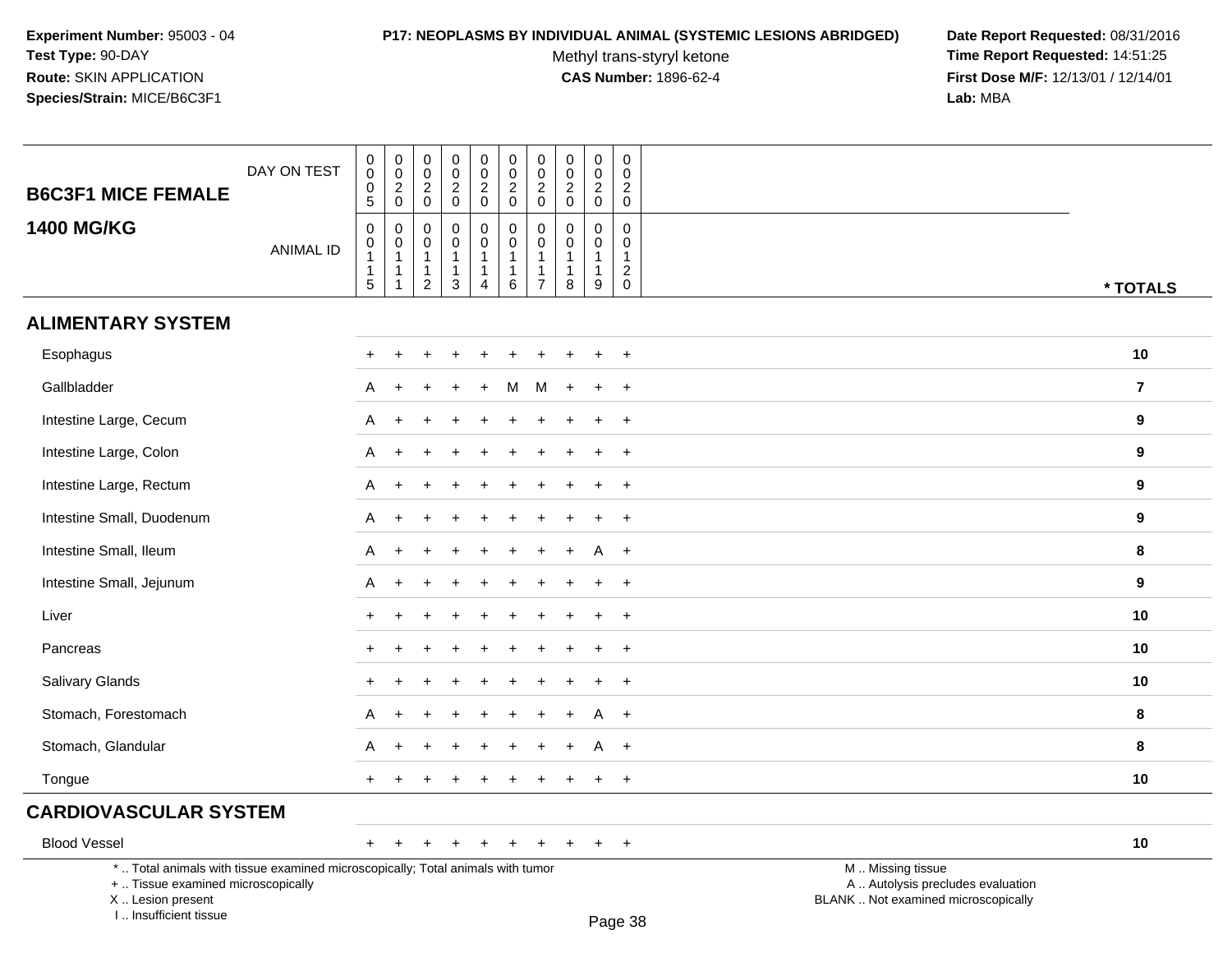# **P17: NEOPLASMS BY INDIVIDUAL ANIMAL (SYSTEMIC LESIONS ABRIDGED) Date Report Requested:** 08/31/2016

Methyl trans-styryl ketone<br>CAS Number: 1896-62-4

| <b>B6C3F1 MICE FEMALE</b>                                                                                                                                           | DAY ON TEST      | $_{\rm 0}^{\rm 0}$<br>$\boldsymbol{0}$<br>$\overline{5}$                     | $\begin{smallmatrix} 0\\0 \end{smallmatrix}$<br>$\overline{c}$<br>$\mathbf 0$ | $_{\rm 0}^{\rm 0}$<br>$\overline{c}$<br>$\mathbf 0$      | $_{\rm 0}^{\rm 0}$<br>$\overline{a}$<br>$\pmb{0}$ | $\begin{smallmatrix} 0\\0 \end{smallmatrix}$<br>$\sqrt{2}$<br>$\mathbf 0$      | $\mathbf 0$<br>$\ddot{\mathbf{0}}$<br>$\overline{c}$<br>$\mathbf 0$ | $\pmb{0}$<br>$\pmb{0}$<br>$\overline{2}$<br>$\mathbf 0$ | $\begin{smallmatrix} 0\\0 \end{smallmatrix}$<br>$^2_{\rm 0}$    | $_{\rm 0}^{\rm 0}$<br>$\overline{a}$<br>$\mathbf 0$   | $\mathbf 0$<br>$\Omega$<br>$\overline{a}$<br>$\mathbf 0$                  |                                                                                               |                         |
|---------------------------------------------------------------------------------------------------------------------------------------------------------------------|------------------|------------------------------------------------------------------------------|-------------------------------------------------------------------------------|----------------------------------------------------------|---------------------------------------------------|--------------------------------------------------------------------------------|---------------------------------------------------------------------|---------------------------------------------------------|-----------------------------------------------------------------|-------------------------------------------------------|---------------------------------------------------------------------------|-----------------------------------------------------------------------------------------------|-------------------------|
| <b>1400 MG/KG</b>                                                                                                                                                   | <b>ANIMAL ID</b> | $\pmb{0}$<br>$\mathbf 0$<br>$\mathbf{1}$<br>$\overline{1}$<br>$\overline{5}$ | $\mathbf 0$<br>0<br>$\mathbf{1}$<br>1<br>1                                    | 0<br>0<br>$\mathbf{1}$<br>$\mathbf{1}$<br>$\overline{2}$ | $\pmb{0}$<br>0<br>1<br>1<br>3                     | $\mathbf 0$<br>$\mathbf 0$<br>$\mathbf{1}$<br>$\overline{1}$<br>$\overline{4}$ | $\pmb{0}$<br>0<br>$\mathbf{1}$<br>$\mathbf{1}$<br>6                 | 0<br>$\mathbf 0$<br>1<br>1<br>$\overline{7}$            | $\mathbf 0$<br>$\mathbf 0$<br>$\mathbf{1}$<br>$\mathbf{1}$<br>8 | $\mathbf 0$<br>0<br>$\mathbf{1}$<br>$\mathbf{1}$<br>9 | $\mathbf 0$<br>0<br>$\mathbf{1}$<br>$\overline{c}$<br>$\mathsf{O}\xspace$ |                                                                                               | * TOTALS                |
| Heart                                                                                                                                                               |                  | $+$                                                                          |                                                                               |                                                          |                                                   |                                                                                |                                                                     |                                                         |                                                                 | $+$                                                   | $+$                                                                       |                                                                                               | 10                      |
| <b>ENDOCRINE SYSTEM</b>                                                                                                                                             |                  |                                                                              |                                                                               |                                                          |                                                   |                                                                                |                                                                     |                                                         |                                                                 |                                                       |                                                                           |                                                                                               |                         |
| <b>Adrenal Cortex</b>                                                                                                                                               |                  |                                                                              |                                                                               |                                                          |                                                   |                                                                                |                                                                     |                                                         |                                                                 |                                                       | $\ddot{}$                                                                 |                                                                                               | 10                      |
| Adrenal Medulla                                                                                                                                                     |                  |                                                                              |                                                                               |                                                          |                                                   |                                                                                |                                                                     |                                                         |                                                                 |                                                       | $\ddot{}$                                                                 |                                                                                               | 10                      |
| Islets, Pancreatic                                                                                                                                                  |                  |                                                                              |                                                                               |                                                          |                                                   |                                                                                |                                                                     |                                                         |                                                                 |                                                       | $\div$                                                                    |                                                                                               | 10                      |
| Parathyroid Gland                                                                                                                                                   |                  | M                                                                            | $+$                                                                           | м                                                        | M                                                 | $+$                                                                            | M                                                                   | M                                                       | $\pm$                                                           | M                                                     | $+$                                                                       |                                                                                               | 4                       |
| <b>Pituitary Gland</b>                                                                                                                                              |                  | $+$                                                                          |                                                                               |                                                          |                                                   |                                                                                | $\ddot{}$                                                           | M                                                       |                                                                 | $\ddot{}$                                             | $+$                                                                       |                                                                                               | 8                       |
| <b>Thyroid Gland</b>                                                                                                                                                |                  |                                                                              | $\ddot{}$                                                                     | $\pm$                                                    | $\pm$                                             | $\ddot{}$                                                                      | $\ddot{}$                                                           | $+$                                                     | $+$                                                             | $\mathbf{I}$                                          | $+$                                                                       |                                                                                               | 8                       |
| <b>GENERAL BODY SYSTEM</b><br><b>NONE</b>                                                                                                                           |                  |                                                                              |                                                                               |                                                          |                                                   |                                                                                |                                                                     |                                                         |                                                                 |                                                       |                                                                           |                                                                                               |                         |
| <b>GENITAL SYSTEM</b>                                                                                                                                               |                  |                                                                              |                                                                               |                                                          |                                                   |                                                                                |                                                                     |                                                         |                                                                 |                                                       |                                                                           |                                                                                               |                         |
| <b>Clitoral Gland</b>                                                                                                                                               |                  | A                                                                            | $\ddot{}$                                                                     | M                                                        | M                                                 | $+$                                                                            | M                                                                   | $+$                                                     | $\ddot{+}$                                                      | A                                                     | $+$                                                                       |                                                                                               | $\overline{\mathbf{5}}$ |
| Ovary                                                                                                                                                               |                  | A                                                                            |                                                                               |                                                          |                                                   |                                                                                |                                                                     |                                                         |                                                                 |                                                       | $\ddot{}$                                                                 |                                                                                               | 9                       |
| <b>Uterus</b>                                                                                                                                                       |                  | A                                                                            | $+$                                                                           | $\pm$                                                    | $\div$                                            | $\pm$                                                                          | $\pm$                                                               |                                                         |                                                                 | $\overline{+}$                                        | $\overline{+}$                                                            |                                                                                               | 9                       |
| <b>HEMATOPOIETIC SYSTEM</b>                                                                                                                                         |                  |                                                                              |                                                                               |                                                          |                                                   |                                                                                |                                                                     |                                                         |                                                                 |                                                       |                                                                           |                                                                                               |                         |
| <b>Bone Marrow</b>                                                                                                                                                  |                  | A                                                                            | ÷                                                                             |                                                          |                                                   |                                                                                |                                                                     |                                                         |                                                                 | $\overline{ }$                                        | $\ddot{}$                                                                 |                                                                                               | $\boldsymbol{9}$        |
| Lymph Node, Mandibular                                                                                                                                              |                  | A                                                                            |                                                                               |                                                          |                                                   |                                                                                |                                                                     |                                                         |                                                                 |                                                       | $\ddot{}$                                                                 |                                                                                               | $\boldsymbol{9}$        |
| *  Total animals with tissue examined microscopically; Total animals with tumor<br>+  Tissue examined microscopically<br>X  Lesion present<br>I Insufficient tissue |                  |                                                                              |                                                                               |                                                          |                                                   |                                                                                |                                                                     |                                                         |                                                                 |                                                       | Page 39                                                                   | M  Missing tissue<br>A  Autolysis precludes evaluation<br>BLANK  Not examined microscopically |                         |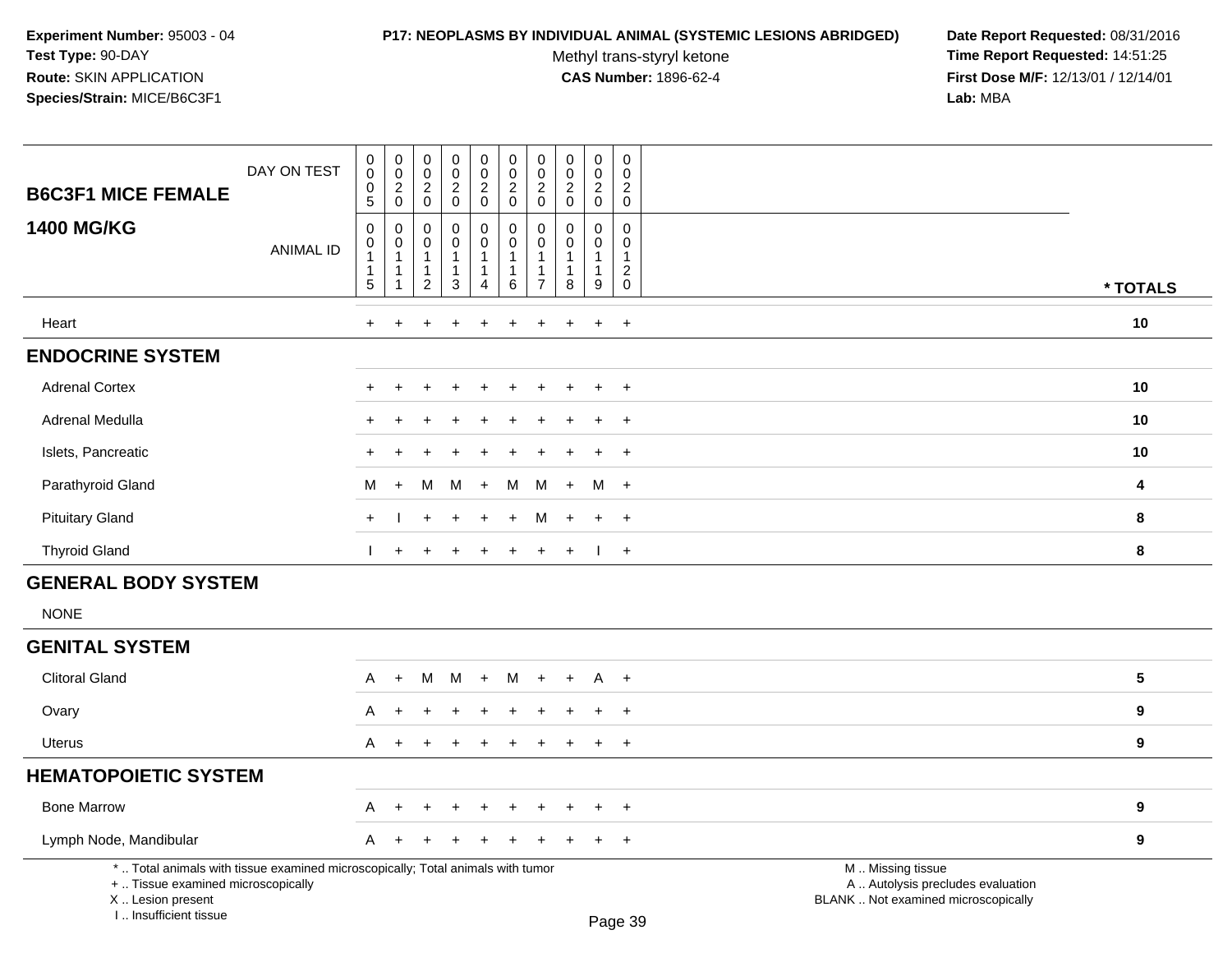#### **P17: NEOPLASMS BY INDIVIDUAL ANIMAL (SYSTEMIC LESIONS ABRIDGED) Date Report Requested:** 08/31/2016

Methyl trans-styryl ketone<br>CAS Number: 1896-62-4

| DAY ON TEST<br><b>B6C3F1 MICE FEMALE</b>                                                                                                                            | $\mathbf 0$<br>$\mathsf{O}\xspace$<br>0                             | $\pmb{0}$<br>0<br>$\overline{2}$     | $\mathbf 0$<br>$\mathbf 0$<br>$\overline{2}$                                      | $\mathbf 0$<br>$\mathsf 0$<br>$\overline{2}$     | $\pmb{0}$<br>$\pmb{0}$<br>$\overline{a}$                              | $\pmb{0}$<br>$\pmb{0}$<br>$\overline{c}$<br>$\mathbf 0$ | $\mathbf 0$<br>0<br>$\overline{2}$                                             | $\mathbf 0$<br>$\overline{0}$<br>$\overline{c}$                             | $\pmb{0}$<br>$\mathbf 0$<br>$\sqrt{2}$                                             | $\mathbf 0$<br>$\Omega$<br>$\overline{c}$                                     |                                                                                               |                  |
|---------------------------------------------------------------------------------------------------------------------------------------------------------------------|---------------------------------------------------------------------|--------------------------------------|-----------------------------------------------------------------------------------|--------------------------------------------------|-----------------------------------------------------------------------|---------------------------------------------------------|--------------------------------------------------------------------------------|-----------------------------------------------------------------------------|------------------------------------------------------------------------------------|-------------------------------------------------------------------------------|-----------------------------------------------------------------------------------------------|------------------|
| <b>1400 MG/KG</b><br><b>ANIMAL ID</b>                                                                                                                               | 5<br>$\mathbf 0$<br>0<br>$\mathbf{1}$<br>$\mathbf{1}$<br>$\sqrt{5}$ | $\mathbf 0$<br>$\mathbf 0$<br>0<br>1 | $\mathbf 0$<br>$\mathbf 0$<br>$\mathbf 0$<br>-1<br>$\mathbf{1}$<br>$\overline{2}$ | 0<br>0<br>0<br>$\mathbf{1}$<br>1<br>$\mathbf{3}$ | $\mathbf 0$<br>$\mathbf 0$<br>$\mathbf 0$<br>1<br>$\overline{1}$<br>4 | $\mathbf 0$<br>$\mathbf 0$<br>1<br>1<br>$\,6\,$         | $\mathbf 0$<br>$\Omega$<br>0<br>$\mathbf{1}$<br>$\mathbf{1}$<br>$\overline{7}$ | $\mathbf 0$<br>$\mathbf 0$<br>$\Omega$<br>$\mathbf{1}$<br>$\mathbf{1}$<br>8 | $\mathbf 0$<br>$\mathbf 0$<br>$\mathbf 0$<br>$\overline{1}$<br>$\overline{1}$<br>9 | $\mathbf 0$<br>$\Omega$<br>0<br>$\mathbf{1}$<br>$\overline{c}$<br>$\mathbf 0$ |                                                                                               | * TOTALS         |
| Lymph Node, Mesenteric                                                                                                                                              | М                                                                   | $+$                                  | $\ddot{}$                                                                         | M                                                | $\ddot{}$                                                             |                                                         |                                                                                |                                                                             | $\ddot{}$                                                                          | $+$                                                                           |                                                                                               | 8                |
| Spleen                                                                                                                                                              | Α                                                                   | $\ddot{}$                            |                                                                                   |                                                  |                                                                       |                                                         |                                                                                |                                                                             |                                                                                    | $\ddot{}$                                                                     |                                                                                               | 9                |
| Thymus                                                                                                                                                              | A                                                                   | $+$                                  |                                                                                   | $\ddot{}$                                        |                                                                       |                                                         |                                                                                |                                                                             | $\pm$                                                                              | $+$                                                                           |                                                                                               | 9                |
| <b>INTEGUMENTARY SYSTEM</b>                                                                                                                                         |                                                                     |                                      |                                                                                   |                                                  |                                                                       |                                                         |                                                                                |                                                                             |                                                                                    |                                                                               |                                                                                               |                  |
| <b>Mammary Gland</b>                                                                                                                                                | $\div$                                                              | $\pm$                                |                                                                                   | $\ddot{}$                                        |                                                                       |                                                         |                                                                                |                                                                             | $+$                                                                                | $+$                                                                           |                                                                                               | 10               |
| Skin                                                                                                                                                                | $\ddot{}$                                                           | $+$                                  | $\ddot{}$                                                                         | $\pm$                                            | $\ddot{}$                                                             | $\ddot{}$                                               | $\ddot{}$                                                                      | $\overline{+}$                                                              | $+$                                                                                | $+$                                                                           |                                                                                               | 10               |
| <b>MUSCULOSKELETAL SYSTEM</b>                                                                                                                                       |                                                                     |                                      |                                                                                   |                                                  |                                                                       |                                                         |                                                                                |                                                                             |                                                                                    |                                                                               |                                                                                               |                  |
| <b>Bone</b>                                                                                                                                                         | $+$                                                                 | $\ddot{}$                            | ÷                                                                                 | $\ddot{}$                                        | $\ddot{}$                                                             | $\ddot{}$                                               | $\ddot{}$                                                                      | $\overline{+}$                                                              | $+$                                                                                | $+$                                                                           |                                                                                               | 10               |
| <b>NERVOUS SYSTEM</b>                                                                                                                                               |                                                                     |                                      |                                                                                   |                                                  |                                                                       |                                                         |                                                                                |                                                                             |                                                                                    |                                                                               |                                                                                               |                  |
| <b>Brain</b>                                                                                                                                                        | A                                                                   | $+$                                  |                                                                                   |                                                  |                                                                       |                                                         |                                                                                |                                                                             | $\ddot{}$                                                                          | $+$                                                                           |                                                                                               | $\boldsymbol{9}$ |
| <b>RESPIRATORY SYSTEM</b>                                                                                                                                           |                                                                     |                                      |                                                                                   |                                                  |                                                                       |                                                         |                                                                                |                                                                             |                                                                                    |                                                                               |                                                                                               |                  |
| Lung                                                                                                                                                                |                                                                     |                                      |                                                                                   |                                                  |                                                                       |                                                         |                                                                                |                                                                             | $\div$                                                                             | $+$                                                                           |                                                                                               | 10               |
| Nose                                                                                                                                                                |                                                                     |                                      |                                                                                   |                                                  |                                                                       |                                                         |                                                                                |                                                                             | ÷                                                                                  | $+$                                                                           |                                                                                               | 10               |
| Trachea                                                                                                                                                             | $+$                                                                 | $+$                                  | $\ddot{}$                                                                         | $+$                                              | $+$                                                                   |                                                         | $M$ $M$ +                                                                      |                                                                             | $+$                                                                                | $+$                                                                           |                                                                                               | 8                |
| <b>SPECIAL SENSES SYSTEM</b>                                                                                                                                        |                                                                     |                                      |                                                                                   |                                                  |                                                                       |                                                         |                                                                                |                                                                             |                                                                                    |                                                                               |                                                                                               |                  |
| Eye                                                                                                                                                                 | +                                                                   | $\ddot{}$                            |                                                                                   |                                                  |                                                                       |                                                         |                                                                                |                                                                             | $\ddot{}$                                                                          | $+$                                                                           |                                                                                               | 10               |
| Harderian Gland                                                                                                                                                     | A                                                                   | $\ddot{}$                            |                                                                                   |                                                  |                                                                       |                                                         |                                                                                |                                                                             | $\pm$                                                                              | $+$                                                                           |                                                                                               | $\boldsymbol{9}$ |
| *  Total animals with tissue examined microscopically; Total animals with tumor<br>+  Tissue examined microscopically<br>X  Lesion present<br>I Insufficient tissue |                                                                     |                                      |                                                                                   |                                                  |                                                                       |                                                         |                                                                                |                                                                             |                                                                                    | $D_{200}$ $AD$                                                                | M  Missing tissue<br>A  Autolysis precludes evaluation<br>BLANK  Not examined microscopically |                  |